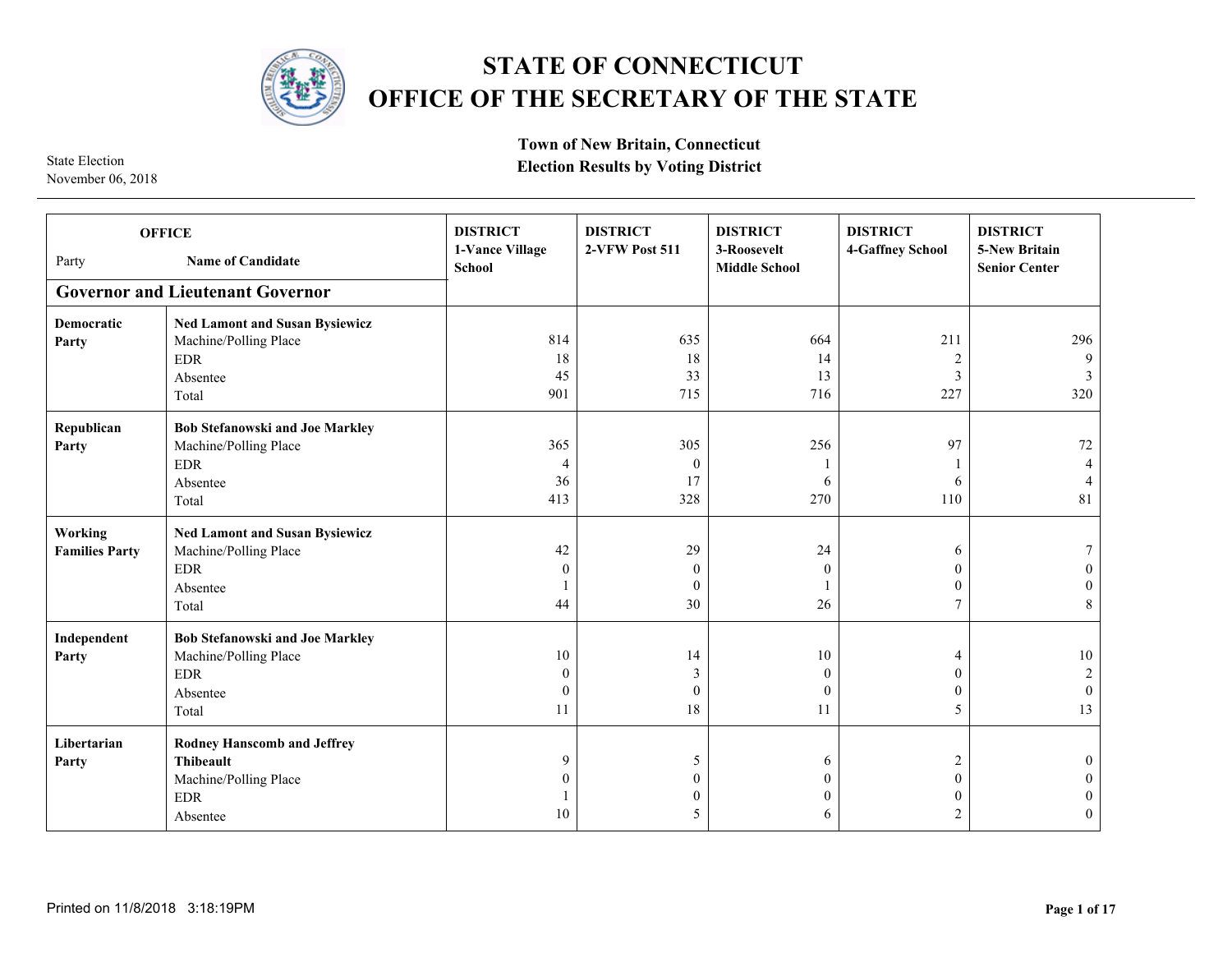| <b>DISTRICT</b><br>5-1-School<br><b>Apartments</b> | <b>DISTRICT</b><br>5-2-Graham<br><b>Apartments</b> | <b>DISTRICT</b><br>6-Angelico's<br>Restaurant | <b>DISTRICT</b><br>7-Generale<br><b>Ameglio Society</b> | <b>DISTRICT</b><br>8-International<br>Church | <b>DISTRICT</b><br>9-Chamberlain<br><b>School</b> | <b>DISTRICT</b><br>10-St. Francis Of<br>Assisi Church<br>Hall | <b>DISTRICT</b><br>11-Holmes<br>Elementary<br>School |
|----------------------------------------------------|----------------------------------------------------|-----------------------------------------------|---------------------------------------------------------|----------------------------------------------|---------------------------------------------------|---------------------------------------------------------------|------------------------------------------------------|
|                                                    |                                                    |                                               |                                                         |                                              |                                                   |                                                               |                                                      |
| 61                                                 | 121                                                | 380                                           | 641                                                     | 583                                          | 630                                               | 418                                                           | 699                                                  |
| $\boldsymbol{0}$                                   | $\boldsymbol{0}$                                   | 10                                            | 12                                                      | 13                                           | 11                                                | 35                                                            | 19                                                   |
| $\boldsymbol{7}$                                   |                                                    | $\sqrt{2}$                                    | 11                                                      | $\overline{7}$                               | $\boldsymbol{0}$                                  | 18                                                            | $29\,$                                               |
| $71\,$                                             | 129                                                | 408                                           | 688                                                     | 623                                          | 673                                               | 478                                                           | 778                                                  |
|                                                    |                                                    |                                               |                                                         |                                              |                                                   |                                                               |                                                      |
| $28\,$                                             | 16                                                 | 149                                           | 180                                                     | 157                                          | 263                                               | 203                                                           | 531                                                  |
| $\boldsymbol{0}$                                   | $\boldsymbol{0}$                                   | $\overline{4}$                                | $\mathfrak z$                                           |                                              | 12                                                | $\overline{4}$                                                | $\mathfrak{H}$                                       |
| $\boldsymbol{0}$                                   | $\boldsymbol{0}$                                   | $\mathbf{0}$                                  | $\overline{4}$                                          | 11                                           | 1                                                 | $\overline{7}$                                                | 16                                                   |
| $28\,$                                             | 16                                                 | 154                                           | 192                                                     | 173                                          | 288                                               | 219                                                           | 569                                                  |
|                                                    |                                                    |                                               |                                                         |                                              |                                                   |                                                               |                                                      |
| 1                                                  |                                                    | 10                                            | 19                                                      | 11                                           | 23                                                | $12\,$                                                        | $21\,$                                               |
| $\mathbf{0}$                                       | $\boldsymbol{0}$                                   |                                               | 1                                                       |                                              | $\mathbf{0}$                                      | 1                                                             |                                                      |
| $\boldsymbol{0}$                                   | $\boldsymbol{0}$                                   | $\mathbf{0}$                                  | $\boldsymbol{0}$                                        | $\overline{0}$                               | $\mathbf{0}$                                      | $\mathbf{1}$                                                  | $\mathbf{0}$                                         |
| $\sqrt{2}$                                         | $\overline{c}$                                     | $12\,$                                        | $21\,$                                                  | 13                                           | 24                                                | 15                                                            | $23\,$                                               |
|                                                    |                                                    |                                               |                                                         |                                              |                                                   |                                                               |                                                      |
| $\boldsymbol{0}$                                   | 1                                                  | 15                                            | $10\,$                                                  | 9                                            | 16                                                | 9                                                             | $17\,$                                               |
| $\boldsymbol{0}$                                   | $\boldsymbol{0}$                                   |                                               | $\boldsymbol{0}$                                        | $\overline{0}$                               | $\boldsymbol{0}$                                  | 1                                                             | $\boldsymbol{0}$                                     |
| $\boldsymbol{0}$                                   | $\boldsymbol{0}$                                   | $\boldsymbol{0}$                              | $\boldsymbol{0}$                                        | $\bf{0}$                                     | $\boldsymbol{0}$                                  | $\boldsymbol{0}$                                              | $\sqrt{2}$                                           |
| $\boldsymbol{0}$                                   | 1                                                  | 17                                            | 11                                                      | $10\,$                                       | 17                                                | 11                                                            | $20\,$                                               |
|                                                    |                                                    |                                               |                                                         |                                              |                                                   |                                                               |                                                      |
| $\boldsymbol{0}$                                   | $\boldsymbol{0}$                                   | $\mathfrak{Z}$                                | 1                                                       | 3                                            | 6                                                 | $\mathfrak{Z}$                                                | 8                                                    |
| $\boldsymbol{0}$                                   | $\boldsymbol{0}$                                   | $\mathbf{0}$                                  | $\boldsymbol{0}$                                        | $\overline{0}$                               |                                                   | $\boldsymbol{0}$                                              |                                                      |
| $\boldsymbol{0}$                                   | $\boldsymbol{0}$                                   | $\theta$                                      | $\boldsymbol{0}$                                        | $\overline{0}$                               | $\mathbf{0}$                                      | $\boldsymbol{0}$                                              | $\bf{0}$                                             |
| $\overline{0}$                                     | $\Omega$                                           | 3                                             |                                                         | 3                                            | $\overline{7}$                                    | $\mathfrak{Z}$                                                | 9                                                    |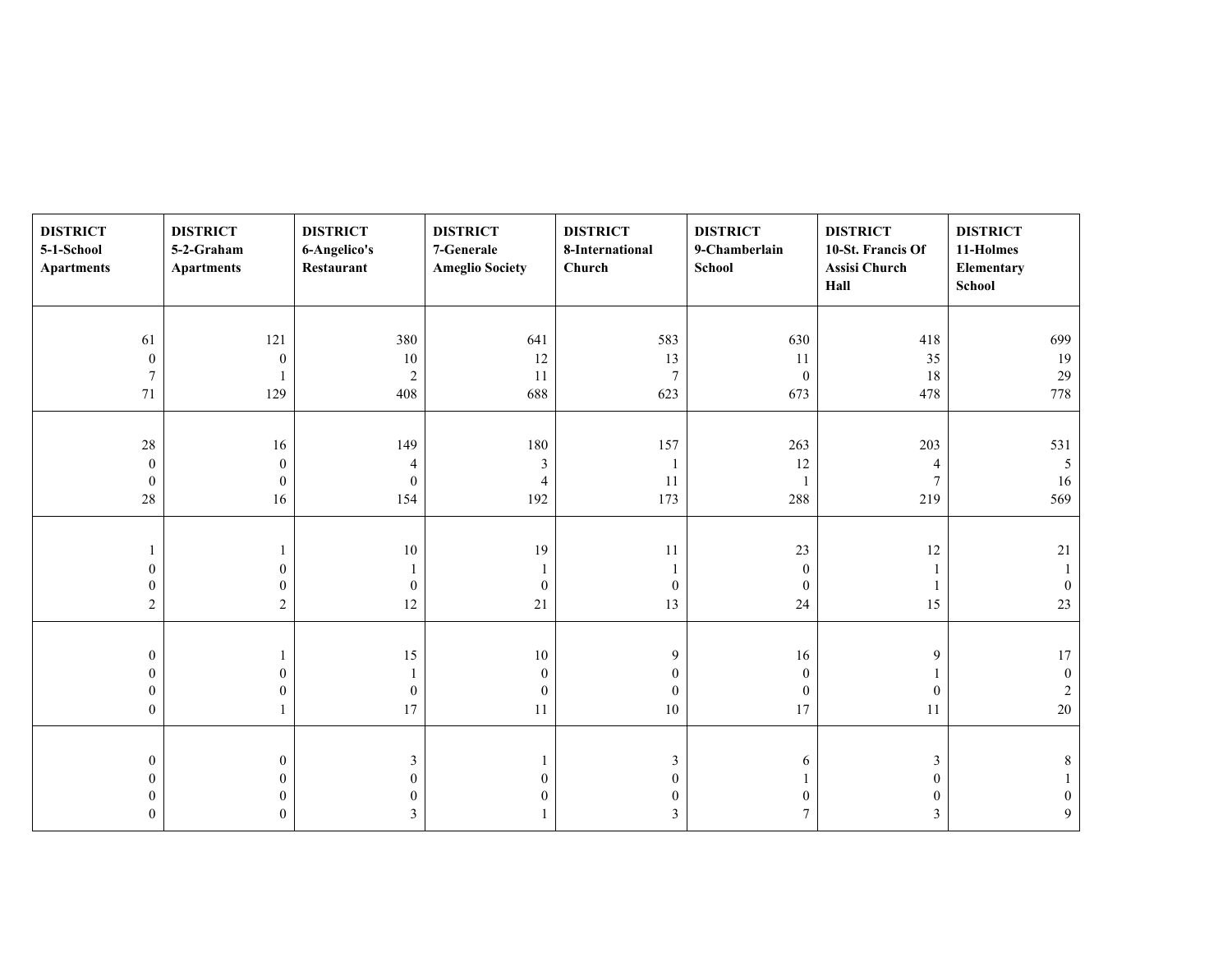| <b>DISTRICT</b><br>12-Pulaski<br><b>Middle School</b> | <b>DISTRICT</b><br>13-St. John Paul<br><b>II</b> School | <b>DISTRICT</b><br>14-Diloreto<br>School | <b>DISTRICT</b><br>15-Slade Middle<br><b>School</b> | Grand<br><b>Total for</b><br><b>Town</b> |
|-------------------------------------------------------|---------------------------------------------------------|------------------------------------------|-----------------------------------------------------|------------------------------------------|
|                                                       |                                                         |                                          |                                                     |                                          |
| 1,155                                                 | 522                                                     | 937                                      | 641                                                 | 9,408                                    |
| 18                                                    | 10                                                      | 17                                       | $\overline{7}$                                      | 213                                      |
| 66                                                    | 32                                                      | 27                                       | 43                                                  | 340                                      |
| 1,320                                                 | 590                                                     | 1,032                                    | 709                                                 | 10,378                                   |
|                                                       |                                                         |                                          |                                                     |                                          |
| 754                                                   | 295                                                     | 421                                      | 682                                                 | 4,774                                    |
| 5                                                     | 5                                                       | $\overline{2}$                           | 5                                                   | 56                                       |
| 46                                                    | 22                                                      | 11                                       | 39                                                  | 226                                      |
| 833                                                   | 330                                                     | 451                                      | 738                                                 | 5,193                                    |
|                                                       |                                                         |                                          |                                                     |                                          |
| 31                                                    | 14                                                      | 24                                       | 39                                                  | 314                                      |
| $\overline{c}$                                        | $\mathbf{1}$                                            | $\mathbf{0}$                             | $\mathbf{0}$                                        | $\,$ 8 $\,$                              |
| $\overline{\mathbf{3}}$                               | $\overline{c}$                                          | $\mathbf{1}$                             | $\mathbf{0}$                                        | $\mathbf{9}$                             |
| 38                                                    | 18                                                      | 26                                       | 40                                                  | 349                                      |
|                                                       |                                                         |                                          |                                                     |                                          |
| 35                                                    | 14                                                      | 23                                       | 19                                                  | 216                                      |
| $\mathbf{1}$                                          | $\mathbf{1}$                                            | $\mathbf{1}$                             | $\boldsymbol{0}$                                    | $10\,$                                   |
| $\overline{c}$                                        | $\boldsymbol{0}$                                        | $\boldsymbol{0}$                         | $\mathbf{1}$                                        | 5                                        |
| 39                                                    | 16                                                      | 25                                       | 21                                                  | 246                                      |
|                                                       |                                                         |                                          |                                                     |                                          |
| 9                                                     | $\sqrt{5}$                                              | 5                                        | $\overline{7}$                                      | 72                                       |
| $\boldsymbol{0}$                                      | $\mathbf{1}$                                            | $\boldsymbol{0}$                         | $\boldsymbol{0}$                                    | $\mathfrak{Z}$                           |
| $\boldsymbol{0}$                                      | $\boldsymbol{0}$                                        | $\boldsymbol{0}$                         | $\boldsymbol{0}$                                    | $\mathbf{1}$                             |
| $\boldsymbol{9}$                                      | $\sqrt{6}$                                              | 5                                        | $\boldsymbol{7}$                                    | 76                                       |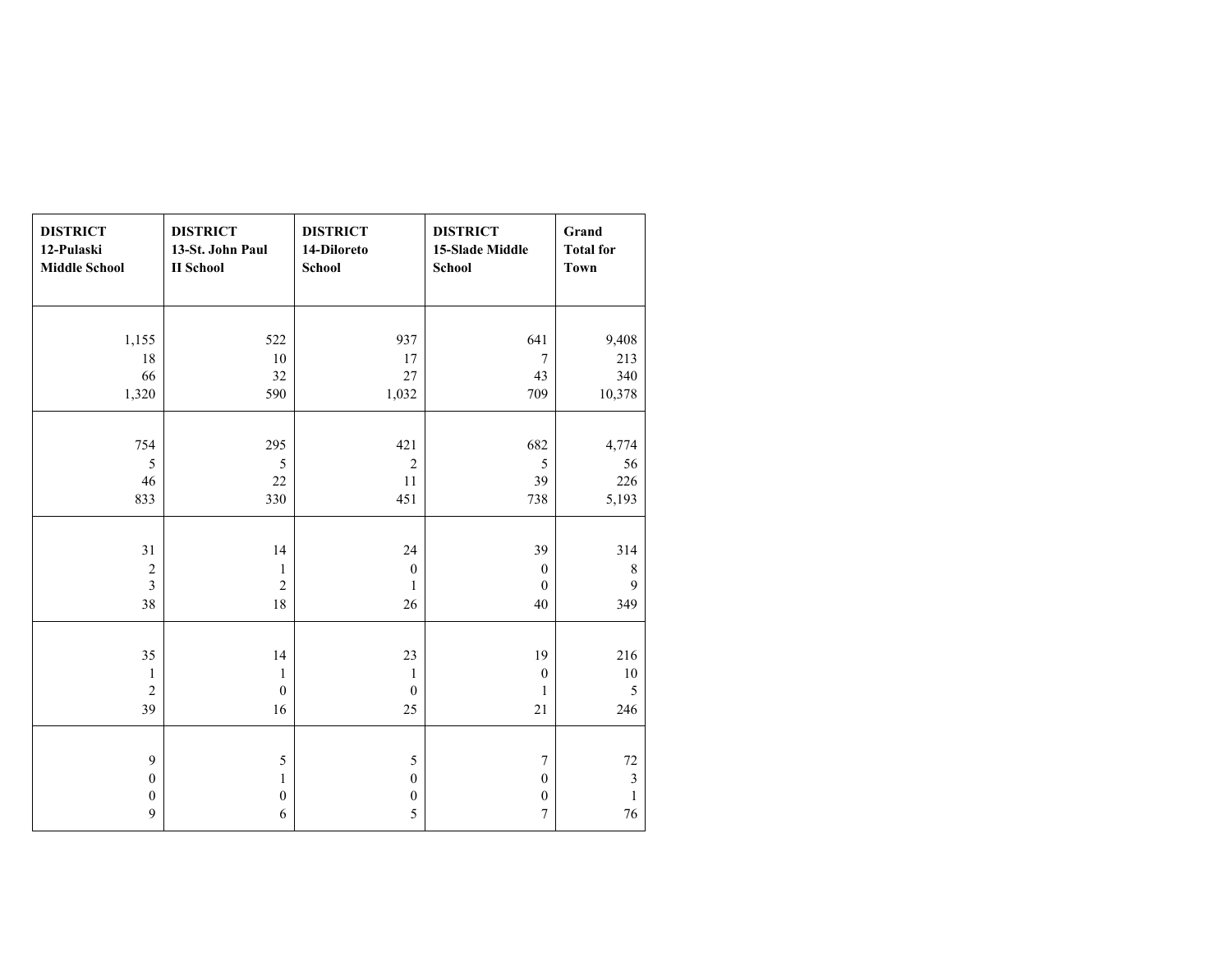|                      |                                         | <b>DISTRICT</b><br>1-Vance Village<br>School | <b>DISTRICT</b><br>2-VFW Post 511 | <b>DISTRICT</b><br>3-Roosevelt<br><b>Middle School</b> | <b>DISTRICT</b><br><b>4-Gaffney School</b> | <b>DISTRICT</b><br><b>5-New Britain</b><br><b>Senior Center</b> |
|----------------------|-----------------------------------------|----------------------------------------------|-----------------------------------|--------------------------------------------------------|--------------------------------------------|-----------------------------------------------------------------|
| Amigo                | <b>Mark Stewart Greenstein and John</b> |                                              |                                   |                                                        |                                            |                                                                 |
| <b>Constitution</b>  | Demitrus                                | $\overline{2}$                               | $\boldsymbol{0}$                  |                                                        |                                            |                                                                 |
| <b>Liberty Party</b> | Machine/Polling Place                   |                                              | $\boldsymbol{0}$                  |                                                        |                                            |                                                                 |
|                      | <b>EDR</b>                              |                                              | $\boldsymbol{0}$                  |                                                        |                                            |                                                                 |
|                      | Absentee                                | 2                                            | $\boldsymbol{0}$                  |                                                        |                                            |                                                                 |
| <b>Griebel Frank</b> | <b>Oz Griebel and Monte E Frank</b>     |                                              |                                   |                                                        |                                            |                                                                 |
| for CT Party         | Machine/Polling Place                   | 69                                           | 38                                | 34                                                     | 10                                         | 20                                                              |
|                      | <b>EDR</b>                              |                                              | $\boldsymbol{0}$                  |                                                        |                                            |                                                                 |
|                      | Absentee                                |                                              | 3                                 |                                                        |                                            |                                                                 |
|                      | Total                                   | 75                                           | 41                                | 35                                                     | 13                                         | 21                                                              |
| Write In             | Lee Whitnum and Jacey Wyatt             |                                              |                                   |                                                        |                                            |                                                                 |
|                      | Machine/Polling Place                   | 0                                            |                                   |                                                        |                                            |                                                                 |
|                      | <b>EDR</b>                              |                                              | $\mathbf{0}$                      |                                                        |                                            |                                                                 |
|                      | Absentee                                |                                              | $\mathbf{0}$                      |                                                        |                                            |                                                                 |
|                      | Total                                   | $\left($                                     |                                   |                                                        | $\left($                                   | $\bf{0}$                                                        |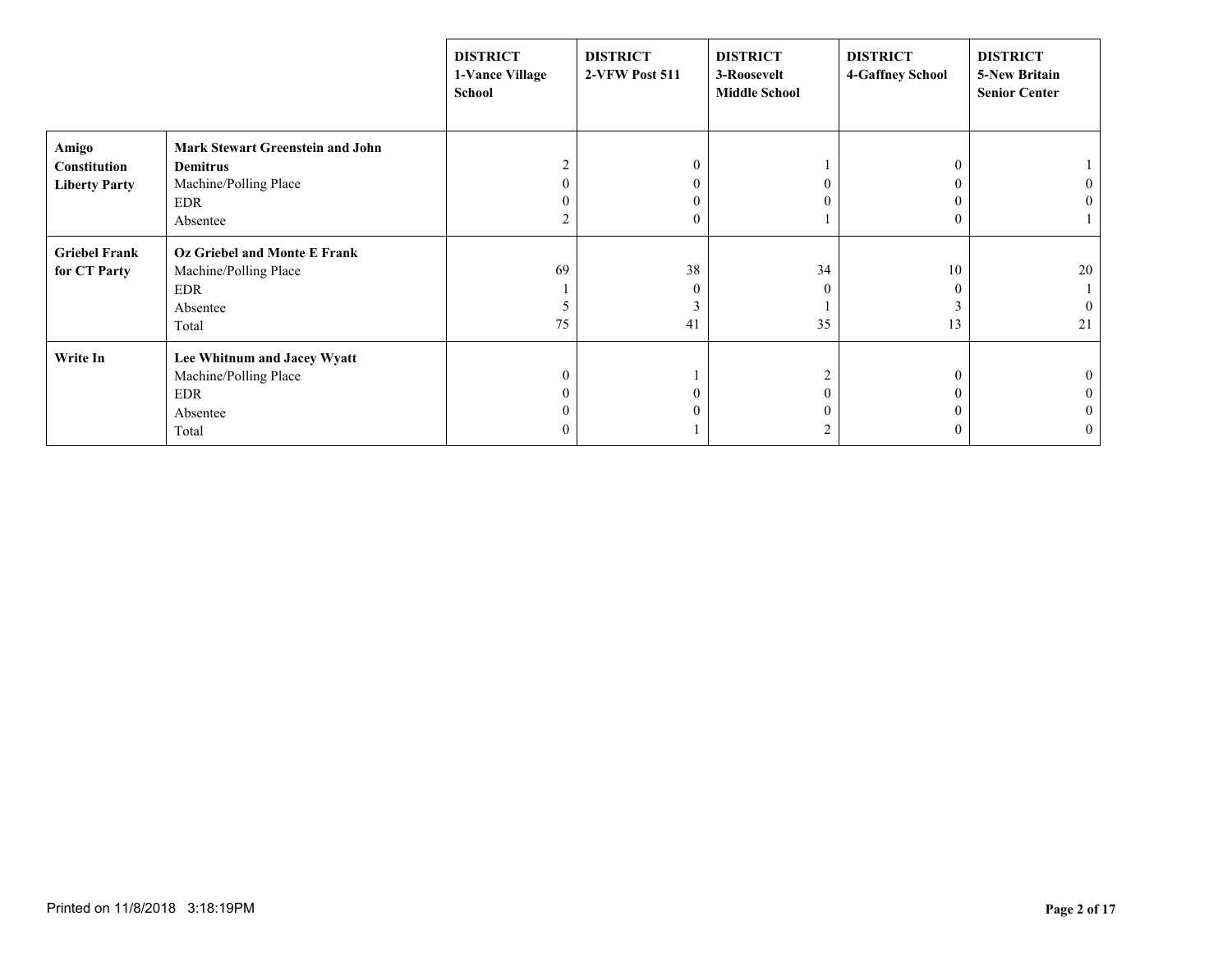| <b>DISTRICT</b><br>5-1-School<br><b>Apartments</b> | <b>DISTRICT</b><br>5-2-Graham<br><b>Apartments</b> | <b>DISTRICT</b><br>6-Angelico's<br>Restaurant | <b>DISTRICT</b><br>7-Generale<br><b>Ameglio Society</b> | <b>DISTRICT</b><br>8-International<br>Church | <b>DISTRICT</b><br>9-Chamberlain<br>School | <b>DISTRICT</b><br>10-St. Francis Of<br>Assisi Church<br>Hall | <b>DISTRICT</b><br>11-Holmes<br>Elementary<br>School |
|----------------------------------------------------|----------------------------------------------------|-----------------------------------------------|---------------------------------------------------------|----------------------------------------------|--------------------------------------------|---------------------------------------------------------------|------------------------------------------------------|
|                                                    |                                                    |                                               |                                                         |                                              |                                            |                                                               |                                                      |
| $\mathbf{0}$                                       |                                                    | 0                                             |                                                         |                                              | 6                                          |                                                               |                                                      |
| $\mathbf{0}$                                       |                                                    |                                               |                                                         |                                              |                                            | 0                                                             |                                                      |
| 0                                                  |                                                    |                                               | 0                                                       |                                              |                                            |                                                               |                                                      |
| $\boldsymbol{0}$                                   |                                                    | $^{(1)}$                                      | 2                                                       |                                              | <sub>b</sub>                               |                                                               |                                                      |
|                                                    |                                                    |                                               |                                                         |                                              |                                            |                                                               |                                                      |
|                                                    |                                                    | 14                                            | 17                                                      | 17                                           | 29                                         | 36                                                            | 75                                                   |
| 0                                                  |                                                    |                                               | 2                                                       |                                              |                                            |                                                               |                                                      |
| 0                                                  |                                                    |                                               | $\overline{2}$                                          |                                              |                                            | $\overline{2}$                                                |                                                      |
|                                                    |                                                    | 15                                            | 21                                                      | 18                                           | 30                                         | 39                                                            | 82                                                   |
|                                                    |                                                    |                                               |                                                         |                                              |                                            |                                                               |                                                      |
|                                                    | $\theta$                                           | 0                                             | $\mathbf{0}$                                            | $\boldsymbol{0}$                             | $\Omega$                                   |                                                               |                                                      |
| $\mathbf{0}$                                       |                                                    |                                               | $\theta$                                                | 0                                            |                                            | 0                                                             |                                                      |
| $\theta$                                           |                                                    |                                               | $\theta$                                                |                                              |                                            | 0                                                             |                                                      |
|                                                    | 0                                                  | 0                                             | $\boldsymbol{0}$                                        | $\overline{0}$                               | $\Omega$                                   |                                                               |                                                      |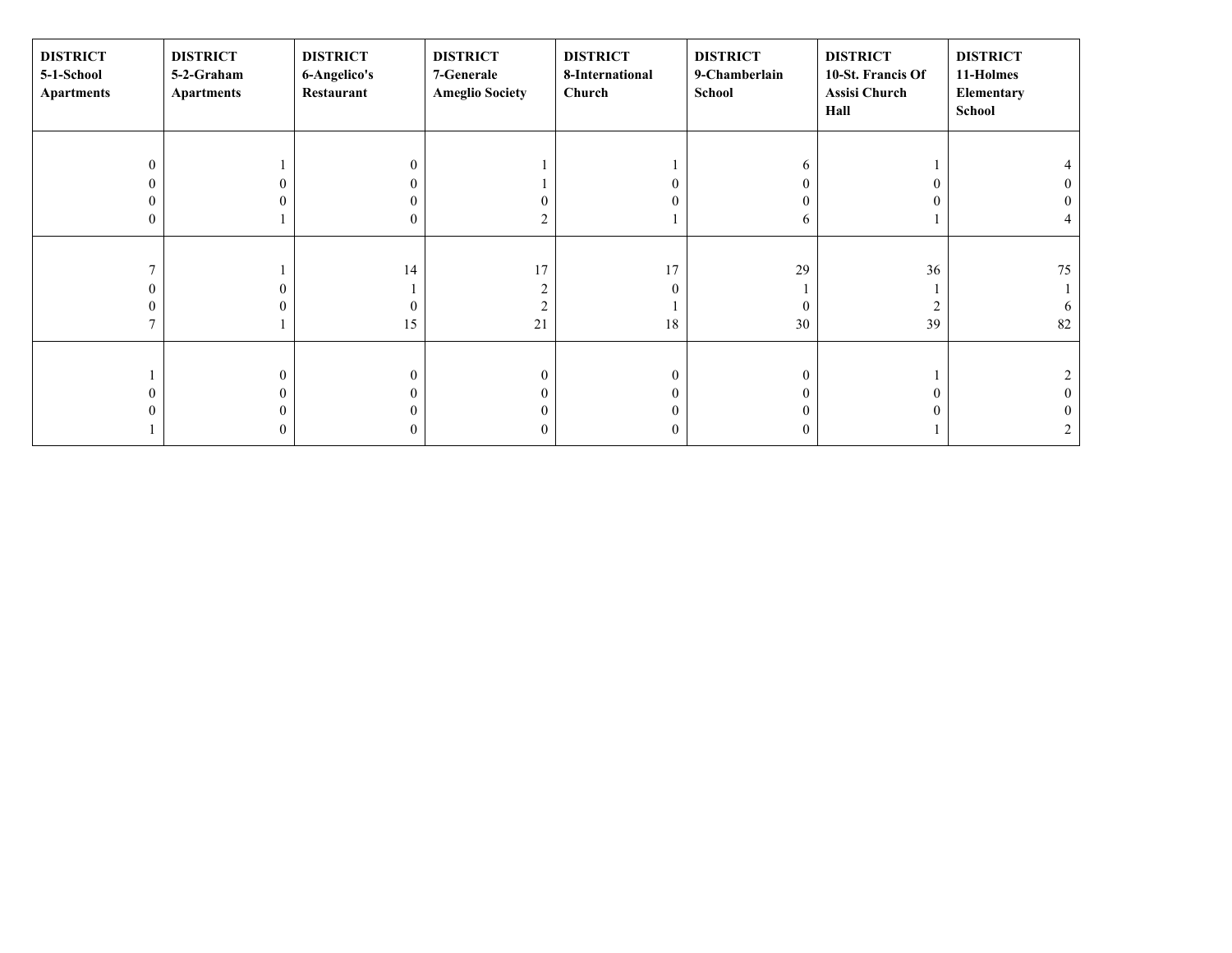| <b>DISTRICT</b><br>12-Pulaski<br><b>Middle School</b> | <b>DISTRICT</b><br>13-St. John Paul<br><b>II</b> School | <b>DISTRICT</b><br>14-Diloreto<br><b>School</b> | <b>DISTRICT</b><br><b>15-Slade Middle</b><br>School | Grand<br><b>Total for</b><br><b>Town</b> |
|-------------------------------------------------------|---------------------------------------------------------|-------------------------------------------------|-----------------------------------------------------|------------------------------------------|
|                                                       |                                                         |                                                 |                                                     |                                          |
| 1                                                     | $\theta$                                                | 1                                               | 5                                                   | 25                                       |
| $\theta$                                              | $\Omega$                                                | $\theta$                                        | $\mathbf{0}$                                        |                                          |
| $\theta$                                              | $\theta$                                                | 0                                               | $\mathbf{0}$                                        | $\theta$                                 |
| $\mathbf{1}$                                          | $\mathbf{0}$                                            | 1                                               | 5                                                   | 26                                       |
|                                                       |                                                         |                                                 |                                                     |                                          |
| 90                                                    | 27                                                      | 45                                              | 91                                                  | 620                                      |
| 1                                                     | $\Omega$                                                | $\theta$                                        | $\theta$                                            | 9                                        |
| 6                                                     | $\overline{2}$                                          | $\overline{c}$                                  | $\overline{2}$                                      | 35                                       |
| 97                                                    | 29                                                      | 47                                              | 93                                                  | 664                                      |
|                                                       |                                                         |                                                 |                                                     |                                          |
| 1                                                     | $\Omega$                                                | $\mathbf{0}$                                    | $\mathbf{0}$                                        | 8                                        |
| $\theta$                                              | $\mathbf{0}$                                            | $\mathbf{0}$                                    | $\mathbf{0}$                                        | $\mathbf{0}$                             |
| $\theta$                                              | $\theta$                                                | $\theta$                                        | $\mathbf{0}$                                        | $\theta$                                 |
|                                                       | $\mathbf{0}$                                            | $\mathbf{0}$                                    | $\mathbf{0}$                                        | 8                                        |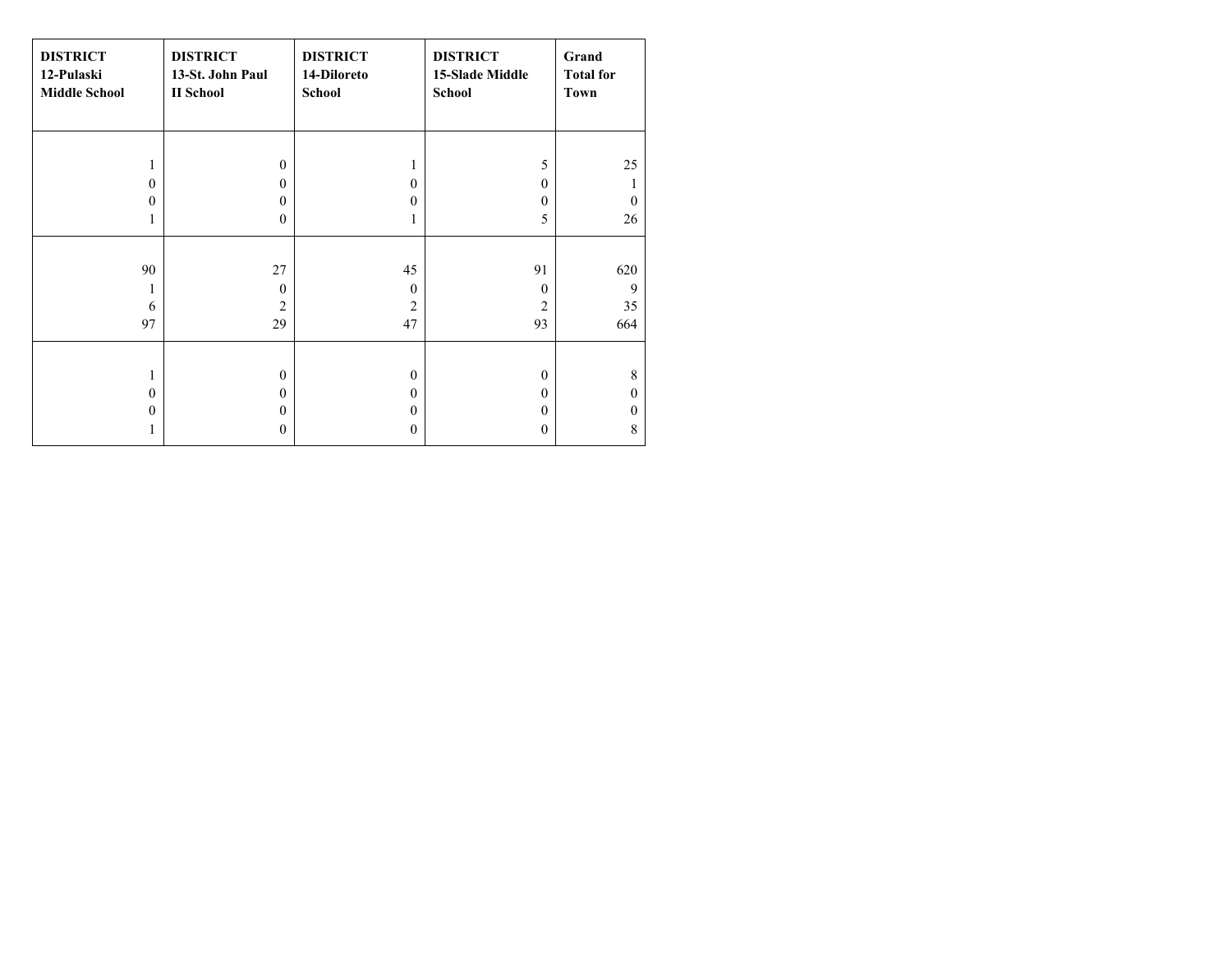| <b>OFFICE</b><br><b>Name of Candidate</b><br>Party |                                                                                                          | <b>DISTRICT</b><br>1-Vance Village<br><b>School</b>                          | <b>DISTRICT</b><br>2-VFW Post 511                                            | <b>DISTRICT</b><br>3-Roosevelt<br><b>Middle School</b>                       | <b>DISTRICT</b><br>4-Gaffney School                                      | <b>DISTRICT</b><br>5-New Britain<br><b>Senior Center</b>     |
|----------------------------------------------------|----------------------------------------------------------------------------------------------------------|------------------------------------------------------------------------------|------------------------------------------------------------------------------|------------------------------------------------------------------------------|--------------------------------------------------------------------------|--------------------------------------------------------------|
| <b>United States Senator</b>                       |                                                                                                          |                                                                              |                                                                              |                                                                              |                                                                          |                                                              |
| Democratic<br>Party                                | <b>Christopher S Murphy</b><br>Machine/Polling Place<br>$\ensuremath{\mathrm{EDR}}$<br>Absentee<br>Total | 891<br>18<br>53<br>985                                                       | 698<br>17<br>35<br>774                                                       | 702<br>12<br>16<br>753                                                       | 243<br>5<br>255                                                          | 303<br>11<br>$\overline{4}$<br>326                           |
| Republican<br>Party                                | *Matthew Corey<br>Machine/Polling Place<br>$\rm EDR$<br>Absentee<br>Total                                | 323<br>3<br>33<br>359                                                        | 245<br>16<br>262                                                             | 225<br>$\boldsymbol{2}$<br>5<br>232                                          | 78<br>$\overline{7}$<br>86                                               | 66<br>$5\,$<br>$\mathfrak{Z}$<br>$74\,$                      |
| Working<br><b>Families Party</b>                   | <b>Christopher S Murphy</b><br>Machine/Polling Place<br>$\ensuremath{\mathrm{EDR}}$<br>Absentee<br>Total | 62<br>$\mathbf{0}$<br>65                                                     | 45<br>1<br>$\boldsymbol{0}$<br>47                                            | 42<br>1<br>1<br>45                                                           | 12<br>-1<br>$\boldsymbol{0}$<br>14                                       | 13<br>1<br>$\mathbf{0}$<br>15                                |
| Libertarian<br>Party                               | <b>Richard Lion</b><br>Machine/Polling Place<br>$\rm EDR$<br>Absentee<br>Total                           | 3<br>$\theta$<br>$\overline{4}$                                              | 7<br>$\boldsymbol{0}$<br>1<br>8                                              | 5<br>$\mathbf{0}$<br>$\boldsymbol{0}$<br>5                                   | $\boldsymbol{0}$<br>$\theta$<br>$\boldsymbol{0}$<br>$\overline{0}$       | 5<br>$\boldsymbol{0}$<br>$\boldsymbol{0}$<br>5               |
| <b>Green Party</b>                                 | <b>Jeff Russell</b><br>Machine/Polling Place<br>$\ensuremath{\mathrm{EDR}}$<br>Absentee<br>Total         | 10<br>$\boldsymbol{0}$<br>$\boldsymbol{0}$<br>10                             | 5<br>$\overline{c}$<br>$\boldsymbol{0}$<br>$\overline{7}$                    | 4<br>$\mathbf{0}$<br>$\mathbf{0}$<br>$\overline{4}$                          | $\theta$<br>$\boldsymbol{0}$<br>-1                                       | $\boldsymbol{0}$<br>$\boldsymbol{0}$<br>4                    |
| Write In                                           | <b>Fred Linck</b><br>Machine/Polling Place<br><b>EDR</b><br>Absentee<br>Total                            | $\boldsymbol{0}$<br>0<br>$\boldsymbol{0}$<br>$\boldsymbol{0}$                | $\boldsymbol{0}$<br>$\boldsymbol{0}$<br>$\boldsymbol{0}$<br>$\boldsymbol{0}$ | $\boldsymbol{0}$<br>0<br>$\boldsymbol{0}$<br>$\boldsymbol{0}$                | $\boldsymbol{0}$<br>$\mathbf{0}$<br>$\boldsymbol{0}$<br>$\bf{0}$         | $\bf{0}$<br>$\bf{0}$<br>$\boldsymbol{0}$<br>$\boldsymbol{0}$ |
|                                                    | Kristi L Talmadge<br>Machine/Polling Place<br><b>EDR</b><br>Absentee<br>Total                            | $\boldsymbol{0}$<br>$\boldsymbol{0}$<br>$\boldsymbol{0}$<br>$\boldsymbol{0}$ | $\boldsymbol{0}$<br>$\boldsymbol{0}$<br>$\boldsymbol{0}$<br>$\boldsymbol{0}$ | $\boldsymbol{0}$<br>$\boldsymbol{0}$<br>$\boldsymbol{0}$<br>$\boldsymbol{0}$ | $\mathbf{0}$<br>$\boldsymbol{0}$<br>$\boldsymbol{0}$<br>$\boldsymbol{0}$ | $\theta$<br>$\theta$<br>$\overline{0}$<br>$\boldsymbol{0}$   |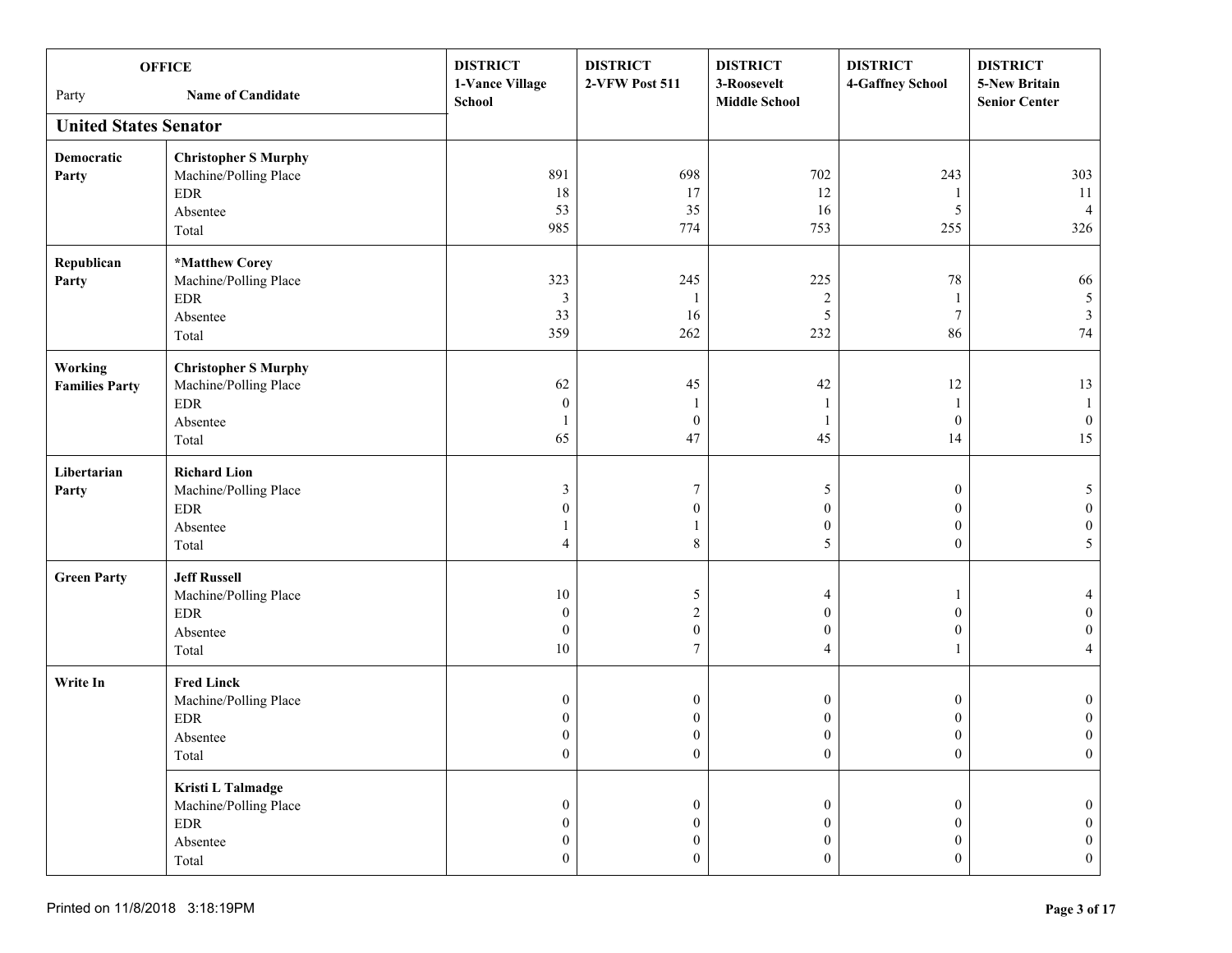| <b>DISTRICT</b><br>5-1-School<br><b>Apartments</b>                           | <b>DISTRICT</b><br>5-2-Graham<br><b>Apartments</b>                           | <b>DISTRICT</b><br>6-Angelico's<br>Restaurant                                | <b>DISTRICT</b><br>7-Generale<br><b>Ameglio Society</b>                      | <b>DISTRICT</b><br>8-International<br>Church                             | <b>DISTRICT</b><br>9-Chamberlain<br>School                                   | <b>DISTRICT</b><br>10-St. Francis Of<br><b>Assisi Church</b><br>Hall         | <b>DISTRICT</b><br>11-Holmes<br>Elementary<br>School                         |
|------------------------------------------------------------------------------|------------------------------------------------------------------------------|------------------------------------------------------------------------------|------------------------------------------------------------------------------|--------------------------------------------------------------------------|------------------------------------------------------------------------------|------------------------------------------------------------------------------|------------------------------------------------------------------------------|
| 62<br>$\boldsymbol{0}$<br>$\boldsymbol{7}$                                   | 124<br>$\boldsymbol{0}$<br>1                                                 | 409<br>12<br>$\sqrt{2}$                                                      | 654<br>$12\,$<br>13                                                          | 618<br>14<br>$\,8\,$                                                     | 669<br>16<br>$\mathbf{0}$                                                    | 461<br>35<br>20                                                              | 816<br>$20\,$<br>35                                                          |
| $72\,$                                                                       | 129                                                                          | 436                                                                          | 701                                                                          | 658                                                                      | 708                                                                          | 520                                                                          | 895                                                                          |
| $23\,$<br>$\boldsymbol{0}$<br>$\boldsymbol{0}$<br>23                         | 10<br>$\boldsymbol{0}$<br>$\boldsymbol{0}$<br>$10\,$                         | 131<br>$\overline{\mathcal{L}}$<br>$\boldsymbol{0}$<br>135                   | 146<br>$\mathfrak{Z}$<br>$\mathfrak{Z}$<br>152                               | 123<br>$10\,$<br>134                                                     | 236<br>8<br>245                                                              | 181<br>$\sqrt{5}$<br>7<br>193                                                | 439<br>$\mathfrak{Z}$<br>18<br>460                                           |
| 1<br>$\boldsymbol{0}$<br>$\boldsymbol{0}$<br>$\sqrt{2}$                      | 1<br>$\boldsymbol{0}$<br>$\boldsymbol{0}$<br>$\boldsymbol{2}$                | 17<br>$\sqrt{2}$<br>$\boldsymbol{0}$<br>$20\,$                               | 29<br>$\mathfrak{Z}$<br>$\mathbf{1}$<br>34                                   | $18\,$<br>$\boldsymbol{0}$<br>$20\,$                                     | $40\,$<br>$\boldsymbol{0}$<br>$\boldsymbol{0}$<br>41                         | 23<br>$\mathbf{1}$<br>$\mathbf{1}$<br>$26\,$                                 | 50<br>$\mathfrak{Z}$<br>$\mathbf{1}$<br>56                                   |
| $\boldsymbol{0}$<br>$\boldsymbol{0}$<br>$\boldsymbol{0}$<br>$\boldsymbol{0}$ | $\boldsymbol{0}$<br>$\boldsymbol{0}$<br>1                                    | $\sqrt{5}$<br>$\boldsymbol{0}$<br>$\boldsymbol{0}$<br>$\sqrt{5}$             | $\boldsymbol{7}$<br>$\boldsymbol{0}$<br>$\boldsymbol{0}$<br>$\boldsymbol{7}$ | 6<br>$\overline{0}$<br>$\mathbf{0}$<br>6                                 | 4<br>$\mathbf{0}$<br>$\boldsymbol{0}$<br>$\overline{4}$                      | $\,8\,$<br>$\boldsymbol{0}$<br>$\boldsymbol{0}$<br>$\,$ 8 $\,$               | 11<br>$\mathbf{0}$<br>$\boldsymbol{0}$<br>11                                 |
| $\boldsymbol{0}$<br>$\boldsymbol{0}$<br>$\mathbf{1}$                         | $\boldsymbol{0}$<br>$\boldsymbol{0}$<br>$\boldsymbol{0}$<br>$\boldsymbol{0}$ | -1<br>$\mathbf{0}$<br>$\mathbf{0}$<br>1                                      | $\sqrt{2}$<br>$\mathbf{1}$<br>$\boldsymbol{0}$<br>$\mathfrak{Z}$             | $7\phantom{.0}$<br>$\mathbf{0}$<br>8                                     | 4<br>$\boldsymbol{0}$<br>$\boldsymbol{0}$<br>4                               | $\mathfrak z$<br>$\boldsymbol{0}$<br>$\boldsymbol{0}$<br>$\mathfrak{Z}$      | $10\,$<br>$\boldsymbol{0}$<br>$\boldsymbol{0}$<br>$10\,$                     |
| $\boldsymbol{0}$<br>$\boldsymbol{0}$<br>$\boldsymbol{0}$<br>$\boldsymbol{0}$ | $\boldsymbol{0}$<br>$\boldsymbol{0}$<br>$\boldsymbol{0}$<br>$\boldsymbol{0}$ | $\boldsymbol{0}$<br>$\boldsymbol{0}$<br>$\boldsymbol{0}$<br>$\boldsymbol{0}$ | $\boldsymbol{0}$<br>$\boldsymbol{0}$<br>$\boldsymbol{0}$<br>$\boldsymbol{0}$ | $\boldsymbol{0}$<br>$\boldsymbol{0}$<br>$\mathbf{0}$<br>$\boldsymbol{0}$ | $\boldsymbol{0}$<br>$\boldsymbol{0}$<br>$\boldsymbol{0}$<br>$\boldsymbol{0}$ | $\boldsymbol{0}$<br>$\boldsymbol{0}$<br>$\boldsymbol{0}$<br>$\boldsymbol{0}$ | $\mathbf{0}$<br>$\boldsymbol{0}$<br>$\mathbf{0}$<br>$\boldsymbol{0}$         |
| $\boldsymbol{0}$<br>$\overline{0}$<br>$\boldsymbol{0}$<br>$\boldsymbol{0}$   | $\boldsymbol{0}$<br>$\boldsymbol{0}$<br>$\boldsymbol{0}$<br>$\boldsymbol{0}$ | $\boldsymbol{0}$<br>$\boldsymbol{0}$<br>$\boldsymbol{0}$<br>$\boldsymbol{0}$ | $\boldsymbol{0}$<br>$\boldsymbol{0}$<br>0<br>$\boldsymbol{0}$                | $\mathbf{0}$<br>$\overline{0}$<br>$\boldsymbol{0}$<br>$\boldsymbol{0}$   | $\boldsymbol{0}$<br>$\overline{0}$<br>$\boldsymbol{0}$<br>$\boldsymbol{0}$   | $\boldsymbol{0}$<br>$\boldsymbol{0}$<br>$\boldsymbol{0}$<br>$\boldsymbol{0}$ | $\boldsymbol{0}$<br>$\boldsymbol{0}$<br>$\boldsymbol{0}$<br>$\boldsymbol{0}$ |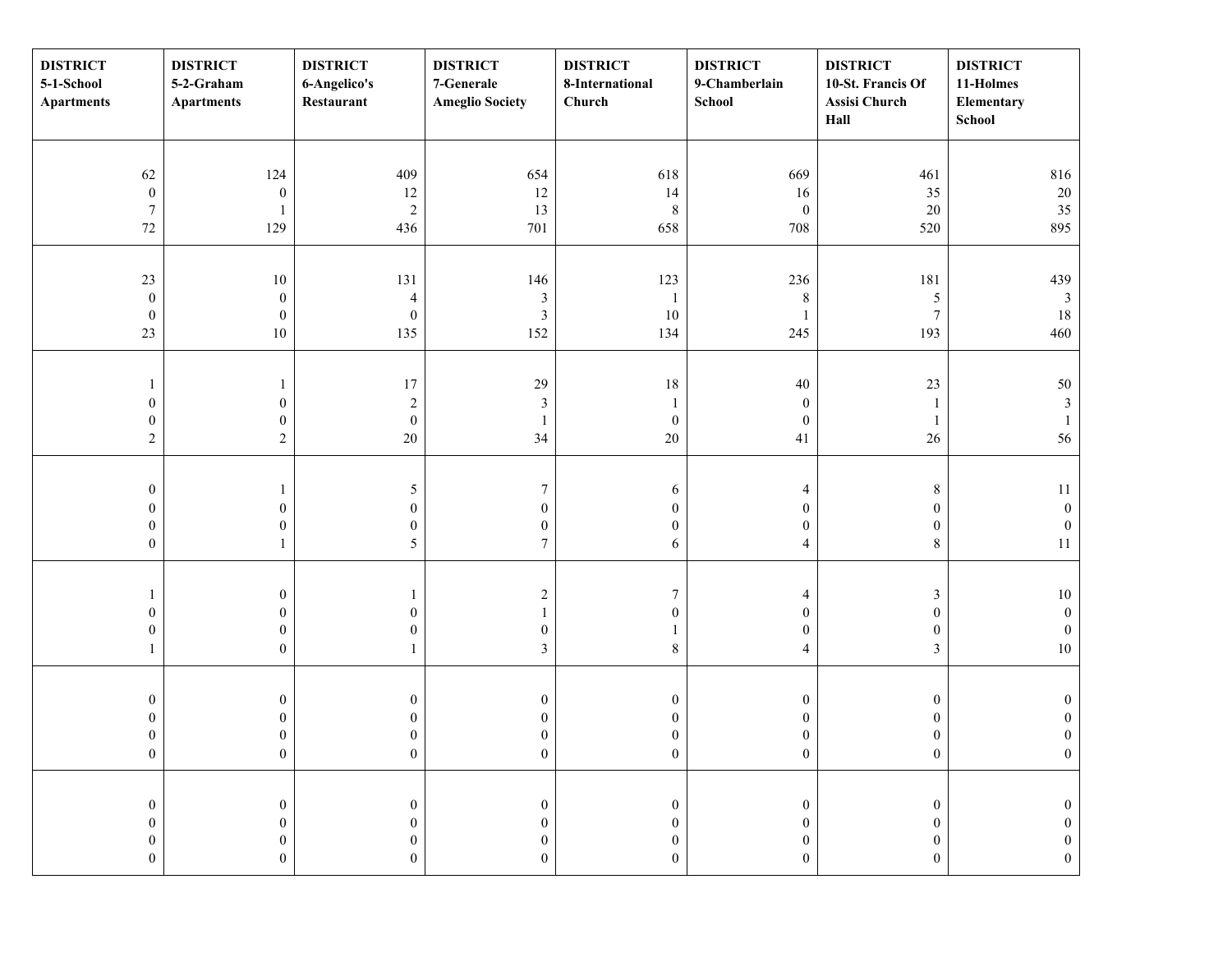| <b>DISTRICT</b><br>12-Pulaski<br><b>Middle School</b> | <b>DISTRICT</b><br>13-St. John Paul<br><b>II</b> School | <b>DISTRICT</b><br>14-Diloreto<br><b>School</b> | <b>DISTRICT</b><br>15-Slade Middle<br>School | Grand<br><b>Total for</b><br><b>Town</b> |
|-------------------------------------------------------|---------------------------------------------------------|-------------------------------------------------|----------------------------------------------|------------------------------------------|
|                                                       |                                                         |                                                 |                                              |                                          |
| 1,316                                                 | 570                                                     | 1,012                                           | 745                                          | 10,293                                   |
| 18                                                    | $10\,$                                                  | $20\,$                                          | $8\,$                                        | 224                                      |
| $80\,$                                                | 33                                                      | 31                                              | 43                                           | 386                                      |
| 1,478                                                 | 636                                                     | 1,105                                           | 817                                          | 11,248                                   |
| 639                                                   | 243                                                     | 342                                             | 636                                          | 4,086                                    |
| $\sqrt{5}$                                            | $\sqrt{5}$                                              | $\,1$                                           | $\overline{4}$                               | 51                                       |
| $42\,$                                                | 19                                                      | 9                                               | 39                                           | 212                                      |
| 686                                                   | 267                                                     | 352                                             | 679                                          | 4,349                                    |
|                                                       |                                                         |                                                 |                                              |                                          |
| 65                                                    | $26\,$                                                  | 58                                              | 58                                           | 560                                      |
| $\sqrt{2}$                                            | $\mathbf{1}$                                            | $\boldsymbol{0}$                                | $\boldsymbol{0}$                             | 17                                       |
| $\sqrt{2}$                                            | $\sqrt{2}$                                              | $\boldsymbol{0}$                                | $\overline{c}$                               | $11\,$                                   |
| $72\,$                                                | 30                                                      | 60                                              | 62                                           | 611                                      |
|                                                       |                                                         |                                                 |                                              |                                          |
| 23                                                    | $\boldsymbol{7}$                                        | $\boldsymbol{6}$                                | 15                                           | 113                                      |
| $\mathbf 1$<br>$\boldsymbol{0}$                       | $\,1$<br>$\boldsymbol{0}$                               | $\boldsymbol{0}$<br>$\boldsymbol{0}$            | $\boldsymbol{0}$<br>$\mathbf{1}$             | $\sqrt{2}$<br>$\mathfrak{Z}$             |
| 24                                                    | $8\,$                                                   | $\sqrt{6}$                                      | 16                                           | 118                                      |
|                                                       |                                                         |                                                 |                                              |                                          |
| $\boldsymbol{0}$                                      | $\mathfrak{Z}$                                          | $\mathfrak{Z}$                                  | $\boldsymbol{7}$                             | 65                                       |
| $\mathbf{1}$                                          | $\boldsymbol{0}$                                        | $\boldsymbol{0}$                                | $\boldsymbol{0}$                             | $\overline{4}$                           |
| $\boldsymbol{0}$                                      | $\boldsymbol{0}$                                        | $\boldsymbol{0}$                                | $\boldsymbol{0}$                             | $\mathbf{1}$                             |
| $\,1\,$                                               | $\mathfrak{Z}$                                          | $\overline{3}$                                  | $\boldsymbol{7}$                             | $70\,$                                   |
|                                                       |                                                         |                                                 |                                              |                                          |
| $\boldsymbol{0}$                                      | $\boldsymbol{0}$                                        | $\boldsymbol{0}$                                | $\boldsymbol{0}$                             | $\boldsymbol{0}$                         |
| $\boldsymbol{0}$                                      | $\boldsymbol{0}$                                        | $\boldsymbol{0}$                                | $\boldsymbol{0}$                             | $\boldsymbol{0}$                         |
| $\boldsymbol{0}$                                      | $\boldsymbol{0}$                                        | $\boldsymbol{0}$                                | $\boldsymbol{0}$                             | $\boldsymbol{0}$                         |
| $\boldsymbol{0}$                                      | $\boldsymbol{0}$                                        | $\boldsymbol{0}$                                | $\boldsymbol{0}$                             | $\boldsymbol{0}$                         |
| $\boldsymbol{0}$                                      | $\boldsymbol{0}$                                        | $\boldsymbol{0}$                                | $\boldsymbol{0}$                             | $\boldsymbol{0}$                         |
| $\boldsymbol{0}$                                      | $\boldsymbol{0}$                                        | $\boldsymbol{0}$                                | $\boldsymbol{0}$                             | $\boldsymbol{0}$                         |
| $\boldsymbol{0}$                                      | $\boldsymbol{0}$                                        | $\boldsymbol{0}$                                | $\boldsymbol{0}$                             | $\boldsymbol{0}$                         |
| $\boldsymbol{0}$                                      | $\boldsymbol{0}$                                        | $\boldsymbol{0}$                                | $\boldsymbol{0}$                             | $\boldsymbol{0}$                         |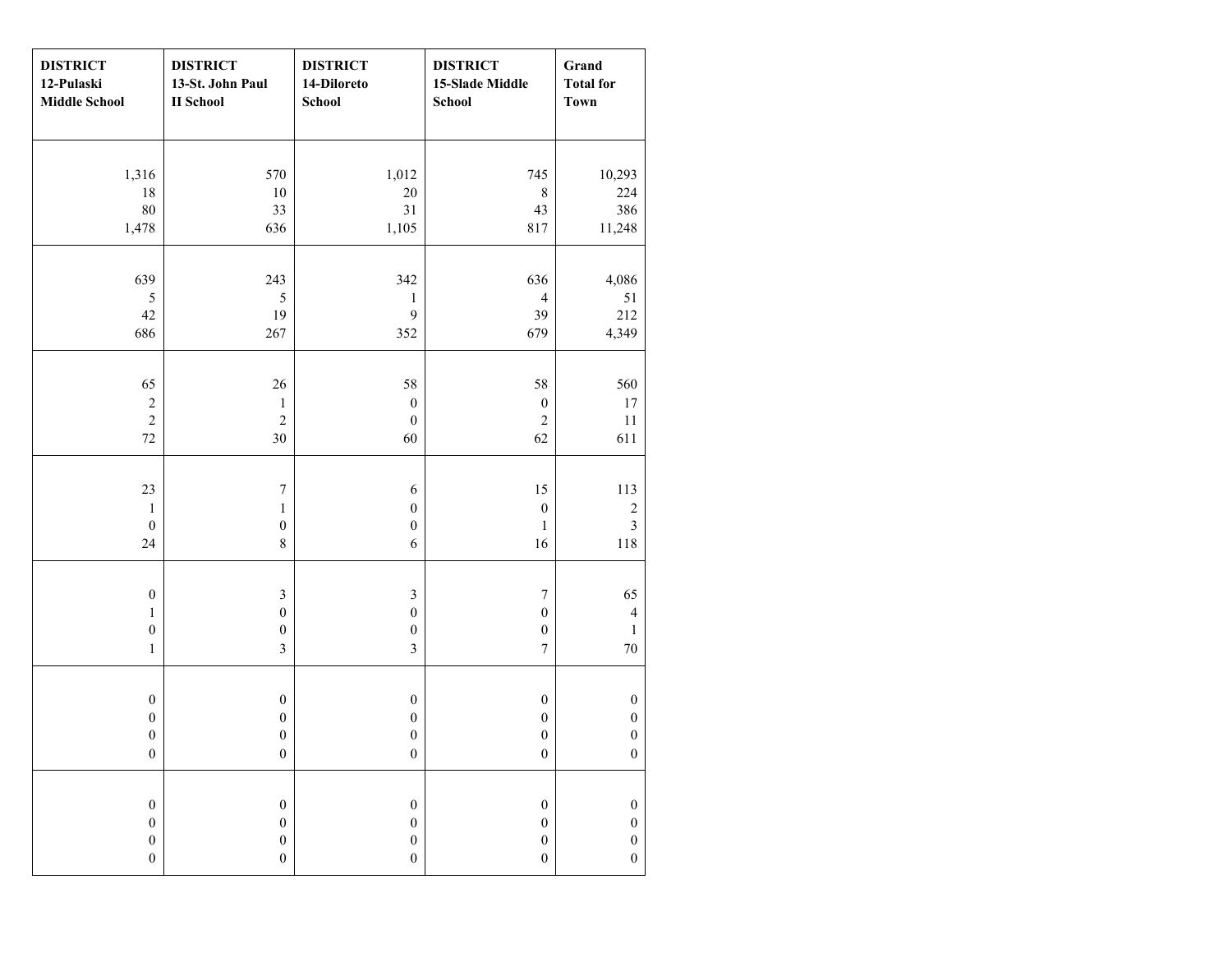| <b>OFFICE</b>         |                                      | <b>DISTRICT</b><br>1-Vance Village | <b>DISTRICT</b><br>2-VFW Post 511 | <b>DISTRICT</b><br>3-Roosevelt | <b>DISTRICT</b><br>4-Gaffney School | <b>DISTRICT</b><br><b>5-New Britain</b> |
|-----------------------|--------------------------------------|------------------------------------|-----------------------------------|--------------------------------|-------------------------------------|-----------------------------------------|
| Party                 | <b>Name of Candidate</b>             | School                             |                                   | <b>Middle School</b>           |                                     | <b>Senior Center</b>                    |
|                       | <b>Representative in Congress 05</b> |                                    |                                   |                                |                                     |                                         |
| <b>Democratic</b>     | <b>Jahana Hayes</b>                  |                                    |                                   |                                |                                     |                                         |
| Party                 | Machine/Polling Place                | 902                                | 704                               | 707                            | 236                                 | 310                                     |
|                       | <b>EDR</b>                           | 18                                 | 17                                | 13                             |                                     | 11                                      |
|                       | Absentee                             | 52                                 | 38                                | 16                             | 6                                   | $\overline{4}$                          |
|                       | Total                                | 1,000                              | 789                               | 761                            | 252                                 | 337                                     |
| Republican            | *Manny Santos                        |                                    |                                   |                                |                                     |                                         |
| Party                 | Machine/Polling Place                | 307                                | 227                               | 213                            | 80                                  | 59                                      |
|                       | <b>EDR</b>                           | 3                                  | $\boldsymbol{0}$                  | 3                              |                                     | 3                                       |
|                       | Absentee                             | 31                                 | 13                                | 6                              | 5                                   | 3                                       |
|                       | Total                                | 342                                | 245                               | 223                            | 87                                  | 66                                      |
| <b>Working</b>        | <b>Jahana Hayes</b>                  |                                    |                                   |                                |                                     |                                         |
| <b>Families Party</b> | Machine/Polling Place                | 53                                 | 53                                | 39                             | 10                                  | 12                                      |
|                       | <b>EDR</b>                           |                                    | 4                                 | $\theta$                       |                                     |                                         |
|                       | Absentee                             | $\overline{2}$                     | $\mathbf{0}$                      | $\theta$                       |                                     | $\overline{0}$                          |
|                       | Total                                | 58                                 | 59                                | 40                             | 13                                  | 14                                      |
| Independent           | <b>Manny Santos</b>                  |                                    |                                   |                                |                                     |                                         |
| Party                 | Machine/Polling Place                | 21                                 | 12                                | 14                             | 5                                   | $10\,$                                  |
|                       | $\rm EDR$                            | $\mathbf{0}$                       | $\boldsymbol{0}$                  | $\Omega$                       | $\Omega$                            | $\overline{c}$                          |
|                       | Absentee                             | $\theta$                           | $\mathbf{0}$                      | $\theta$                       | $\mathbf{0}$                        | $\mathbf{0}$                            |
|                       | Total                                | 22                                 | 13                                | 15                             | 5                                   | 13                                      |
| Write In              | <b>John Pistone</b>                  |                                    |                                   |                                |                                     |                                         |
|                       | Machine/Polling Place                | $\mathbf{0}$                       | $\boldsymbol{0}$                  | $\mathbf{0}$                   | $\theta$                            | $\Omega$                                |
|                       | <b>EDR</b>                           | $\theta$                           | $\overline{0}$                    | 0                              | $\theta$                            |                                         |
|                       | Absentee                             | $\theta$                           | $\boldsymbol{0}$                  | $\theta$                       | $\theta$                            | $\Omega$                                |
|                       | Total                                | $\theta$                           | $\boldsymbol{0}$                  | $\theta$                       | $\Omega$                            | $\mathbf{0}$                            |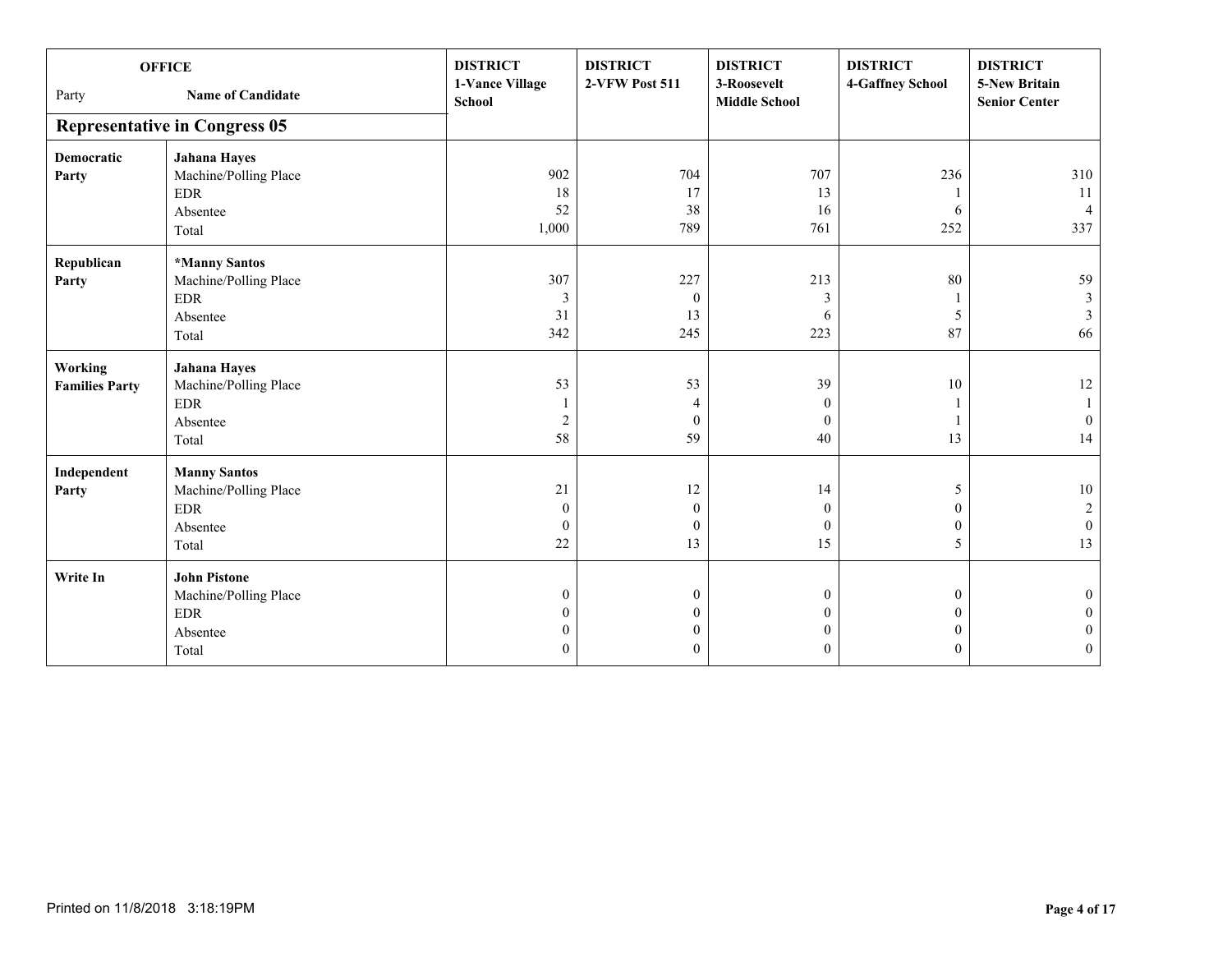| <b>DISTRICT</b><br>5-1-School<br><b>Apartments</b> | <b>DISTRICT</b><br>5-2-Graham<br><b>Apartments</b> | <b>DISTRICT</b><br>6-Angelico's<br>Restaurant | <b>DISTRICT</b><br>7-Generale<br><b>Ameglio Society</b> | <b>DISTRICT</b><br>8-International<br>Church | <b>DISTRICT</b><br>9-Chamberlain<br><b>School</b> | <b>DISTRICT</b><br>10-St. Francis Of<br>Assisi Church<br>Hall | <b>DISTRICT</b><br>11-Holmes<br>Elementary<br>School |
|----------------------------------------------------|----------------------------------------------------|-----------------------------------------------|---------------------------------------------------------|----------------------------------------------|---------------------------------------------------|---------------------------------------------------------------|------------------------------------------------------|
|                                                    |                                                    |                                               |                                                         |                                              |                                                   |                                                               |                                                      |
| 68                                                 | 119                                                | 394                                           | 639                                                     | 623                                          | 680                                               | 462                                                           | 842                                                  |
| $\boldsymbol{0}$                                   | $\boldsymbol{0}$                                   | 13                                            | 15                                                      | 13                                           | 12                                                | 35                                                            | 19                                                   |
| 6                                                  |                                                    | $\overline{2}$                                | 13                                                      | $\overline{9}$                               | $\boldsymbol{0}$                                  | 17                                                            | 34                                                   |
| $78\,$                                             | 122                                                | 424                                           | 687                                                     | 660                                          | 714                                               | 524                                                           | 916                                                  |
|                                                    |                                                    |                                               |                                                         |                                              |                                                   |                                                               |                                                      |
| 19                                                 | 12                                                 | 138                                           | 154                                                     | 125                                          | 215                                               | 175                                                           | 392                                                  |
| $\boldsymbol{0}$                                   | $\boldsymbol{0}$                                   | $\mathfrak{Z}$                                | $\sqrt{2}$                                              | $\sqrt{2}$                                   | 11                                                | $\mathfrak{S}$                                                | $\overline{3}$                                       |
| $\boldsymbol{0}$                                   | $\boldsymbol{0}$                                   | $\boldsymbol{0}$                              | $\overline{4}$                                          | $10\,$                                       |                                                   | 10                                                            | 18                                                   |
| 19                                                 | 12                                                 | 141                                           | 162                                                     | 138                                          | 230                                               | 191                                                           | 416                                                  |
|                                                    |                                                    |                                               |                                                         |                                              |                                                   |                                                               |                                                      |
|                                                    | $\mathfrak{Z}$                                     | 22                                            | $28\,$                                                  | $21\,$                                       | 42                                                | 19                                                            | 75                                                   |
| $\boldsymbol{0}$                                   | $\boldsymbol{0}$                                   |                                               | 1                                                       |                                              | $\mathbf{0}$                                      |                                                               | $\overline{4}$                                       |
| $\boldsymbol{0}$                                   | $\boldsymbol{0}$                                   | $\boldsymbol{0}$                              | $\mathbf{0}$                                            | $\boldsymbol{0}$                             | $\mathbf{0}$                                      |                                                               |                                                      |
| $\overline{c}$                                     | $\overline{4}$                                     | 24                                            | $30\,$                                                  | 23                                           | 43                                                | $22\,$                                                        | 82                                                   |
|                                                    |                                                    |                                               |                                                         |                                              |                                                   |                                                               |                                                      |
| $\boldsymbol{0}$                                   | $\boldsymbol{0}$                                   | $12\,$                                        | $12\,$                                                  | 5                                            | 9                                                 | 7                                                             | 16                                                   |
| $\boldsymbol{0}$                                   | $\boldsymbol{0}$                                   | $\boldsymbol{0}$                              |                                                         | $\boldsymbol{0}$                             |                                                   | $\boldsymbol{0}$                                              | $\boldsymbol{0}$                                     |
| $\boldsymbol{0}$                                   | $\boldsymbol{0}$                                   | $\mathbf{0}$                                  | $\boldsymbol{0}$                                        | $\boldsymbol{0}$                             | $\boldsymbol{0}$                                  | $\boldsymbol{0}$                                              | $\sqrt{2}$                                           |
| $\boldsymbol{0}$                                   | $\overline{0}$                                     | 12                                            | 14                                                      | 5                                            | 11                                                | $\,8\,$                                                       | 19                                                   |
|                                                    |                                                    |                                               |                                                         |                                              |                                                   |                                                               |                                                      |
| $\boldsymbol{0}$                                   | $\boldsymbol{0}$                                   | $\mathbf{0}$                                  | $\boldsymbol{0}$                                        | $\boldsymbol{0}$                             | $\bf{0}$                                          | $\boldsymbol{0}$                                              |                                                      |
| $\boldsymbol{0}$                                   | $\boldsymbol{0}$                                   | $\theta$                                      | $\boldsymbol{0}$                                        | $\boldsymbol{0}$                             | $\Omega$                                          | $\boldsymbol{0}$                                              | $\theta$                                             |
| $\boldsymbol{0}$                                   | $\boldsymbol{0}$                                   | $\mathbf{0}$                                  | $\mathbf{0}$                                            | $\boldsymbol{0}$                             | $\mathbf{0}$                                      | $\boldsymbol{0}$                                              | $\mathbf{0}$                                         |
| $\mathbf{0}$                                       | $\overline{0}$                                     | $\theta$                                      | $\overline{0}$                                          | $\overline{0}$                               | $\Omega$                                          | $\mathbf{0}$                                                  |                                                      |
|                                                    |                                                    |                                               |                                                         |                                              |                                                   |                                                               |                                                      |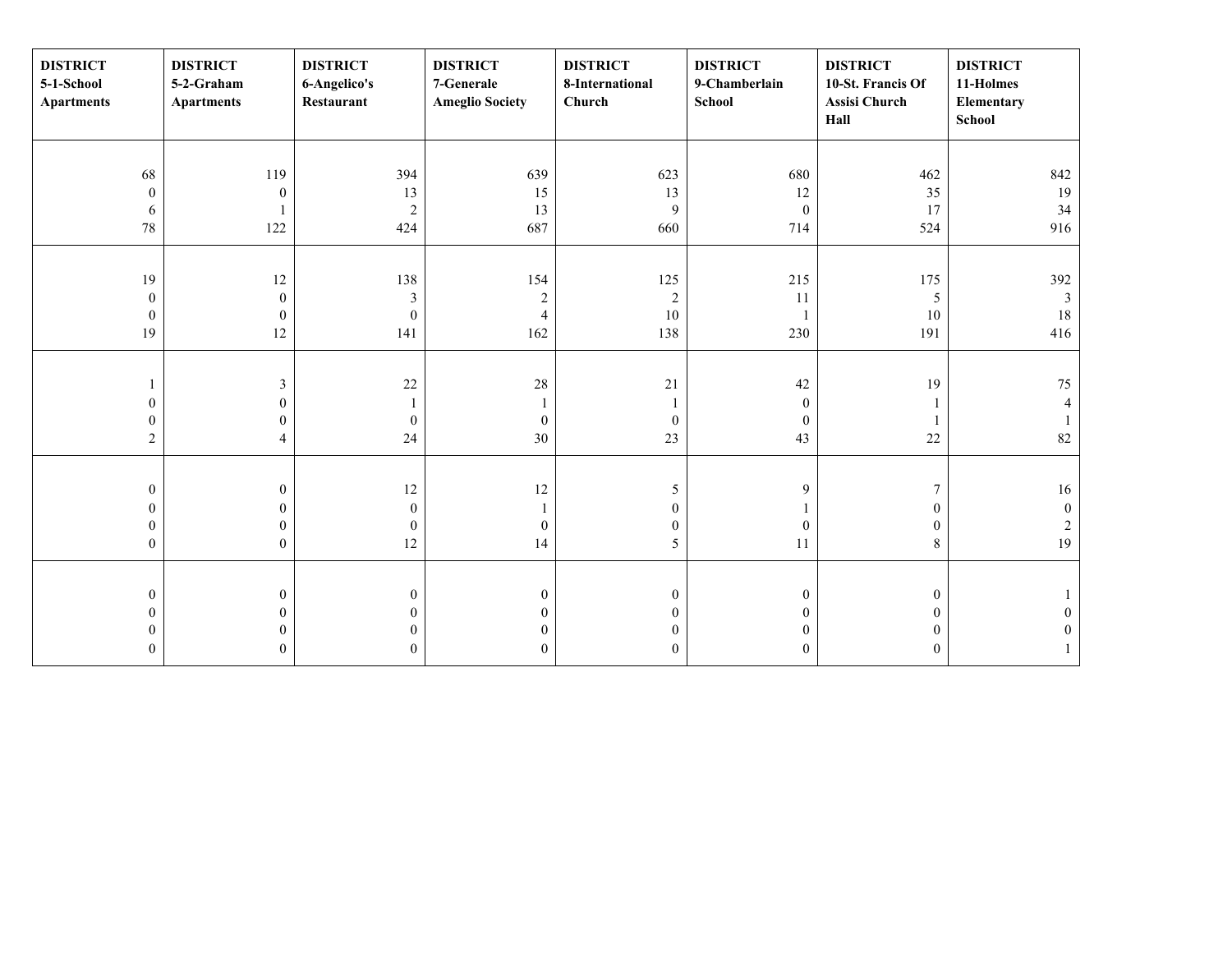| <b>DISTRICT</b><br>12-Pulaski<br><b>Middle School</b> | <b>DISTRICT</b><br>13-St. John Paul<br><b>II</b> School | <b>DISTRICT</b><br>14-Diloreto<br><b>School</b> | <b>DISTRICT</b><br>15-Slade Middle<br>School | Grand<br><b>Total for</b><br><b>Town</b> |
|-------------------------------------------------------|---------------------------------------------------------|-------------------------------------------------|----------------------------------------------|------------------------------------------|
|                                                       |                                                         |                                                 |                                              |                                          |
| 1,333                                                 | 577                                                     | 1,002                                           | 780                                          | 10,378                                   |
| 18                                                    | 11                                                      | 20                                              | $\,$ 8 $\,$                                  | 224                                      |
| 74                                                    | 35                                                      | 33                                              | 47                                           | 387                                      |
| 1,495                                                 | 652                                                     | 1,098                                           | 854                                          | 11,363                                   |
|                                                       |                                                         |                                                 |                                              |                                          |
| 601                                                   | 225                                                     | 332                                             | 595                                          | 3,869                                    |
| 5                                                     | 5                                                       | $\mathbf{1}$                                    | $\overline{4}$                               | 51                                       |
| 45                                                    | 18                                                      | $\tau$                                          | 35                                           | 206                                      |
| 660                                                   | 249                                                     | 346                                             | 637                                          | 4,164                                    |
|                                                       |                                                         |                                                 |                                              |                                          |
| 78                                                    | 35                                                      | 52                                              | 64                                           | 607                                      |
| $\sqrt{2}$                                            | $\mathbf{1}$                                            | $\boldsymbol{0}$                                | $\boldsymbol{0}$                             | $18\,$                                   |
| $\overline{5}$                                        | $\overline{2}$                                          | 1                                               | 1                                            | 14                                       |
| 89                                                    | 40                                                      | 55                                              | 67                                           | 665                                      |
|                                                       |                                                         |                                                 |                                              |                                          |
| $28\,$                                                | 5                                                       | 25                                              | 17                                           | 198                                      |
| 1                                                     | $\mathbf{1}$                                            | $\boldsymbol{0}$                                | $\boldsymbol{0}$                             | 6                                        |
| $\mathbf{0}$                                          | $\boldsymbol{0}$                                        | $\mathbf{0}$                                    | 1                                            | 3                                        |
| 30                                                    | $\tau$                                                  | 26                                              | 19                                           | 219                                      |
|                                                       |                                                         |                                                 |                                              |                                          |
| $\mathbf{1}$                                          | $\boldsymbol{0}$                                        | $\boldsymbol{0}$                                | $\sqrt{2}$                                   | $\overline{4}$                           |
| $\boldsymbol{0}$                                      | $\boldsymbol{0}$                                        | $\boldsymbol{0}$                                | $\boldsymbol{0}$                             | $\boldsymbol{0}$                         |
| $\boldsymbol{0}$                                      | $\boldsymbol{0}$                                        | $\boldsymbol{0}$                                | $\boldsymbol{0}$                             | $\boldsymbol{0}$                         |
| $\mathbf{1}$                                          | $\boldsymbol{0}$                                        | $\boldsymbol{0}$                                | $\overline{2}$                               | $\overline{4}$                           |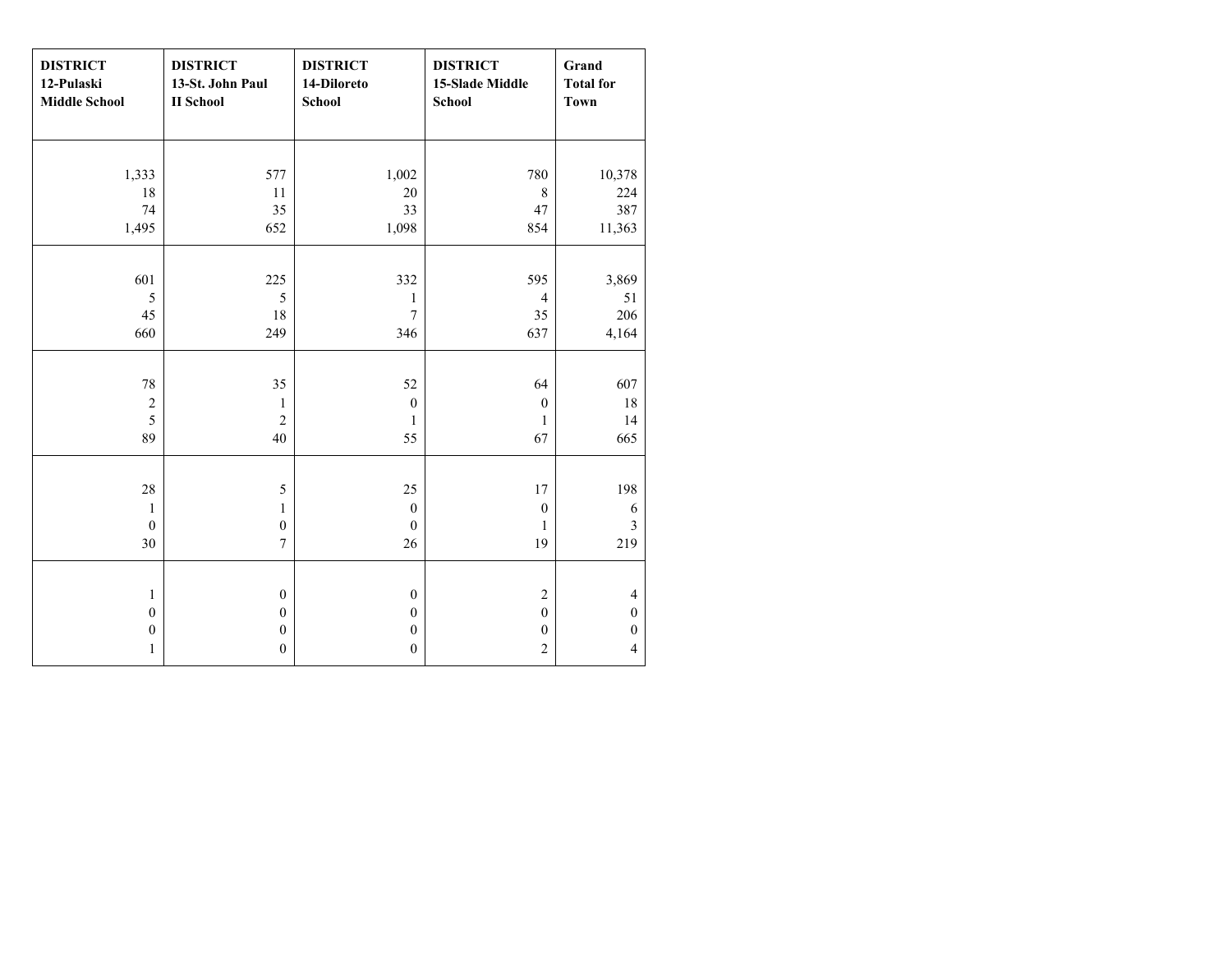| Party                   | <b>OFFICE</b><br><b>Name of Candidate</b> | <b>DISTRICT</b><br>1-Vance Village<br><b>School</b> | <b>DISTRICT</b><br>2-VFW Post 511 | <b>DISTRICT</b><br>3-Roosevelt<br><b>Middle School</b> | <b>DISTRICT</b><br>4-Gaffney School | <b>DISTRICT</b><br><b>5-New Britain</b><br><b>Senior Center</b> |
|-------------------------|-------------------------------------------|-----------------------------------------------------|-----------------------------------|--------------------------------------------------------|-------------------------------------|-----------------------------------------------------------------|
| <b>State Senator 06</b> |                                           |                                                     |                                   |                                                        |                                     |                                                                 |
| Democratic              | Terry Bielinski Gerratana                 |                                                     |                                   |                                                        |                                     |                                                                 |
| Party                   | Machine/Polling Place                     | 866                                                 | 679                               | 679                                                    | 232                                 | 301                                                             |
|                         | <b>EDR</b>                                | 17                                                  | 18                                | 11                                                     |                                     | 11                                                              |
|                         | Absentee                                  | 48                                                  | 36                                | 14                                                     | 8                                   | 3                                                               |
|                         | Total                                     | 948                                                 | 754                               | 722                                                    | 246                                 | 322                                                             |
| Republican              | <b>Robert Smedley</b>                     |                                                     |                                   |                                                        |                                     |                                                                 |
| Party                   | Machine/Polling Place                     | 344                                                 | 245                               | 232                                                    | 82                                  | 69                                                              |
|                         | <b>EDR</b>                                | $\overline{4}$                                      |                                   |                                                        |                                     | 4                                                               |
|                         | Absentee                                  | 35                                                  | 16                                |                                                        |                                     | 3                                                               |
|                         | Total                                     | 383                                                 | 262                               | 241                                                    | 87                                  | 76                                                              |
| <b>Working</b>          | Terry Bielinski Gerratana                 |                                                     |                                   |                                                        |                                     |                                                                 |
| <b>Families Party</b>   | Machine/Polling Place                     | 66                                                  | 59                                | 42                                                     | 15                                  | 13                                                              |
|                         | <b>EDR</b>                                | 0                                                   | $\overline{2}$                    |                                                        | $\Omega$                            | $\overline{2}$                                                  |
|                         | Absentee                                  |                                                     | $\mathbf{0}$                      |                                                        | 0                                   |                                                                 |
|                         | Total                                     | 70                                                  | 63                                | 45                                                     | 16                                  | 17                                                              |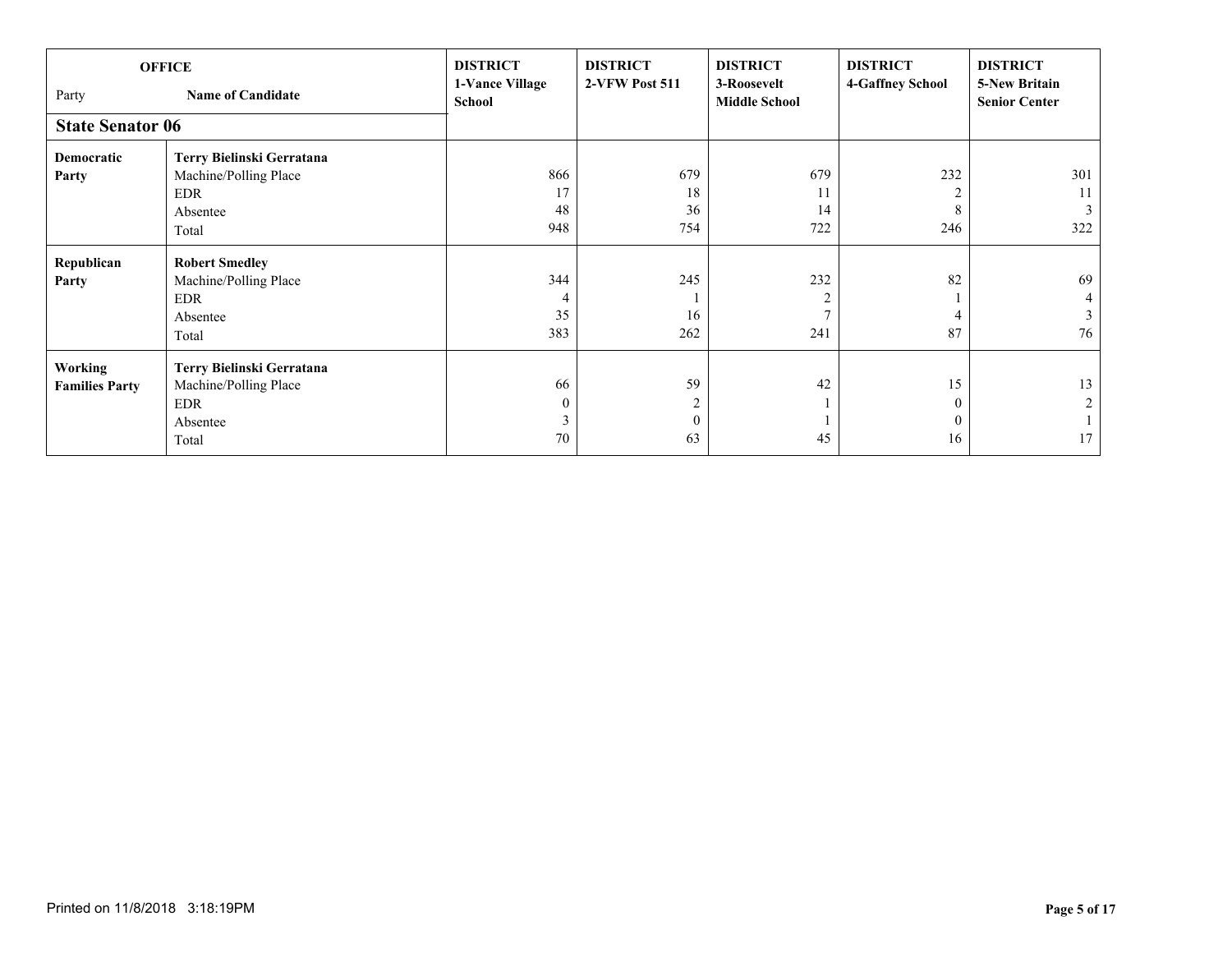| <b>DISTRICT</b><br>5-1-School<br><b>Apartments</b> | <b>DISTRICT</b><br>5-2-Graham<br><b>Apartments</b> | <b>DISTRICT</b><br>6-Angelico's<br>Restaurant | <b>DISTRICT</b><br>7-Generale<br><b>Ameglio Society</b> | <b>DISTRICT</b><br>8-International<br>Church | <b>DISTRICT</b><br>9-Chamberlain<br>School | <b>DISTRICT</b><br>10-St. Francis Of<br><b>Assisi Church</b><br>Hall | <b>DISTRICT</b><br>11-Holmes<br>Elementary<br><b>School</b> |
|----------------------------------------------------|----------------------------------------------------|-----------------------------------------------|---------------------------------------------------------|----------------------------------------------|--------------------------------------------|----------------------------------------------------------------------|-------------------------------------------------------------|
|                                                    |                                                    |                                               |                                                         |                                              |                                            |                                                                      |                                                             |
| 60                                                 | 124                                                | 402                                           | 644                                                     | 610                                          | 664                                        | 438                                                                  | 780                                                         |
| $\mathbf{0}$                                       | $\Omega$                                           | 11                                            | 14                                                      | 14                                           | 14                                         | 35                                                                   | 18                                                          |
| $\tau$                                             |                                                    | $\overline{2}$                                | 12                                                      | 8                                            | $\Omega$                                   | 19                                                                   | 32                                                          |
| 68                                                 | 127                                                | 428                                           | 686                                                     | 647                                          | 699                                        | 495                                                                  | 851                                                         |
|                                                    |                                                    |                                               |                                                         |                                              |                                            |                                                                      |                                                             |
| 22                                                 | 8                                                  | 133                                           | 152                                                     | 136                                          | 237                                        | 193                                                                  | 460                                                         |
| $\boldsymbol{0}$                                   | 0                                                  | 4                                             | $\overline{c}$                                          |                                              | 8                                          | 5                                                                    |                                                             |
| $\mathbf{0}$                                       | 0                                                  | $\Omega$                                      | 3                                                       | 9                                            |                                            | 8                                                                    | 21                                                          |
| 22                                                 | 8                                                  | 137                                           | 157                                                     | 146                                          | 246                                        | 206                                                                  | 485                                                         |
|                                                    |                                                    |                                               |                                                         |                                              |                                            |                                                                      |                                                             |
|                                                    | 3                                                  | 19                                            | 33                                                      | 18                                           | 36                                         | $28\,$                                                               | 65                                                          |
| $\boldsymbol{0}$                                   | $\mathbf{0}$                                       | 3                                             | $\overline{c}$                                          |                                              | $\theta$                                   |                                                                      |                                                             |
| 0                                                  | $\theta$                                           | $\theta$                                      |                                                         | 2                                            | $\theta$                                   |                                                                      | 2                                                           |
| 2                                                  | 4                                                  | 23                                            | 37                                                      | 22                                           | 37                                         | 31                                                                   | 73                                                          |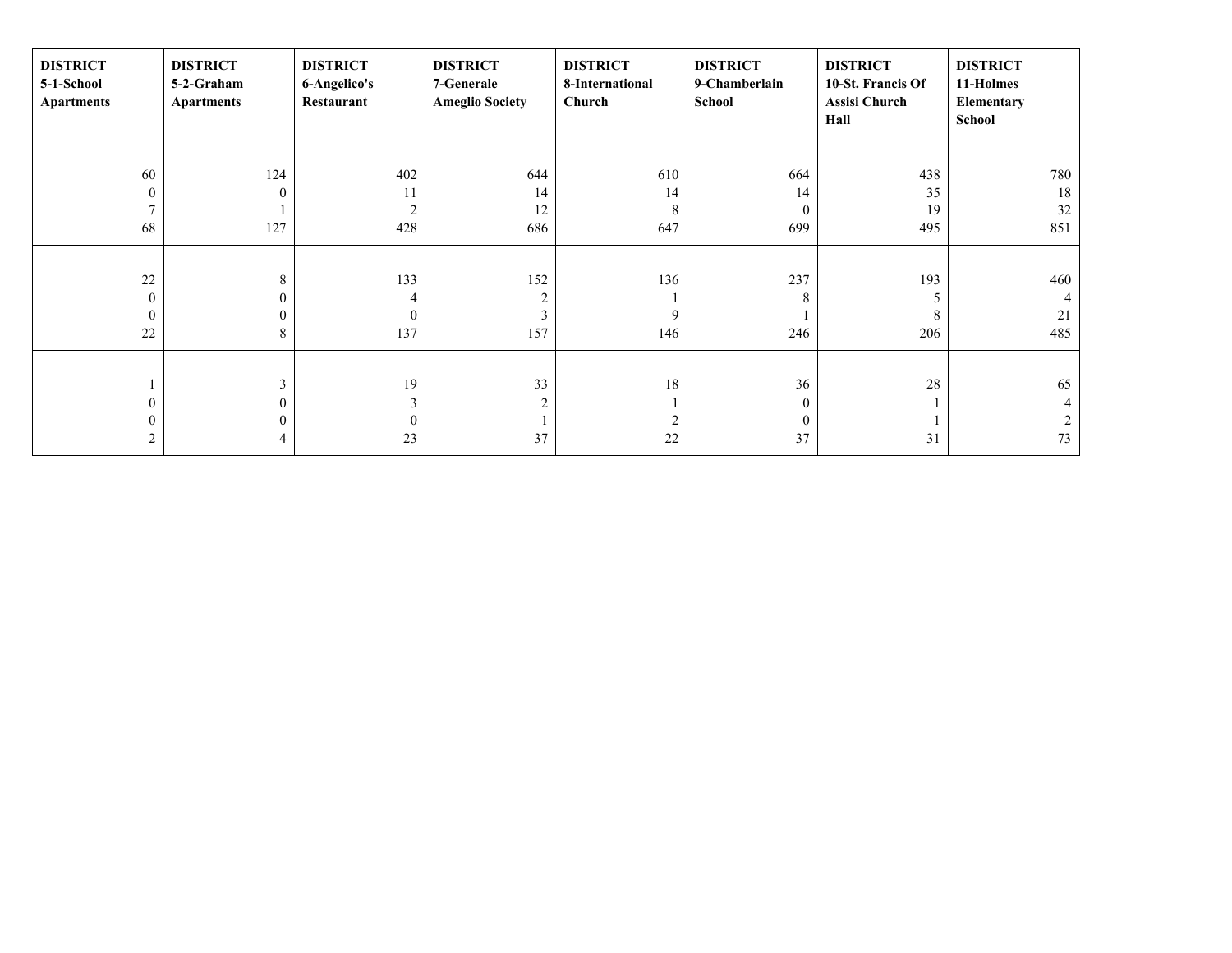| <b>DISTRICT</b><br>12-Pulaski<br><b>Middle School</b> | <b>DISTRICT</b><br>13-St. John Paul<br><b>II</b> School | <b>DISTRICT</b><br>14-Diloreto<br><b>School</b> | <b>DISTRICT</b><br><b>15-Slade Middle</b><br><b>School</b> | Grand<br><b>Total for</b><br>Town |
|-------------------------------------------------------|---------------------------------------------------------|-------------------------------------------------|------------------------------------------------------------|-----------------------------------|
|                                                       |                                                         |                                                 |                                                            |                                   |
| 1,284                                                 | 560                                                     | 972                                             | 713                                                        | 10,008                            |
| 19                                                    | 11                                                      | 19                                              | 8                                                          | 222                               |
| 79                                                    | 33                                                      | 30                                              | 47                                                         | 379                               |
| 1,441                                                 | 624                                                     | 1,057                                           | 783                                                        | 10,898                            |
|                                                       |                                                         |                                                 |                                                            |                                   |
| 647                                                   | 231                                                     | 363                                             | 662                                                        | 4,216                             |
| 4                                                     | 7                                                       | $\overline{2}$                                  | 3                                                          | 52                                |
| 40                                                    | 19                                                      | 9                                               | 38                                                         | 213                               |
| 691                                                   | 257                                                     | 374                                             | 703                                                        | 4,481                             |
|                                                       |                                                         |                                                 |                                                            |                                   |
| 97                                                    | 48                                                      | 54                                              | 74                                                         | 671                               |
| $\overline{2}$                                        | $\theta$                                                | $\theta$                                        | 1                                                          | 19                                |
| 6                                                     | $\overline{c}$                                          | $\mathbf{0}$                                    | 1                                                          | 20                                |
| 110                                                   | 52                                                      | 56                                              | 78                                                         | 736                               |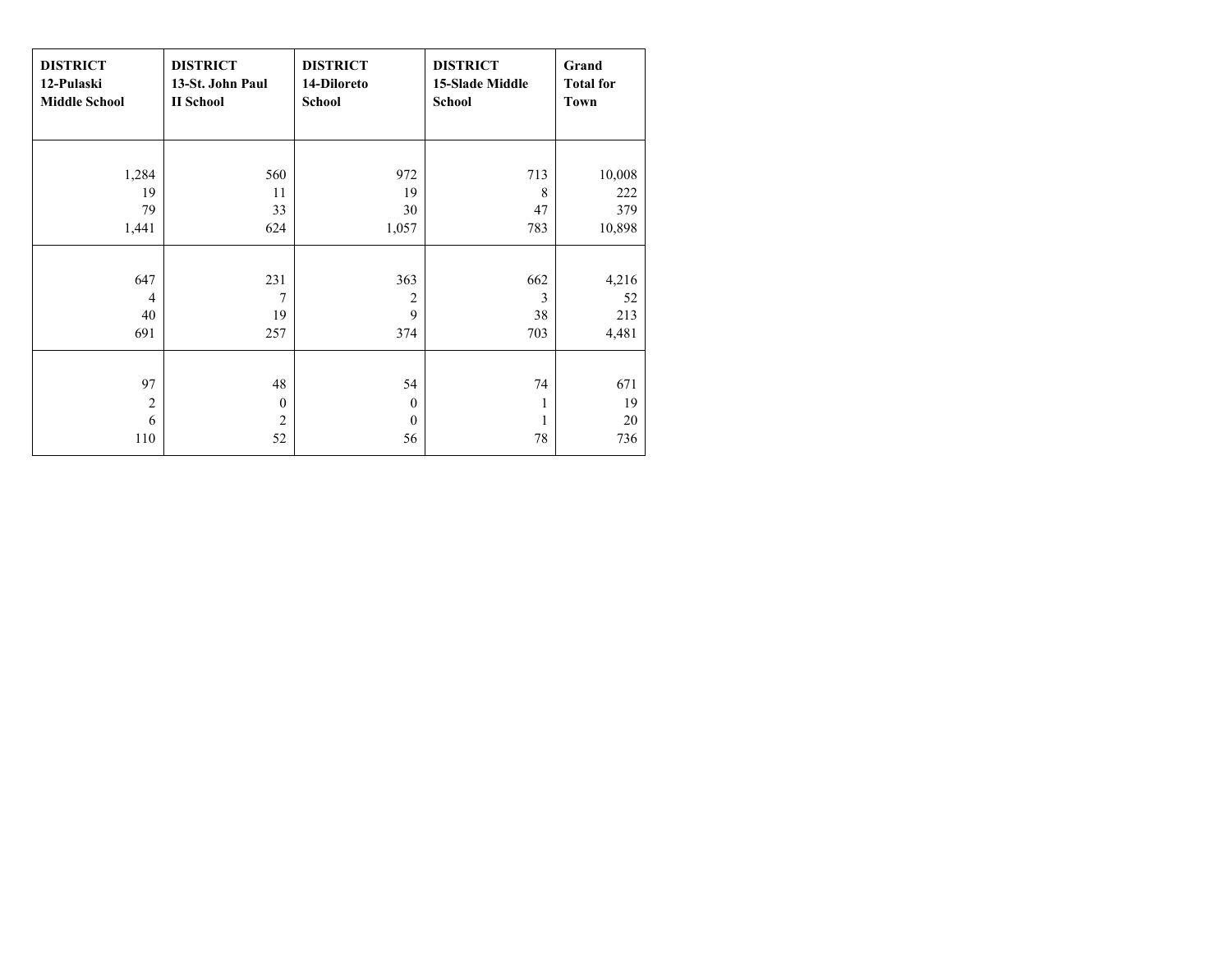|                                | <b>OFFICE</b>             | <b>DISTRICT</b>              | Grand                    |
|--------------------------------|---------------------------|------------------------------|--------------------------|
| Party                          | <b>Name of Candidate</b>  | 14-Diloreto<br><b>School</b> | <b>Total for</b><br>Town |
| <b>State Representative 22</b> |                           |                              |                          |
| <b>Democratic</b>              | <b>Richard Ireland Jr</b> |                              |                          |
| Party                          | Machine/Polling Place     | 871                          | 871                      |
|                                | <b>EDR</b>                | 18                           | 18                       |
|                                | Absentee                  | 26                           | 26                       |
|                                | Total                     | 915                          | 915                      |
| Republican                     | <b>William A Petit Jr</b> |                              |                          |
| Party                          | Machine/Polling Place     | 493                          | 493                      |
|                                | EDR                       | $\overline{2}$               | $\overline{2}$           |
|                                | Absentee                  | 13                           | 13                       |
|                                | Total                     | 521                          | 521                      |
| Independent                    | <b>William A Petit Jr</b> |                              |                          |
| Party                          | Machine/Polling Place     | 57                           | 57                       |
|                                | <b>EDR</b>                | 1                            | л.                       |
|                                | Absentee                  | $\Omega$                     | $\theta$                 |
|                                | Total                     | 59                           | 59                       |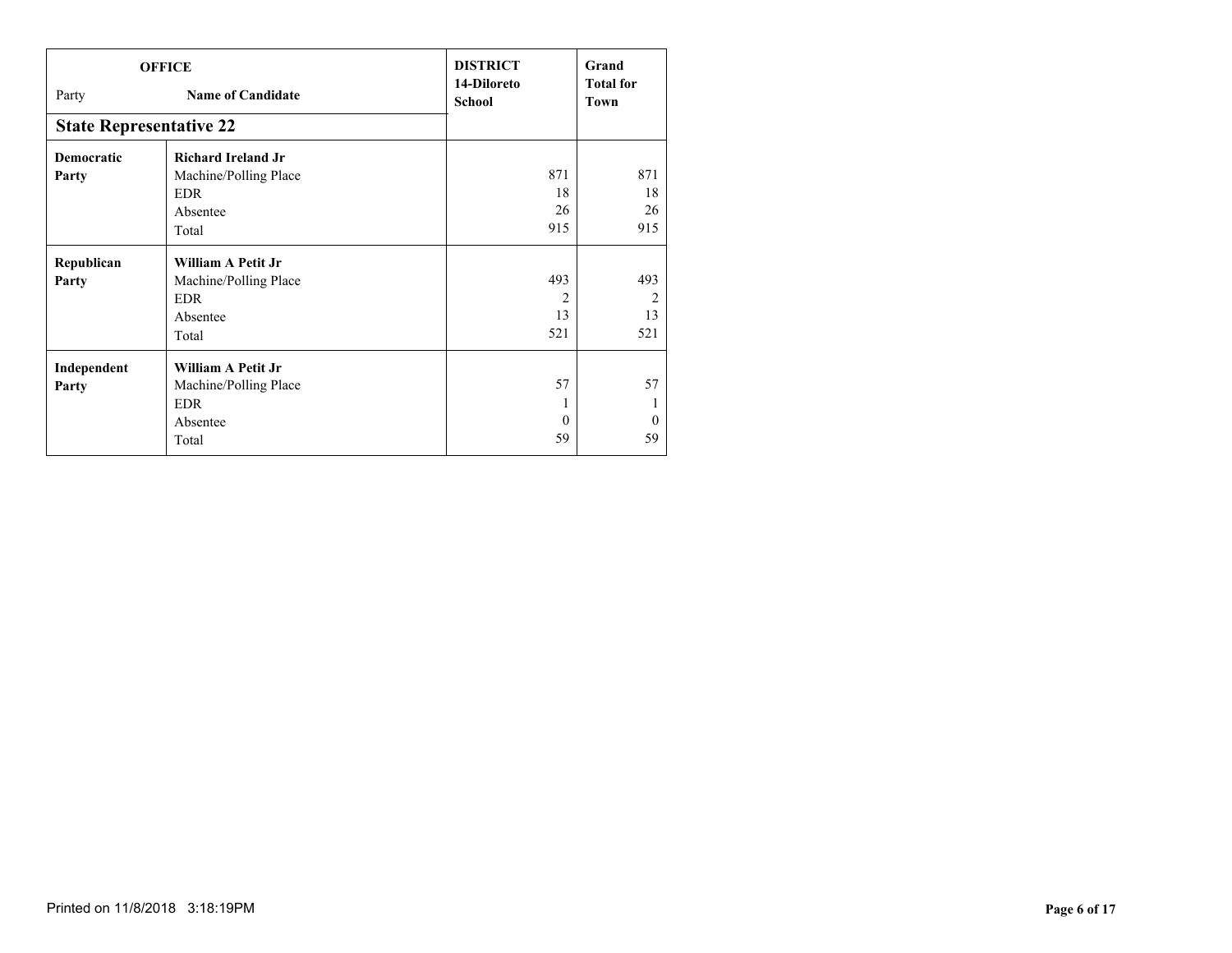| Party<br><b>State Representative 24</b> | <b>OFFICE</b><br><b>Name of Candidate</b>                                          | <b>DISTRICT</b><br>1-Vance Village<br>School | <b>DISTRICT</b><br>2-VFW Post 511          | <b>DISTRICT</b><br>3-Roosevelt<br><b>Middle School</b> | <b>DISTRICT</b><br>4-Gaffney School | <b>DISTRICT</b><br><b>15-Slade Middle</b><br>School | Grand<br><b>Total for</b><br>Town |
|-----------------------------------------|------------------------------------------------------------------------------------|----------------------------------------------|--------------------------------------------|--------------------------------------------------------|-------------------------------------|-----------------------------------------------------|-----------------------------------|
| Democratic                              | <b>Rick Lopes</b>                                                                  | 765                                          | 620                                        | 647                                                    | 223                                 | 623                                                 | 2,878                             |
| Party                                   | Machine/Polling Place<br>EDR<br>Absentee<br>Total                                  | 17<br>43<br>843                              | 17<br>35<br>692                            | 13<br>13<br>693                                        | 234                                 | 37<br>683                                           | 55<br>133<br>3,145                |
| Republican<br>Party                     | <b>Sharon Beloin Saavedra</b><br>Machine/Polling Place<br>EDR<br>Absentee<br>Total | 433<br>5<br>37<br>475                        | 325<br>$\overline{2}$<br>17<br>344         | 274<br>2<br>283                                        | 96<br>104                           | 768<br>$\overline{4}$<br>43<br>815                  | 1,896<br>14<br>111<br>2,021       |
| <b>Working</b><br><b>Families Party</b> | <b>Rick Lopes</b><br>Machine/Polling Place<br><b>EDR</b><br>Absentee<br>Total      | 61<br>$\mathbf{0}$<br>$\overline{2}$<br>64   | 45<br>$\overline{c}$<br>$\mathbf{0}$<br>48 | 38<br>$\mathbf{0}$<br>$\overline{2}$<br>41             | 11<br>$\theta$<br>13                | 73<br>$\mathbf{0}$<br>$\overline{c}$<br>77          | 228<br>$\mathfrak{Z}$<br>6<br>243 |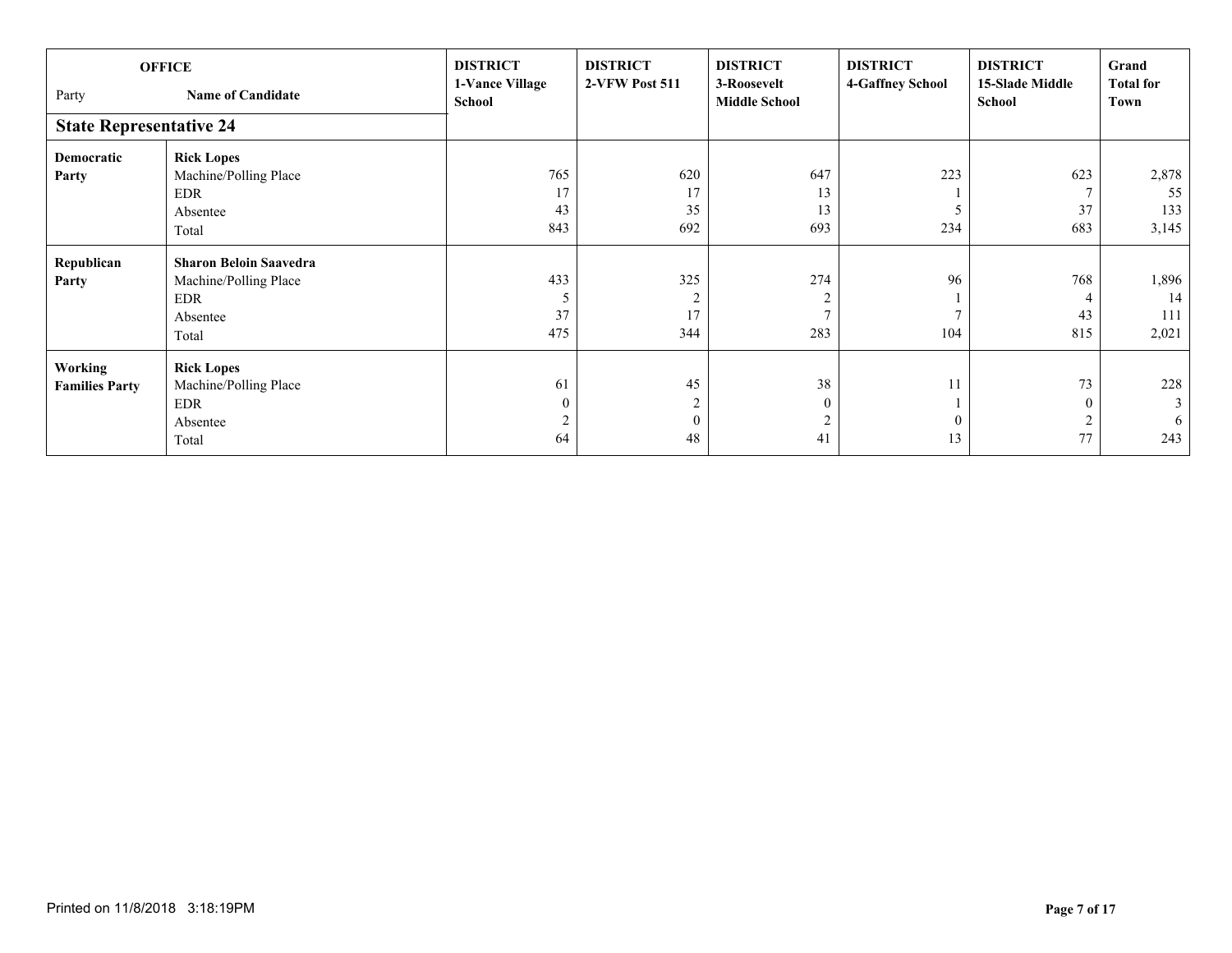| Party                                   | <b>OFFICE</b><br><b>Name of Candidate</b>                                 | <b>DISTRICT</b><br><b>5-New Britain</b><br><b>Senior Center</b> | <b>DISTRICT</b><br>5-1-School<br><b>Apartments</b>      | <b>DISTRICT</b><br>5-2-Graham<br><b>Apartments</b> | <b>DISTRICT</b><br>6-Angelico's<br>Restaurant | <b>DISTRICT</b><br>7-Generale<br><b>Ameglio Society</b> |
|-----------------------------------------|---------------------------------------------------------------------------|-----------------------------------------------------------------|---------------------------------------------------------|----------------------------------------------------|-----------------------------------------------|---------------------------------------------------------|
| <b>State Representative 25</b>          |                                                                           |                                                                 |                                                         |                                                    |                                               |                                                         |
| <b>Democratic</b><br>Party              | <b>Bobby Sanchez</b><br>Machine/Polling Place<br>EDR<br>Absentee<br>Total | 311<br>11<br>338                                                | 57<br>$\boldsymbol{0}$<br>66                            | 124<br>$\Omega$<br>127                             | 413<br>13<br>443                              | 663<br>12<br>13<br>710                                  |
| <b>Working</b><br><b>Families Party</b> | <b>Bobby Sanchez</b><br>Machine/Polling Place<br>EDR<br>Absentee<br>Total | 18<br>3<br>22                                                   | 3<br>$\boldsymbol{0}$<br>$\mathbf{0}$<br>$\overline{4}$ | 2                                                  | 33<br>$\Omega$<br>35                          | 45<br>3<br>$\overline{0}$<br>49                         |
| Petitioning<br>Candidate                | <b>Alfred P Mayo</b><br>Machine/Polling Place<br>EDR<br>Absentee<br>Total | 8<br>9                                                          | $\mathbf{0}$<br>$\mathbf{0}$                            | $\mathcal{L}$<br>2                                 | 13<br>$\theta$<br>$\Omega$<br>13              | 9<br>$\overline{0}$<br>$\mathbf{0}$<br>9 <sup>1</sup>   |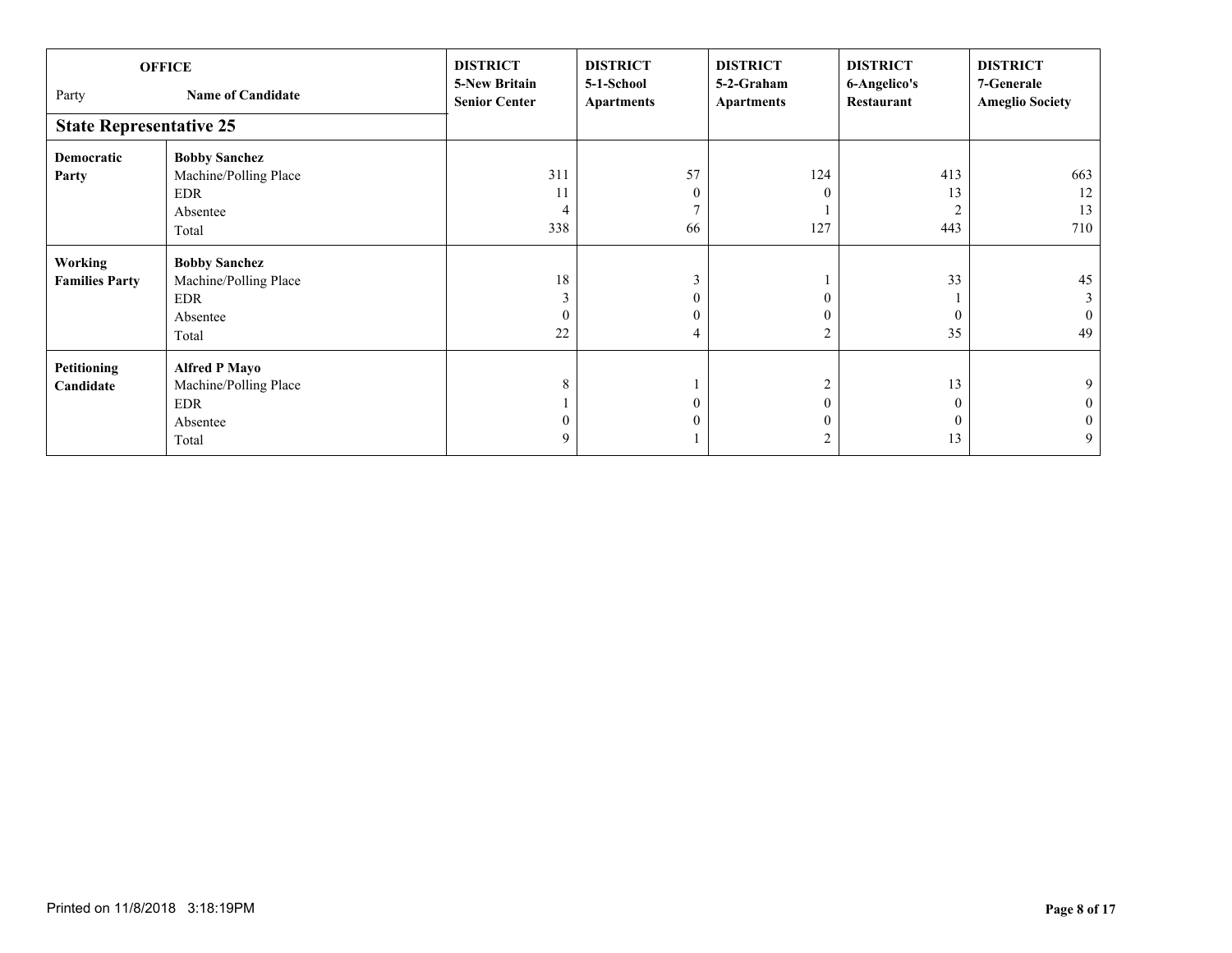| <b>DISTRICT</b><br>8-International<br>Church | <b>DISTRICT</b><br>9-Chamberlain<br><b>School</b> | Grand<br><b>Total for</b><br><b>Town</b> |
|----------------------------------------------|---------------------------------------------------|------------------------------------------|
| 624                                          | 694                                               | 2,886                                    |
| 14                                           | 15                                                | 65                                       |
| 12                                           | $\theta$                                          | 39                                       |
| 665                                          | 726                                               | 3,075                                    |
|                                              |                                                   |                                          |
| 40                                           | 61                                                | 201                                      |
| 1                                            | $\theta$                                          | 8                                        |
| $\theta$                                     | $\theta$                                          | 0                                        |
| 42                                           | 62                                                | 216                                      |
|                                              |                                                   |                                          |
| 12                                           | 28                                                | 73                                       |
| $\mathbf{0}$                                 | 1                                                 | $\sqrt{2}$                               |
| 1                                            | $\theta$                                          | $\mathbf{1}$                             |
| 13                                           | 29                                                | 76                                       |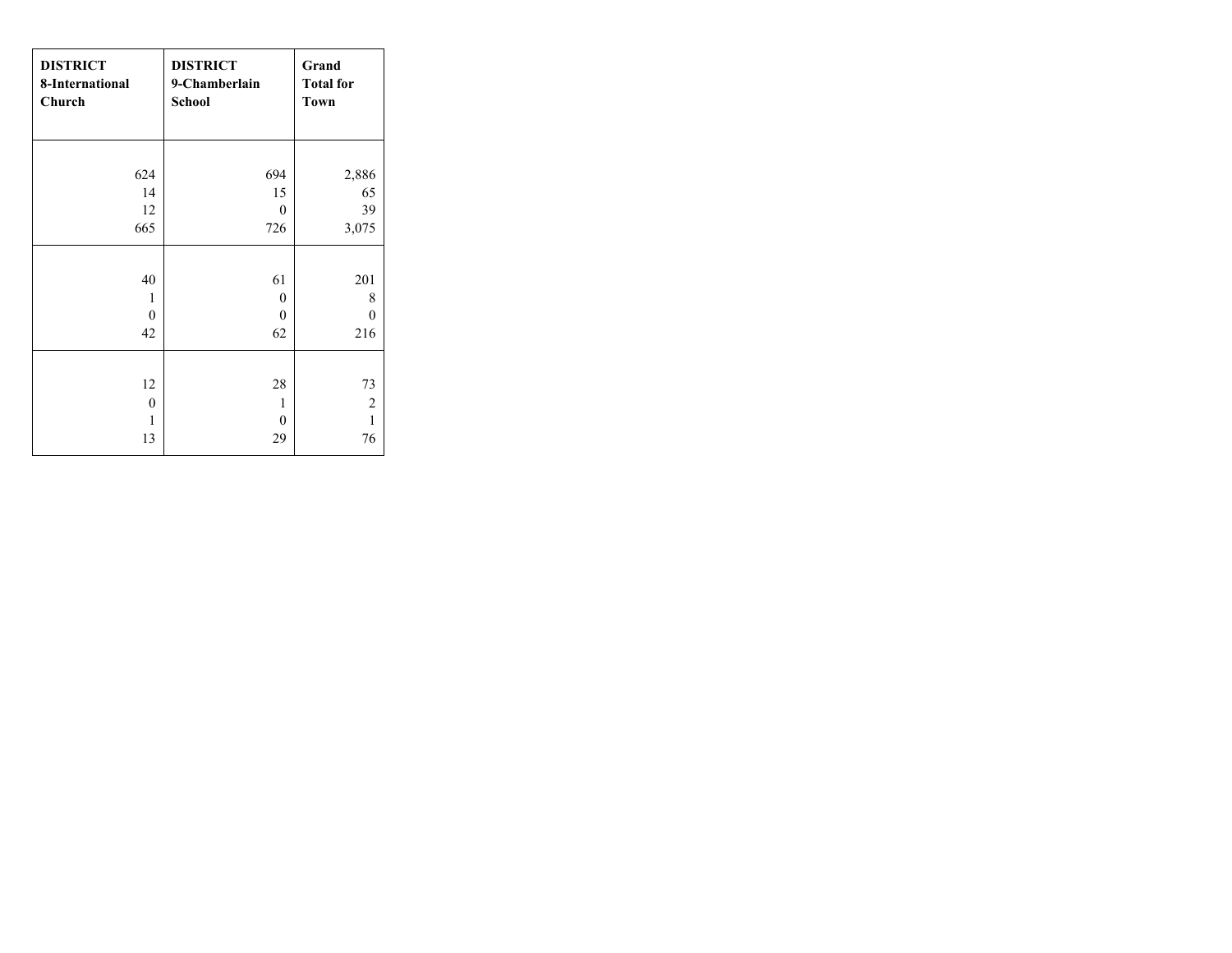| Party<br><b>State Representative 26</b> | <b>OFFICE</b><br><b>Name of Candidate</b> | <b>DISTRICT</b><br>10-St. Francis Of<br><b>Assisi Church</b><br>Hall | <b>DISTRICT</b><br>11-Holmes<br>Elementary<br><b>School</b> | <b>DISTRICT</b><br>12-Pulaski<br><b>Middle School</b> | <b>DISTRICT</b><br>13-St. John Paul<br><b>II</b> School | Grand<br><b>Total for</b><br>Town |
|-----------------------------------------|-------------------------------------------|----------------------------------------------------------------------|-------------------------------------------------------------|-------------------------------------------------------|---------------------------------------------------------|-----------------------------------|
| <b>Democratic</b>                       | Peter A Tercyak                           |                                                                      |                                                             |                                                       |                                                         |                                   |
| Party                                   | Machine/Polling Place                     | 446                                                                  | 790                                                         | 1,298                                                 | 570                                                     | 3,104                             |
|                                         | EDR                                       | 35                                                                   | 19                                                          | 18                                                    | 11                                                      | 83                                |
|                                         | Absentee                                  | 19                                                                   | 31                                                          | 77                                                    | 33                                                      | 160                               |
|                                         | Total                                     | 502                                                                  | 860                                                         | 1,447                                                 | 631                                                     | 3,440                             |
| Republican                              | <b>Tremell J Collins</b>                  |                                                                      |                                                             |                                                       |                                                         |                                   |
| Party                                   | Machine/Polling Place                     | 191                                                                  | 445                                                         | 639                                                   | 219                                                     | 1,494                             |
|                                         | <b>EDR</b>                                | 5                                                                    | 4                                                           |                                                       | 6                                                       | 19                                |
|                                         | Absentee                                  | 6                                                                    | 22                                                          | 42                                                    | 18                                                      | 88                                |
|                                         | Total                                     | 202                                                                  | 471                                                         | 685                                                   | 243                                                     | 1,601                             |
| Working                                 | Peter A Tercyak                           |                                                                      |                                                             |                                                       |                                                         |                                   |
| <b>Families Party</b>                   | Machine/Polling Place                     | 24                                                                   | $72\,$                                                      | 81                                                    | 53                                                      | 230                               |
|                                         | EDR                                       |                                                                      | 3                                                           | 3                                                     |                                                         | 8                                 |
|                                         | Absentee                                  | $\overline{2}$                                                       |                                                             | 6                                                     |                                                         | 11                                |
|                                         | Total                                     | 28                                                                   | 78                                                          | 94                                                    | 58                                                      | 258                               |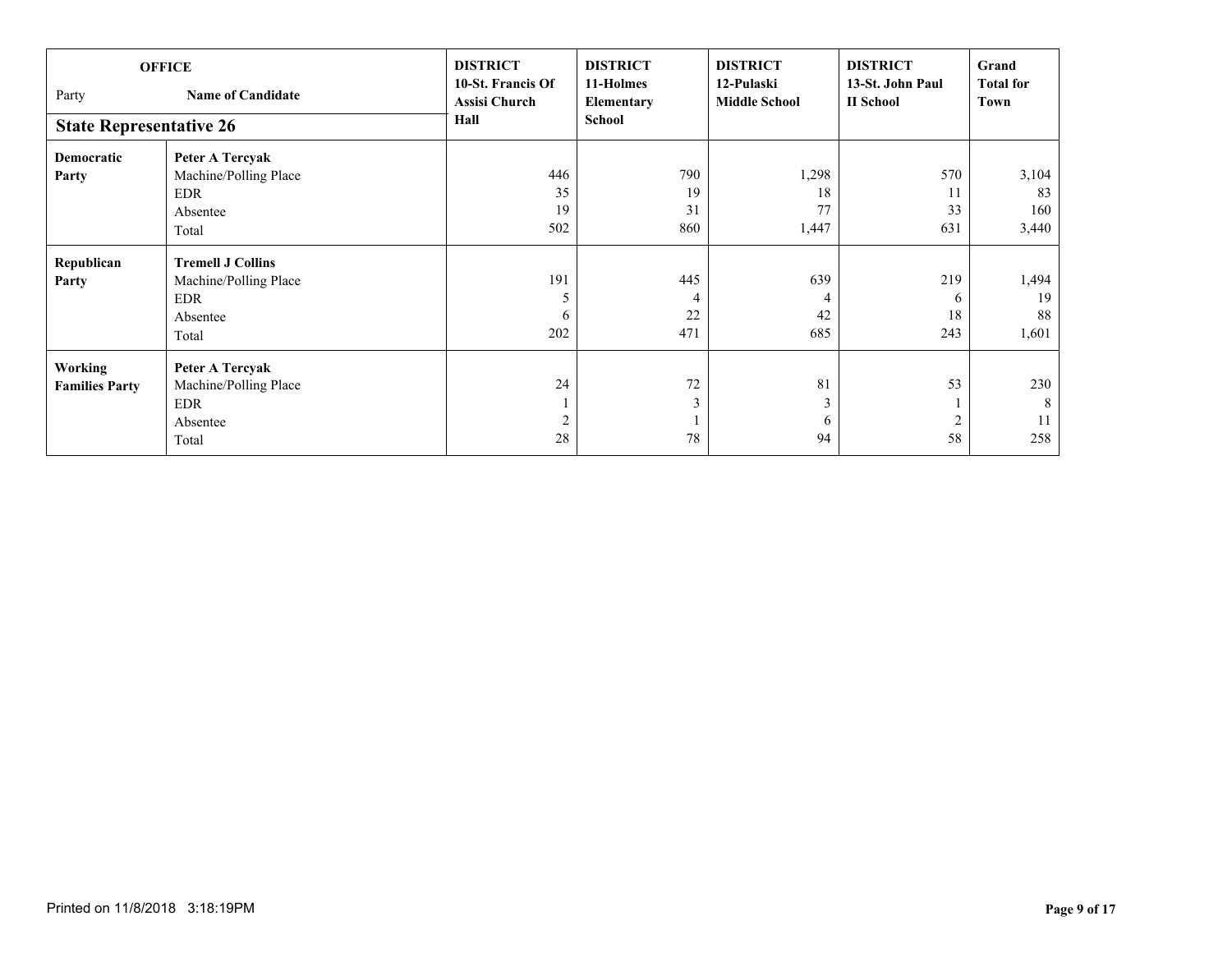| <b>OFFICE</b>                 |                                     | <b>DISTRICT</b>                  | <b>DISTRICT</b>  | <b>DISTRICT</b>                     | <b>DISTRICT</b>  | <b>DISTRICT</b>                              |
|-------------------------------|-------------------------------------|----------------------------------|------------------|-------------------------------------|------------------|----------------------------------------------|
| Party                         | <b>Name of Candidate</b>            | 1-Vance Village<br><b>School</b> | 2-VFW Post 511   | 3-Roosevelt<br><b>Middle School</b> | 4-Gaffney School | <b>5-New Britain</b><br><b>Senior Center</b> |
| <b>Secretary of the State</b> |                                     |                                  |                  |                                     |                  |                                              |
| <b>Democratic</b>             | <b>Denise W Merrill</b>             |                                  |                  |                                     |                  |                                              |
| Party                         | Machine/Polling Place               | 853                              | 677              | 668                                 | 227              | 300                                          |
|                               | <b>EDR</b>                          | 16                               | 17               | 12                                  | -1               | 11                                           |
|                               | Absentee                            | 52                               | 36               | 15                                  | 6                | $\mathfrak{Z}$                               |
|                               | Total                               | 937                              | 746              | 716                                 | 238              | 319                                          |
| Republican                    | <b>Susan Chapman</b>                |                                  |                  |                                     |                  |                                              |
| Party                         | Machine/Polling Place               | 314                              | 233              | 217                                 | 79               | 60                                           |
|                               | $\rm EDR$                           | $\overline{4}$                   | $\boldsymbol{0}$ | $\sqrt{2}$                          | -1               | $\mathbf{3}$                                 |
|                               | Absentee                            | 31                               | 14               | 6                                   | 6                | $\overline{4}$                               |
|                               | Total                               | 350                              | 247              | 227                                 | 87               | 68                                           |
| Working                       | <b>Denise W Merrill</b>             |                                  |                  |                                     |                  |                                              |
| <b>Families Party</b>         | Machine/Polling Place               | 60                               | 44               | 38                                  | 10               | $\,$ 8 $\,$                                  |
|                               | $\ensuremath{\mathrm{EDR}}$         | $\sqrt{2}$                       | $\boldsymbol{0}$ | $\mathbf{0}$                        |                  | 1                                            |
|                               | Absentee                            | $\overline{1}$                   | $\mathbf{0}$     | $\mathbf{1}$                        | $\mathbf{0}$     | $\boldsymbol{0}$                             |
|                               | Total                               | 64                               | 45               | 40                                  | 12               | $10\,$                                       |
| Independent                   | <b>Susan Chapman</b>                |                                  |                  |                                     |                  |                                              |
| Party                         | Machine/Polling Place               | 20                               | 18               | 9                                   | 8                | 7                                            |
|                               | <b>EDR</b>                          | $\mathbf{0}$                     | $\mathbf{0}$     | $\theta$                            | $\mathbf{0}$     | $\overline{c}$                               |
|                               | Absentee                            | $\mathbf{0}$                     | $\mathbf{0}$     | $\mathbf{0}$                        | $\mathbf{0}$     | $\boldsymbol{0}$                             |
|                               | Total                               | 20                               | 18               | 10                                  | 8                | 9                                            |
| Libertarian                   | <b>Heather Lynn Sylvestre Gwynn</b> |                                  |                  |                                     |                  |                                              |
| Party                         | Machine/Polling Place               | $\overline{7}$                   | 4                | 6                                   | $\overline{2}$   | 4                                            |
|                               | $\ensuremath{\mathrm{EDR}}$         | $\theta$                         | $\overline{c}$   |                                     | $\theta$         | $\mathbf{0}$                                 |
|                               | Absentee                            | $\mathbf{0}$                     | $\mathbf{0}$     | $\mathbf{0}$                        | $\mathbf{0}$     | $\Omega$                                     |
|                               | Total                               | $7\phantom{.0}$                  | 6                | $\tau$                              | $\sqrt{2}$       | $\overline{4}$                               |
| <b>Green Party</b>            | <b>S Michael DeRosa</b>             |                                  |                  |                                     |                  |                                              |
|                               | Machine/Polling Place               | 20                               | 14               | 13                                  | $\boldsymbol{0}$ | 6                                            |
|                               | $\ensuremath{\mathrm{EDR}}$         | $\mathbf{0}$                     | $\sqrt{2}$       | $\boldsymbol{0}$                    | $\mathbf{0}$     | $\mathbf{0}$                                 |
|                               | Absentee                            |                                  | $\mathbf{1}$     | $\boldsymbol{0}$                    | $\mathbf{0}$     | $\boldsymbol{0}$                             |
|                               | Total                               | 21                               | 17               | 13                                  | $\theta$         | 6                                            |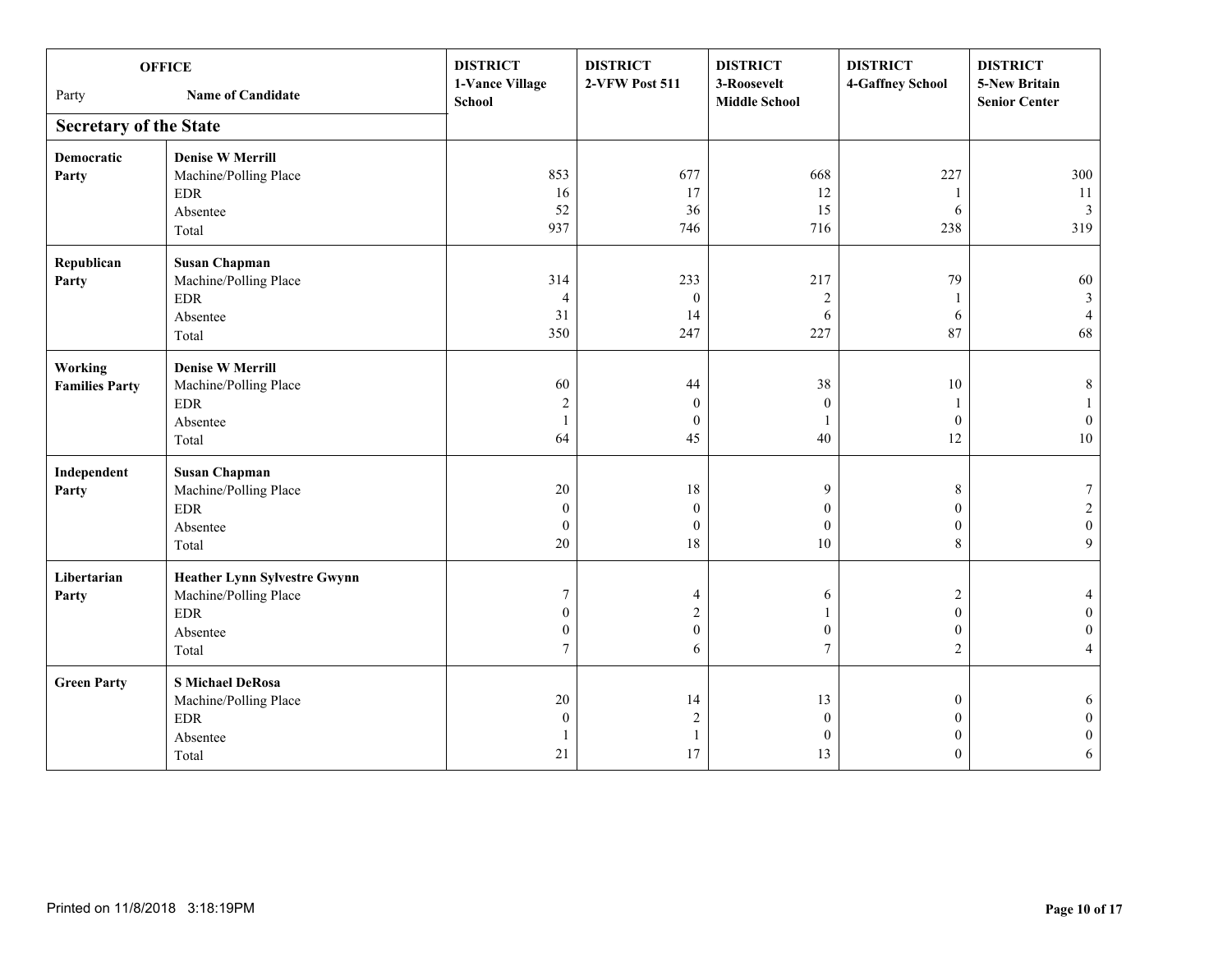| <b>DISTRICT</b><br>5-1-School<br><b>Apartments</b> | <b>DISTRICT</b><br>5-2-Graham<br><b>Apartments</b> | <b>DISTRICT</b><br>6-Angelico's<br>Restaurant | <b>DISTRICT</b><br>7-Generale<br><b>Ameglio Society</b> | <b>DISTRICT</b><br>8-International<br>Church | <b>DISTRICT</b><br>9-Chamberlain<br>School | <b>DISTRICT</b><br>10-St. Francis Of<br>Assisi Church<br>Hall | <b>DISTRICT</b><br>11-Holmes<br>Elementary<br><b>School</b> |
|----------------------------------------------------|----------------------------------------------------|-----------------------------------------------|---------------------------------------------------------|----------------------------------------------|--------------------------------------------|---------------------------------------------------------------|-------------------------------------------------------------|
|                                                    |                                                    |                                               |                                                         |                                              |                                            |                                                               |                                                             |
| 58                                                 | 123                                                | 398                                           | 635                                                     | 594                                          | 650                                        | 437                                                           | 775                                                         |
| $\boldsymbol{0}$                                   | $\boldsymbol{0}$                                   | 12                                            | 13                                                      | 14                                           | 13                                         | 34                                                            | 19                                                          |
| $\boldsymbol{7}$                                   | 1                                                  | $\sqrt{2}$                                    | 13                                                      | $\,8\,$                                      | $\boldsymbol{0}$                           | 19                                                            | 34                                                          |
| 66                                                 | 126                                                | 424                                           | 677                                                     | 628                                          | 679                                        | 491                                                           | 846                                                         |
|                                                    |                                                    |                                               |                                                         |                                              |                                            |                                                               |                                                             |
| $22\,$                                             | $11\,$                                             | 127                                           | 147                                                     | 130                                          | 225                                        | 184                                                           | 429                                                         |
| $\boldsymbol{0}$                                   | $\boldsymbol{0}$                                   | $\sqrt{4}$                                    | $\sqrt{2}$                                              | 1                                            | $\boldsymbol{7}$                           | $\overline{4}$                                                | $\overline{4}$                                              |
| $\boldsymbol{0}$                                   | $\boldsymbol{0}$                                   | $\boldsymbol{0}$                              | $\overline{4}$                                          | $\,8\,$                                      | $\mathbf{1}$                               | $\sqrt{ }$                                                    | 18                                                          |
| $22\,$                                             | $11\,$                                             | 131                                           | 154                                                     | 140                                          | 236                                        | 196                                                           | 454                                                         |
|                                                    |                                                    |                                               |                                                         |                                              |                                            |                                                               |                                                             |
| $\sqrt{2}$                                         | $\overline{c}$                                     | 11                                            | 23                                                      | 16                                           | 28                                         | 18                                                            | 41                                                          |
| $\boldsymbol{0}$                                   | $\boldsymbol{0}$                                   | -1                                            | $\sqrt{2}$                                              |                                              | $\boldsymbol{0}$                           | $\mathbf{1}$                                                  | $\sqrt{2}$                                                  |
| $\boldsymbol{0}$                                   | $\boldsymbol{0}$                                   | $\boldsymbol{0}$                              | $\boldsymbol{0}$                                        | $\boldsymbol{0}$                             | $\boldsymbol{0}$                           | $\mathbf{1}$                                                  | $\mathbf{1}$                                                |
| $\mathfrak{Z}$                                     | $\overline{\mathbf{3}}$                            | 13                                            | $26\,$                                                  | $18\,$                                       | 29                                         | 21                                                            | 45                                                          |
|                                                    |                                                    |                                               |                                                         |                                              |                                            |                                                               |                                                             |
|                                                    |                                                    |                                               |                                                         |                                              |                                            |                                                               |                                                             |
| $\boldsymbol{0}$                                   | $\boldsymbol{0}$                                   | $\boldsymbol{7}$                              | $\sqrt{6}$                                              | $\boldsymbol{7}$                             | 12                                         | $\sqrt{6}$                                                    | 15                                                          |
| $\boldsymbol{0}$                                   | $\boldsymbol{0}$                                   | $\boldsymbol{0}$                              | $\boldsymbol{0}$                                        | $\boldsymbol{0}$                             | $\mathbf{1}$                               | $\mathbf{1}$                                                  | $\boldsymbol{0}$                                            |
| $\boldsymbol{0}$                                   | $\boldsymbol{0}$                                   | $\mathbf{0}$                                  | $\boldsymbol{0}$                                        | $\boldsymbol{0}$                             | $\boldsymbol{0}$                           | $\boldsymbol{0}$                                              | $\mathbf{1}$                                                |
| $\boldsymbol{0}$                                   | $\overline{0}$                                     | $\tau$                                        | $\boldsymbol{7}$                                        | $\,8\,$                                      | 14                                         | $\boldsymbol{7}$                                              | $17\,$                                                      |
|                                                    |                                                    |                                               |                                                         |                                              |                                            |                                                               |                                                             |
| 1                                                  | $\boldsymbol{0}$                                   | $\mathfrak z$                                 | $\boldsymbol{7}$                                        | $\overline{7}$                               | $\,$ $\,$                                  | $\,$ $\,$                                                     | $12\,$                                                      |
| $\boldsymbol{0}$                                   | $\boldsymbol{0}$                                   | $\boldsymbol{0}$                              | $\boldsymbol{0}$                                        | $\boldsymbol{0}$                             | $\overline{c}$                             | $\boldsymbol{0}$                                              | $\boldsymbol{0}$                                            |
| $\boldsymbol{0}$                                   | $\boldsymbol{0}$                                   | $\boldsymbol{0}$                              | $\boldsymbol{0}$                                        | $\boldsymbol{0}$                             | $\boldsymbol{0}$                           | $\boldsymbol{0}$                                              | $\boldsymbol{0}$                                            |
| $\mathbf{1}$                                       | $\boldsymbol{0}$                                   | $\mathfrak{Z}$                                | $\boldsymbol{7}$                                        | $\overline{7}$                               | 10                                         | $8\,$                                                         | $12\,$                                                      |
|                                                    |                                                    |                                               |                                                         |                                              |                                            |                                                               |                                                             |
| 1                                                  | $\boldsymbol{0}$                                   | 9                                             | $\boldsymbol{9}$                                        | 9                                            | $12\,$                                     | $10\,$                                                        | $19\,$                                                      |
| $\boldsymbol{0}$                                   | $\boldsymbol{0}$                                   | $\mathbf{0}$                                  | $\sqrt{2}$                                              | $\overline{0}$                               | $\mathbf{1}$                               | $\mathbf{1}$                                                  | 1                                                           |
| $\boldsymbol{0}$                                   | $\boldsymbol{0}$                                   | $\mathbf{0}$                                  | $\boldsymbol{0}$                                        |                                              | $\boldsymbol{0}$                           | $\,1\,$                                                       | $\boldsymbol{0}$                                            |
| $\mathbf{1}$                                       | $\boldsymbol{0}$                                   | 9                                             | $11\,$                                                  | $10\,$                                       | 13                                         | 12                                                            | $20\,$                                                      |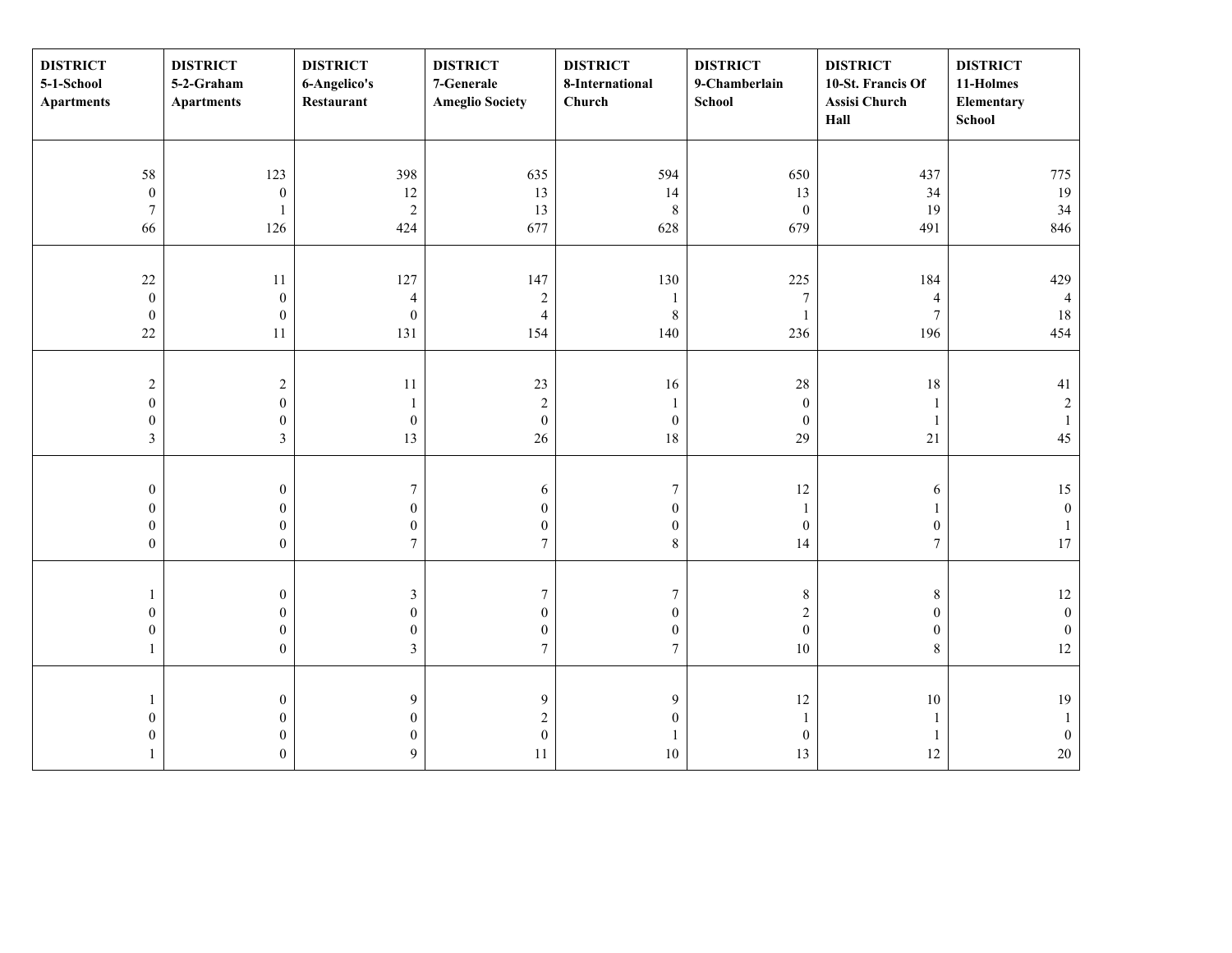| <b>DISTRICT</b><br>12-Pulaski<br><b>Middle School</b> | <b>DISTRICT</b><br>13-St. John Paul<br><b>II</b> School | <b>DISTRICT</b><br>14-Diloreto<br><b>School</b> | <b>DISTRICT</b><br>15-Slade Middle<br><b>School</b> | Grand<br><b>Total for</b><br><b>Town</b> |
|-------------------------------------------------------|---------------------------------------------------------|-------------------------------------------------|-----------------------------------------------------|------------------------------------------|
|                                                       |                                                         |                                                 |                                                     |                                          |
| 1,257                                                 | 551                                                     | 986                                             | 713                                                 | 9,902                                    |
| 17                                                    | $10\,$                                                  | 19                                              | $\boldsymbol{7}$                                    | 215                                      |
| 76                                                    | 36                                                      | 30                                              | $46\,$                                              | 384                                      |
| 1,405                                                 | 614                                                     | 1,069                                           | 780                                                 | 10,761                                   |
|                                                       |                                                         |                                                 |                                                     |                                          |
| 634                                                   | 230                                                     | 317                                             | 629                                                 | 3,988                                    |
| $\overline{\mathbf{3}}$                               | $\sqrt{5}$                                              | $\,1$                                           | 5                                                   | 46                                       |
| 41                                                    | 16                                                      | 9                                               | 36                                                  | 201                                      |
| 686                                                   | 253                                                     | 332                                             | 673                                                 | 4,267                                    |
|                                                       |                                                         |                                                 |                                                     |                                          |
| 62                                                    | $27\,$                                                  | 45                                              | 59                                                  | 494                                      |
| $\overline{c}$                                        | $\mathbf 1$                                             | $\boldsymbol{0}$                                | $\boldsymbol{0}$                                    | 14                                       |
| $\overline{4}$                                        | $\sqrt{2}$                                              | $\mathbf{0}$                                    | 1                                                   | $11\,$                                   |
| 71                                                    | 31                                                      | 46                                              | 61                                                  | 538                                      |
|                                                       |                                                         |                                                 |                                                     |                                          |
| 25                                                    | 6                                                       | 23                                              | 14                                                  | 183                                      |
| $\mathbf 1$                                           | $\mathbf{1}$                                            | $\,1\,$                                         | $\boldsymbol{0}$                                    | $\boldsymbol{7}$                         |
| $\boldsymbol{0}$                                      | $\boldsymbol{0}$                                        | $\boldsymbol{0}$                                | $\mathbf{1}$                                        | $\sqrt{2}$                               |
| 27                                                    | $\,8\,$                                                 | 25                                              | 16                                                  | 201                                      |
|                                                       |                                                         |                                                 |                                                     |                                          |
| 19                                                    | $\sqrt{6}$                                              | $\,$ $\,$                                       | $11\,$                                              | 113                                      |
| $\overline{c}$                                        | $\mathbf{1}$                                            | $\boldsymbol{0}$                                | $\boldsymbol{0}$                                    | $\,$ $\,$                                |
| $\boldsymbol{0}$                                      | $\boldsymbol{0}$                                        | $\boldsymbol{0}$                                | $\boldsymbol{0}$                                    | $\boldsymbol{0}$                         |
| $21\,$                                                | $\boldsymbol{7}$                                        | $\,8$                                           | $11\,$                                              | 121                                      |
|                                                       |                                                         |                                                 |                                                     |                                          |
| 20                                                    | 11                                                      | 9                                               | 14                                                  | 176                                      |
| $\boldsymbol{0}$                                      | $\boldsymbol{0}$                                        | $\boldsymbol{0}$                                | $\boldsymbol{0}$                                    | $\boldsymbol{7}$                         |
| $\boldsymbol{0}$                                      | $\boldsymbol{0}$                                        | $\boldsymbol{0}$                                | $\boldsymbol{0}$                                    | $\overline{4}$                           |
| 20                                                    | 11                                                      | 9                                               | 14                                                  | 187                                      |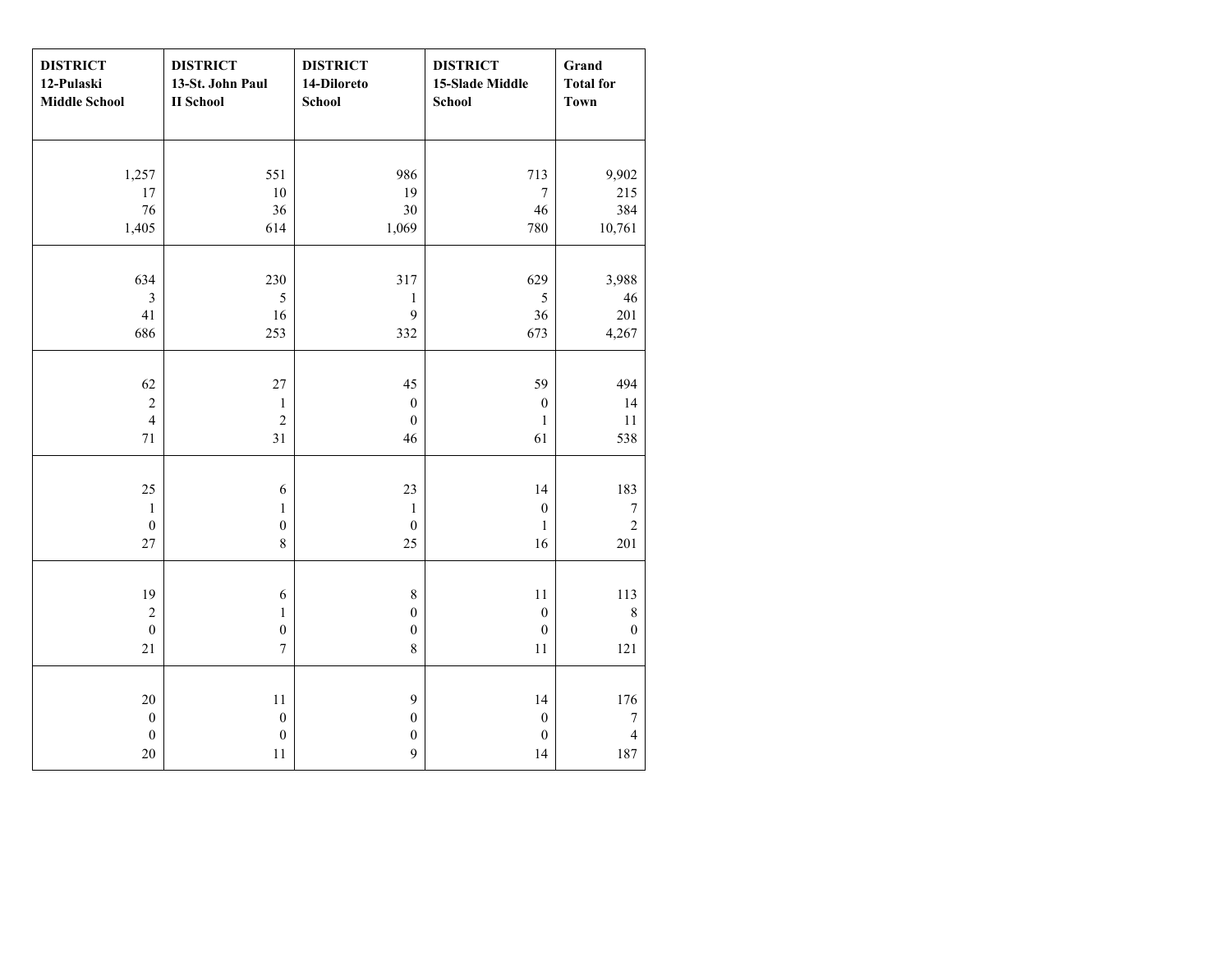|                       | <b>OFFICE</b>               | <b>DISTRICT</b>           | <b>DISTRICT</b>  | <b>DISTRICT</b>                     | <b>DISTRICT</b>  | <b>DISTRICT</b>                       |
|-----------------------|-----------------------------|---------------------------|------------------|-------------------------------------|------------------|---------------------------------------|
| Party                 | <b>Name of Candidate</b>    | 1-Vance Village<br>School | 2-VFW Post 511   | 3-Roosevelt<br><b>Middle School</b> | 4-Gaffney School | 5-New Britain<br><b>Senior Center</b> |
| <b>Treasurer</b>      |                             |                           |                  |                                     |                  |                                       |
| Democratic            | *Shawn Wooden               |                           |                  |                                     |                  |                                       |
| Party                 | Machine/Polling Place       | 848                       | 675              | 684                                 | 232              | 301                                   |
|                       | <b>EDR</b>                  | 19                        | 18               | 12                                  |                  | 10                                    |
|                       | Absentee                    | 48                        | 37               | 14                                  | $7\phantom{.0}$  | $\overline{4}$                        |
|                       | Total                       | 933                       | 748              | 732                                 | 244              | 322                                   |
| Republican            | *Thad Gray                  |                           |                  |                                     |                  |                                       |
| Party                 | Machine/Polling Place       | 321                       | 245              | 217                                 | $81\,$           | 57                                    |
|                       | $\ensuremath{\mathrm{EDR}}$ | 3                         | $\boldsymbol{0}$ | $\mathfrak{Z}$                      |                  | $\overline{4}$                        |
|                       | Absentee                    | 29                        | 14               | 6                                   | $\overline{4}$   | $\mathfrak{Z}$                        |
|                       | Total                       | 354                       | 259              | 227                                 | 87               | 64                                    |
| Working               | <b>Shawn Wooden</b>         |                           |                  |                                     |                  |                                       |
| <b>Families Party</b> | Machine/Polling Place       | 60                        | 44               | 39                                  | 8                | 13                                    |
|                       | <b>EDR</b>                  | $\boldsymbol{0}$          | $\boldsymbol{0}$ | $\theta$                            |                  | $\mathbf{1}$                          |
|                       | Absentee                    | 3                         | $\mathbf{0}$     | $\overline{2}$                      | $\mathbf{0}$     | $\boldsymbol{0}$                      |
|                       | Total                       | 64                        | 45               | 42                                  | $10\,$           | 15                                    |
| Independent           | <b>Thad Gray</b>            |                           |                  |                                     |                  |                                       |
| Party                 | Machine/Polling Place       | 15                        | 6                | $10\,$                              | $\overline{4}$   | $\mathbf{9}$                          |
|                       | $\ensuremath{\mathrm{EDR}}$ | $\boldsymbol{0}$          | $\boldsymbol{0}$ | $\mathbf{0}$                        | $\overline{0}$   | $\overline{c}$                        |
|                       | Absentee                    | $\boldsymbol{0}$          | $\boldsymbol{0}$ | $\boldsymbol{0}$                    | $\boldsymbol{0}$ | $\boldsymbol{0}$                      |
|                       | Total                       | 15                        | 6                | 11                                  | $\overline{4}$   | 11                                    |
| Libertarian           | <b>Jesse Brohinsky</b>      |                           |                  |                                     |                  |                                       |
| Party                 | Machine/Polling Place       | 20                        | $20\,$           | $\mathbf{9}$                        | $\sqrt{2}$       | $\mathfrak{S}$                        |
|                       | <b>EDR</b>                  | $\mathbf{0}$              | $\mathfrak{Z}$   | $\overline{0}$                      | $\mathbf{0}$     | $\boldsymbol{0}$                      |
|                       | Absentee                    | $\overline{c}$            | $\boldsymbol{0}$ | $\overline{0}$                      | $\mathbf{0}$     | $\boldsymbol{0}$                      |
|                       | Total                       | 22                        | 23               | 9                                   | 2                | 5 <sup>5</sup>                        |
| Write In              | <b>W. Michael Downes</b>    |                           |                  |                                     |                  |                                       |
|                       | Machine/Polling Place       | $\mathbf{0}$              | $\boldsymbol{0}$ | $\mathbf{0}$                        | $\overline{0}$   | $\boldsymbol{0}$                      |
|                       | $\ensuremath{\mathrm{EDR}}$ | $\mathbf{0}$              | $\boldsymbol{0}$ | $\mathbf{0}$                        | $\mathbf{0}$     | $\boldsymbol{0}$                      |
|                       | Absentee                    | $\boldsymbol{0}$          | $\boldsymbol{0}$ | $\boldsymbol{0}$                    | $\mathbf{0}$     | $\boldsymbol{0}$                      |
|                       | Total                       | $\theta$                  | $\boldsymbol{0}$ | $\Omega$                            | $\theta$         | $\mathbf{0}$                          |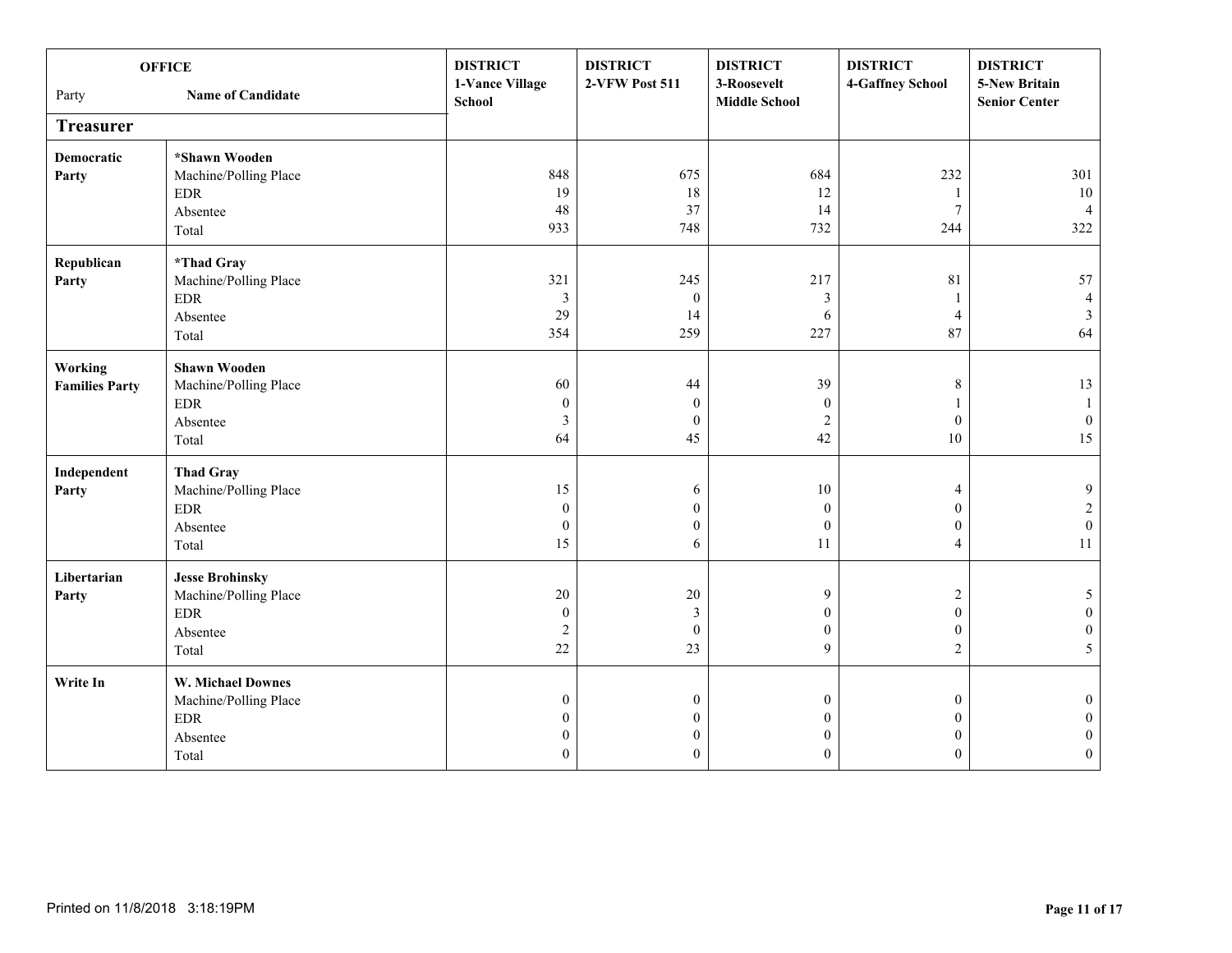| <b>DISTRICT</b><br>5-1-School<br><b>Apartments</b> | <b>DISTRICT</b><br>5-2-Graham<br><b>Apartments</b> | <b>DISTRICT</b><br>6-Angelico's<br>Restaurant | <b>DISTRICT</b><br>7-Generale<br><b>Ameglio Society</b> | <b>DISTRICT</b><br>8-International<br>Church | <b>DISTRICT</b><br>9-Chamberlain<br>School | <b>DISTRICT</b><br>10-St. Francis Of<br>Assisi Church<br>Hall | <b>DISTRICT</b><br>11-Holmes<br>Elementary<br>School |
|----------------------------------------------------|----------------------------------------------------|-----------------------------------------------|---------------------------------------------------------|----------------------------------------------|--------------------------------------------|---------------------------------------------------------------|------------------------------------------------------|
|                                                    |                                                    |                                               |                                                         |                                              |                                            |                                                               |                                                      |
| 59                                                 | 120                                                | 397                                           | 629                                                     | 598                                          | 652                                        | 425                                                           | 752                                                  |
| $\boldsymbol{0}$                                   | $\boldsymbol{0}$                                   | 12                                            | 14                                                      | 14                                           | 14                                         | 35                                                            | 19                                                   |
| $\boldsymbol{7}$                                   | 1                                                  | $\sqrt{2}$                                    | 13                                                      | $\overline{9}$                               | $\boldsymbol{0}$                           | 17                                                            | 34                                                   |
| 69                                                 | 122                                                | 424                                           | 669                                                     | 633                                          | 683                                        | 479                                                           | 821                                                  |
|                                                    |                                                    |                                               |                                                         |                                              |                                            |                                                               |                                                      |
| 19                                                 | 9                                                  | 125                                           | 145                                                     | 138                                          | 216                                        | 193                                                           | 438                                                  |
| $\boldsymbol{0}$                                   | $\boldsymbol{0}$                                   | $\overline{4}$                                | $\sqrt{2}$                                              | -1                                           | $\boldsymbol{7}$                           | 5                                                             | $\mathfrak{Z}$                                       |
| $\boldsymbol{0}$                                   | $\boldsymbol{0}$                                   | $\boldsymbol{0}$                              | $\overline{4}$                                          | $\,8\,$                                      | $\mathbf{1}$                               | $10\,$                                                        | 19                                                   |
| 19                                                 | 9                                                  | 129                                           | 152                                                     | 150                                          | 227                                        | 208                                                           | 462                                                  |
|                                                    |                                                    |                                               |                                                         |                                              |                                            |                                                               |                                                      |
| $\boldsymbol{0}$                                   | 1                                                  | 19                                            | $25\,$                                                  | 14                                           | 36                                         | 19                                                            | 54                                                   |
| $\boldsymbol{0}$                                   | $\boldsymbol{0}$                                   | 1                                             | $\mathfrak{Z}$                                          |                                              | 1                                          | $\overline{1}$                                                | $\mathbf{3}$                                         |
| $\boldsymbol{0}$                                   | $\boldsymbol{0}$                                   | $\boldsymbol{0}$                              | $\boldsymbol{0}$                                        | $\mathbf{1}$                                 | $\boldsymbol{0}$                           | $\overline{1}$                                                | $\mathbf{1}$                                         |
| $\boldsymbol{0}$                                   | $\overline{2}$                                     | 21                                            | 29                                                      | 17                                           | 38                                         | 22                                                            | 59                                                   |
|                                                    |                                                    |                                               |                                                         |                                              |                                            |                                                               |                                                      |
| $\boldsymbol{0}$                                   | $\mathbf{1}$                                       | $\overline{4}$                                | $11\,$                                                  | 4                                            | $10\,$                                     | $\boldsymbol{7}$                                              | $\tau$                                               |
| $\boldsymbol{0}$                                   | $\boldsymbol{0}$                                   | $\mathbf{0}$                                  | $\boldsymbol{0}$                                        | $\boldsymbol{0}$                             | $\boldsymbol{0}$                           | $\boldsymbol{0}$                                              | $\mathbf{0}$                                         |
| $\boldsymbol{0}$                                   | $\boldsymbol{0}$                                   | $\mathbf{0}$                                  | $\boldsymbol{0}$                                        | $\boldsymbol{0}$                             | $\boldsymbol{0}$                           | $\boldsymbol{0}$                                              | $\boldsymbol{0}$                                     |
| $\boldsymbol{0}$                                   | $\mathbf{1}$                                       | $\overline{4}$                                | 12                                                      | 5                                            | 11                                         | $\overline{7}$                                                | $\,8\,$                                              |
|                                                    |                                                    |                                               |                                                         |                                              |                                            |                                                               |                                                      |
| 1                                                  | $\boldsymbol{2}$                                   | $\tau$                                        | $\overline{9}$                                          | $10\,$                                       | 11                                         | $10\,$                                                        | $25\,$                                               |
| $\boldsymbol{0}$                                   | $\boldsymbol{0}$                                   | $\mathbf{0}$                                  | $\boldsymbol{0}$                                        | $\boldsymbol{0}$                             | 1                                          | $\boldsymbol{0}$                                              | $\mathbf{1}$                                         |
| $\boldsymbol{0}$                                   | $\boldsymbol{0}$                                   | $\boldsymbol{0}$                              | $\boldsymbol{0}$                                        | $\boldsymbol{0}$                             | $\boldsymbol{0}$                           | $\boldsymbol{0}$                                              | $\mathbf{0}$                                         |
| $\mathbf{1}$                                       | $\overline{c}$                                     | $\overline{7}$                                | 9                                                       | $10\,$                                       | 12                                         | $10\,$                                                        | $26\,$                                               |
|                                                    |                                                    |                                               |                                                         |                                              |                                            |                                                               |                                                      |
| $\boldsymbol{0}$                                   | $\boldsymbol{0}$                                   | $\boldsymbol{0}$                              | $\boldsymbol{0}$                                        | $\boldsymbol{0}$                             | $\boldsymbol{0}$                           | $\overline{1}$                                                | $\sqrt{2}$                                           |
| $\boldsymbol{0}$                                   | $\boldsymbol{0}$                                   | $\mathbf{0}$                                  | $\boldsymbol{0}$                                        | $\overline{0}$                               | $\mathbf{0}$                               | $\boldsymbol{0}$                                              | $\mathbf{0}$                                         |
| $\boldsymbol{0}$                                   | $\boldsymbol{0}$                                   | $\mathbf{0}$                                  | $\boldsymbol{0}$                                        | $\overline{0}$                               | $\mathbf{0}$                               | $\mathbf{0}$                                                  | $\boldsymbol{0}$                                     |
| $\boldsymbol{0}$                                   | $\boldsymbol{0}$                                   | $\mathbf{0}$                                  | $\boldsymbol{0}$                                        | $\overline{0}$                               | $\mathbf{0}$                               |                                                               | $\sqrt{2}$                                           |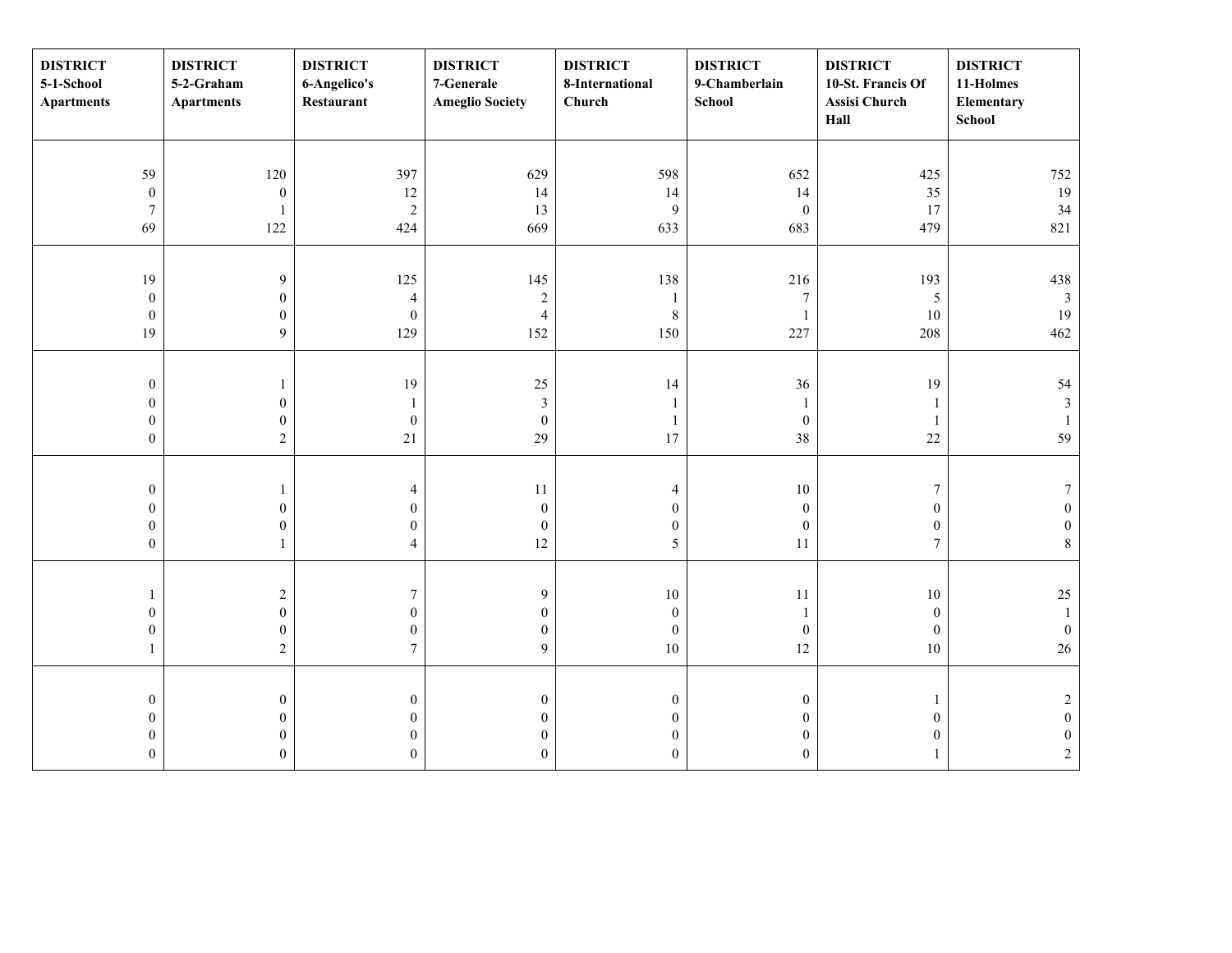| <b>DISTRICT</b><br>12-Pulaski<br><b>Middle School</b> | <b>DISTRICT</b><br>13-St. John Paul<br><b>II</b> School | <b>DISTRICT</b><br>14-Diloreto<br><b>School</b> | <b>DISTRICT</b><br>15-Slade Middle<br>School | Grand<br><b>Total for</b><br><b>Town</b> |
|-------------------------------------------------------|---------------------------------------------------------|-------------------------------------------------|----------------------------------------------|------------------------------------------|
|                                                       |                                                         |                                                 |                                              |                                          |
| 1,251                                                 | 532                                                     | 957                                             | 703                                          | 9,815                                    |
| $18\,$                                                | 12                                                      | $18\,$                                          | $8\,$                                        | 224                                      |
| 76                                                    | 34                                                      | 31                                              | 45                                           | 379                                      |
| 1,400                                                 | 594                                                     | 1,038                                           | 771                                          | 10,682                                   |
|                                                       |                                                         |                                                 |                                              |                                          |
| 642                                                   | 244                                                     | 340                                             | 634                                          | 4,064                                    |
| $\mathfrak{Z}$                                        | 5                                                       | $\mathbf{1}$                                    | $\overline{4}$                               | 46                                       |
| 43                                                    | $17\,$                                                  | 9                                               | $38\,$                                       | 205                                      |
| 696                                                   | 267                                                     | 355                                             | 679                                          | 4,344                                    |
|                                                       |                                                         |                                                 |                                              |                                          |
| 60                                                    | 25                                                      | 43                                              | 58                                           | 518                                      |
| $\sqrt{2}$                                            | $\boldsymbol{0}$                                        | $\,1\,$                                         | $\boldsymbol{0}$                             | 15                                       |
| $\mathfrak{Z}$                                        | $\overline{c}$                                          | $\,1\,$                                         | $\mathbf{1}$                                 | 15                                       |
| 68                                                    | 28                                                      | 46                                              | 60                                           | 566                                      |
|                                                       |                                                         |                                                 |                                              |                                          |
| 19                                                    | 5                                                       | 16                                              | 14                                           | 142                                      |
| $\mathbf{1}$                                          | $\boldsymbol{0}$                                        | $\boldsymbol{0}$                                | $\boldsymbol{0}$                             | $\sqrt{3}$                               |
| $\mathbf{1}$                                          | $\boldsymbol{0}$                                        | $\mathbf{0}$                                    | $\mathbf{1}$                                 | $\overline{c}$                           |
| 22                                                    | 6                                                       | 17                                              | 16                                           | 156                                      |
|                                                       |                                                         |                                                 |                                              |                                          |
| 30                                                    | $17\,$                                                  | $20\,$                                          | 24                                           | 222                                      |
| $\mathbf 1$                                           | 5                                                       | $\,1\,$                                         | $\boldsymbol{0}$                             | $12\,$                                   |
| $\boldsymbol{0}$                                      | $\boldsymbol{0}$                                        | $\boldsymbol{0}$                                | $\boldsymbol{0}$                             | $\sqrt{2}$                               |
| 31                                                    | 22                                                      | 21                                              | 24                                           | 236                                      |
|                                                       |                                                         |                                                 |                                              |                                          |
| $\mathbf{1}$                                          | $\boldsymbol{0}$                                        | $\boldsymbol{0}$                                | $\sqrt{2}$                                   | $\sqrt{6}$                               |
| $\boldsymbol{0}$                                      | $\boldsymbol{0}$                                        | $\boldsymbol{0}$                                | $\boldsymbol{0}$                             | $\boldsymbol{0}$                         |
| $\boldsymbol{0}$                                      | $\boldsymbol{0}$                                        | $\boldsymbol{0}$                                | $\boldsymbol{0}$                             | $\boldsymbol{0}$                         |
| $\mathbf{1}$                                          | $\boldsymbol{0}$                                        | $\boldsymbol{0}$                                | $\overline{c}$                               | 6                                        |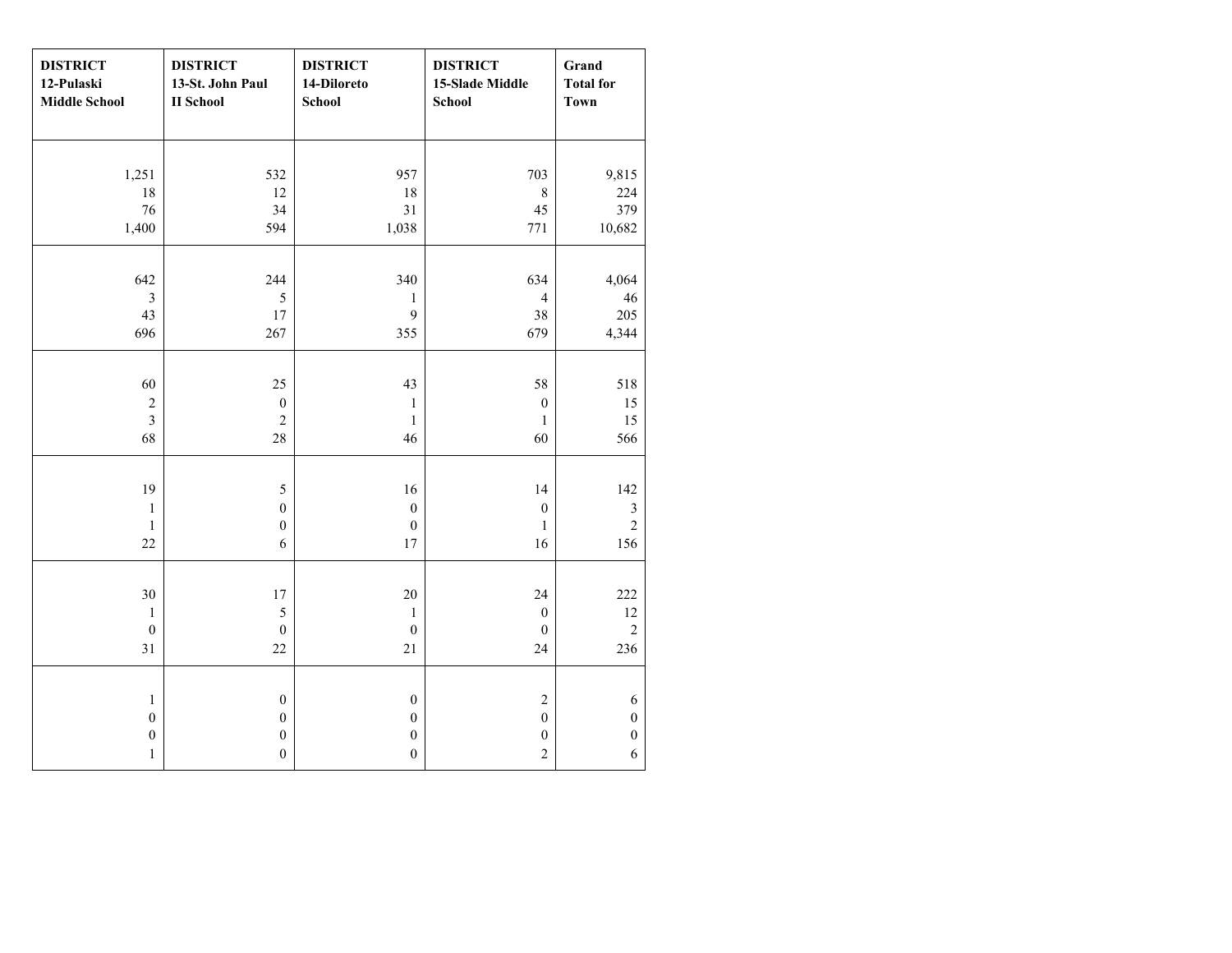| <b>DISTRICT</b><br><b>DISTRICT</b><br><b>DISTRICT</b><br><b>DISTRICT</b><br><b>OFFICE</b>                               |                  | <b>DISTRICT</b>                       |
|-------------------------------------------------------------------------------------------------------------------------|------------------|---------------------------------------|
| 1-Vance Village<br>2-VFW Post 511<br>3-Roosevelt<br><b>Name of Candidate</b><br>Party<br>School<br><b>Middle School</b> | 4-Gaffney School | 5-New Britain<br><b>Senior Center</b> |
| Comptroller                                                                                                             |                  |                                       |
| <b>Democratic</b><br><b>Kevin Lembo</b>                                                                                 |                  |                                       |
| 863<br>667<br>660<br>Machine/Polling Place<br>Party                                                                     | 234              | 300                                   |
| 17<br><b>EDR</b><br>16<br>11                                                                                            |                  | 10                                    |
| 49<br>15<br>36<br>Absentee                                                                                              | $\,$ 8 $\,$      | 3 <sup>7</sup>                        |
| 944<br>734<br>705<br>Total                                                                                              | 248              | 319                                   |
| *Kurt Miller<br>Republican                                                                                              |                  |                                       |
| 314<br>245<br>225<br>Machine/Polling Place<br>Party                                                                     | 79               | 62                                    |
| $\boldsymbol{0}$<br>$\sqrt{2}$<br>$\rm EDR$<br>$\overline{4}$                                                           |                  | $\overline{4}$                        |
| 31<br>14<br>5<br>Absentee                                                                                               | $\overline{4}$   | $\mathfrak{Z}$                        |
| 260<br>350<br>233<br>Total                                                                                              | 85               | 69                                    |
| <b>Kevin Lembo</b><br>Working                                                                                           |                  |                                       |
| 55<br>34<br>37<br><b>Families Party</b><br>Machine/Polling Place                                                        | $\,$ 8 $\,$      | 7                                     |
| $\ensuremath{\mathrm{EDR}}$<br>$\boldsymbol{0}$<br>$\theta$                                                             |                  | $\mathbf{1}$                          |
| $\boldsymbol{0}$<br>$\overline{2}$<br>$\overline{2}$<br>Absentee                                                        | $\boldsymbol{0}$ | $\mathbf{1}$                          |
| 58<br>36<br>40<br>Total                                                                                                 | $10\,$           | $10\,$                                |
| Independent<br><b>Kurt Miller</b>                                                                                       |                  |                                       |
| 12<br>12<br>$10\,$<br>Machine/Polling Place<br>Party                                                                    | 5                | $\tau$                                |
| <b>EDR</b><br>$\boldsymbol{0}$<br>$\boldsymbol{0}$<br>$\mathbf{0}$                                                      | $\overline{0}$   | $\overline{c}$                        |
| $\boldsymbol{0}$<br>$\mathbf{0}$<br>$\mathbf{0}$<br>Absentee                                                            | $\mathbf{0}$     | $\boldsymbol{0}$                      |
| 12<br>12<br>11<br>Total                                                                                                 | 5                | 9                                     |
| Paul Passarelli<br>Libertarian                                                                                          |                  |                                       |
| $\,$ 8 $\,$<br>14<br>5<br>Machine/Polling Place<br>Party                                                                | $\overline{c}$   | $\mathbf{1}$                          |
| $\ensuremath{\mathrm{EDR}}$<br>$\mathbf{0}$<br>-1                                                                       | $\mathbf{0}$     | $\boldsymbol{0}$                      |
| $\mathbf{0}$<br>$\boldsymbol{0}$<br>$\Omega$<br>Absentee                                                                | $\mathbf{0}$     | $\boldsymbol{0}$                      |
| $8\,$<br>15<br>6<br>Total                                                                                               | $\overline{2}$   | $\mathbf{1}$                          |
| <b>Edward G Heflin</b><br><b>Green Party</b>                                                                            |                  |                                       |
| Machine/Polling Place<br>17<br>16<br>$10\,$                                                                             | $\boldsymbol{0}$ | 4                                     |
| $\ensuremath{\mathrm{EDR}}$<br>$\boldsymbol{0}$<br>$\sqrt{2}$                                                           | $\mathbf{0}$     | $\boldsymbol{0}$                      |
| $\boldsymbol{0}$<br>$\boldsymbol{0}$<br>Absentee                                                                        | $\mathbf{0}$     | $\boldsymbol{0}$                      |
| 18<br>$18\,$<br>11<br>Total                                                                                             | $\theta$         | $\overline{4}$                        |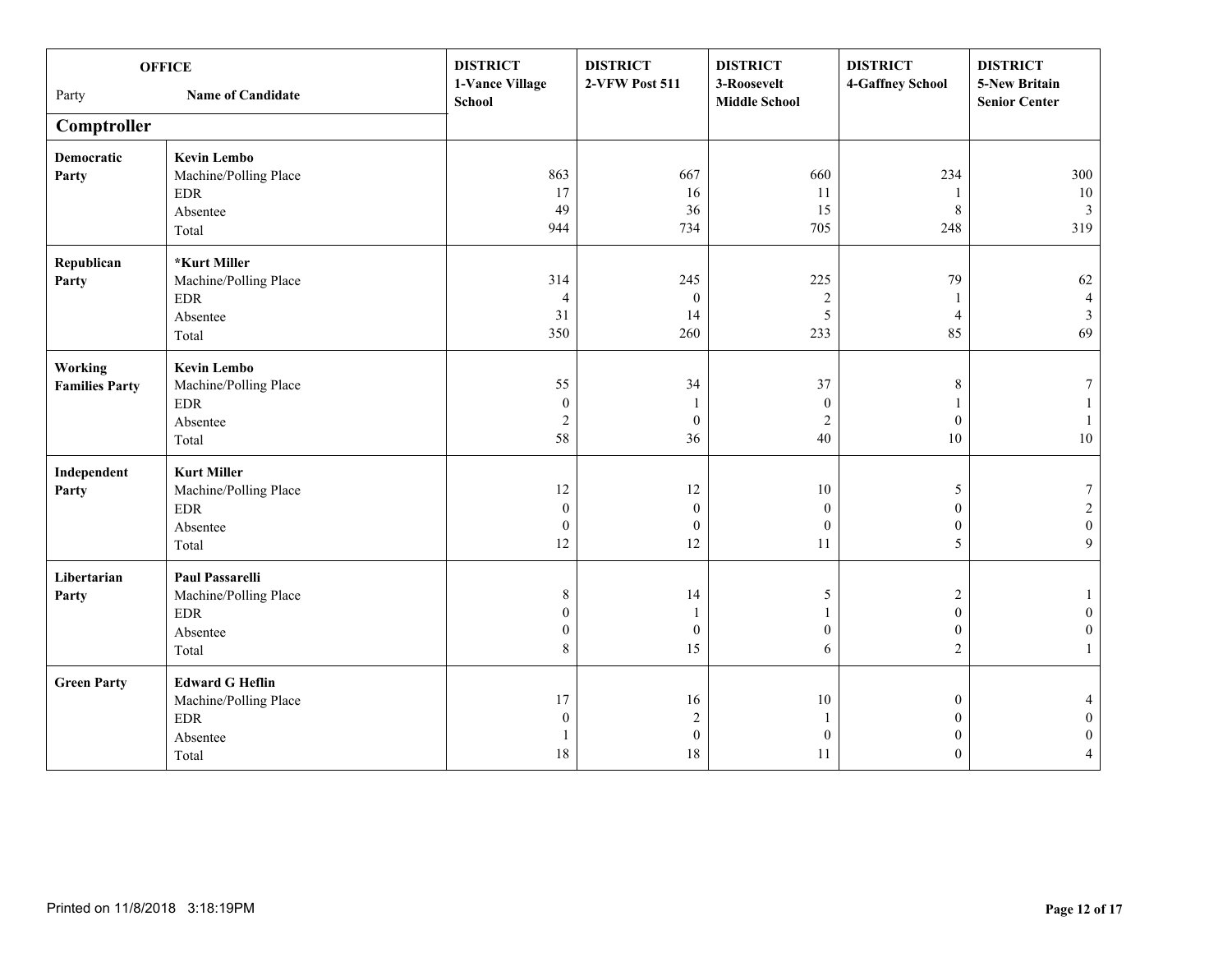| <b>DISTRICT</b><br>5-1-School<br><b>Apartments</b> | <b>DISTRICT</b><br>5-2-Graham<br><b>Apartments</b> | <b>DISTRICT</b><br>6-Angelico's<br>Restaurant | <b>DISTRICT</b><br>7-Generale<br><b>Ameglio Society</b> | <b>DISTRICT</b><br>8-International<br>Church | <b>DISTRICT</b><br>9-Chamberlain<br>School | <b>DISTRICT</b><br>10-St. Francis Of<br>Assisi Church<br>Hall | <b>DISTRICT</b><br>11-Holmes<br>Elementary<br>School |
|----------------------------------------------------|----------------------------------------------------|-----------------------------------------------|---------------------------------------------------------|----------------------------------------------|--------------------------------------------|---------------------------------------------------------------|------------------------------------------------------|
|                                                    |                                                    |                                               |                                                         |                                              |                                            |                                                               |                                                      |
| 52                                                 | 119                                                | 393                                           | 626                                                     | 592                                          | 646                                        | 439                                                           | 763                                                  |
| $\boldsymbol{0}$                                   | $\boldsymbol{0}$                                   | 13                                            | 14                                                      | 14                                           | 14                                         | 34                                                            | 17                                                   |
| $\boldsymbol{7}$                                   | 1                                                  | $\boldsymbol{2}$                              | 13                                                      | $\,8\,$                                      | $\boldsymbol{0}$                           | 18                                                            | 34                                                   |
| 61                                                 | 121                                                | 420                                           | 669                                                     | 625                                          | 677                                        | 493                                                           | 831                                                  |
|                                                    |                                                    |                                               |                                                         |                                              |                                            |                                                               |                                                      |
| $20\,$                                             | $11\,$                                             | 129                                           | 139                                                     | 135                                          | 222                                        | 178                                                           | 424                                                  |
| $\boldsymbol{0}$                                   | $\boldsymbol{0}$                                   | $\mathfrak{Z}$                                | $\sqrt{2}$                                              | $\mathbf{1}$                                 | $\boldsymbol{9}$                           | $\sqrt{5}$                                                    | $\overline{4}$                                       |
| $\boldsymbol{0}$                                   | $\boldsymbol{0}$                                   | $\boldsymbol{0}$                              | $\mathfrak{Z}$                                          | $\mathbf{9}$                                 | $\mathbf{1}$                               | $\,$ 8 $\,$                                                   | 19                                                   |
| $20\,$                                             | $11\,$                                             | 132                                           | 145                                                     | 146                                          | 235                                        | 191                                                           | 451                                                  |
|                                                    |                                                    |                                               |                                                         |                                              |                                            |                                                               |                                                      |
| $\boldsymbol{0}$                                   | $\mathbf{1}$                                       | 13                                            | $25\,$                                                  | 13                                           | $27\,$                                     | 16                                                            | $45\,$                                               |
| $\boldsymbol{0}$                                   | $\boldsymbol{0}$                                   | $\sqrt{2}$                                    | $\mathbf{1}$                                            | 1                                            | $\boldsymbol{0}$                           | $\sqrt{2}$                                                    | $\mathfrak{Z}$                                       |
| $\boldsymbol{0}$                                   | $\boldsymbol{0}$                                   | $\boldsymbol{0}$                              | $\boldsymbol{0}$                                        | $\boldsymbol{0}$                             | $\boldsymbol{0}$                           | $\mathbf{1}$                                                  | 1                                                    |
| $\boldsymbol{0}$                                   | $\overline{2}$                                     | 16                                            | 27                                                      | 15                                           | $28\,$                                     | $20\,$                                                        | $50\,$                                               |
|                                                    |                                                    |                                               |                                                         |                                              |                                            |                                                               |                                                      |
| 1                                                  | $\mathbf{1}$                                       | 6                                             | $12\,$                                                  | 6                                            | 9                                          | $\overline{4}$                                                | $12\,$                                               |
| $\boldsymbol{0}$                                   | $\boldsymbol{0}$                                   | $\mathbf{0}$                                  | $\mathbf{1}$                                            | $\boldsymbol{0}$                             | $\mathbf{1}$                               | $\boldsymbol{0}$                                              | $\boldsymbol{0}$                                     |
| $\boldsymbol{0}$                                   | $\boldsymbol{0}$                                   | $\mathbf{0}$                                  | $\boldsymbol{0}$                                        | $\mathbf{0}$                                 | $\boldsymbol{0}$                           | $\boldsymbol{0}$                                              | $\boldsymbol{0}$                                     |
| $\mathbf{1}$                                       | $\mathbf{1}$                                       | 6                                             | 14                                                      | 6                                            | 11                                         | $\overline{4}$                                                | 13                                                   |
|                                                    |                                                    |                                               |                                                         |                                              |                                            |                                                               |                                                      |
| $\boldsymbol{0}$                                   | $\boldsymbol{0}$                                   | $\sqrt{5}$                                    | $\overline{4}$                                          | $\tau$                                       | 10                                         | $10\,$                                                        | 13                                                   |
| $\boldsymbol{0}$                                   | $\boldsymbol{0}$                                   | $\mathbf{0}$                                  | $\boldsymbol{0}$                                        | $\boldsymbol{0}$                             | $\boldsymbol{0}$                           | $\boldsymbol{0}$                                              | $\sqrt{2}$                                           |
| $\boldsymbol{0}$                                   | $\boldsymbol{0}$                                   | $\boldsymbol{0}$                              | $\boldsymbol{0}$                                        | $\bf{0}$                                     | $\boldsymbol{0}$                           | $\boldsymbol{0}$                                              | $\boldsymbol{0}$                                     |
| $\boldsymbol{0}$                                   | $\boldsymbol{0}$                                   | 5                                             | $\overline{4}$                                          | $\tau$                                       | 10                                         | $10\,$                                                        | 15                                                   |
|                                                    |                                                    |                                               |                                                         |                                              |                                            |                                                               |                                                      |
| $\mathbf{1}$                                       | $\mathbf{1}$                                       | $\overline{4}$                                | $\boldsymbol{9}$                                        | $10\,$                                       | $10\,$                                     | $\mathbf{9}$                                                  | 19                                                   |
| $\boldsymbol{0}$                                   | $\boldsymbol{0}$                                   | $\mathbf{0}$                                  | $\boldsymbol{0}$                                        | $\boldsymbol{0}$                             | $\boldsymbol{0}$                           | $\boldsymbol{0}$                                              | $\boldsymbol{0}$                                     |
| $\boldsymbol{0}$                                   | $\boldsymbol{0}$                                   | $\mathbf{0}$                                  | $\boldsymbol{0}$                                        | $\mathbf{0}$                                 | $\boldsymbol{0}$                           | $\mathbf{1}$                                                  | $\boldsymbol{0}$                                     |
| 1                                                  | $\mathbf{1}$                                       | $\overline{4}$                                | $\mathfrak{g}$                                          | $10\,$                                       | 10                                         | 10                                                            | 19                                                   |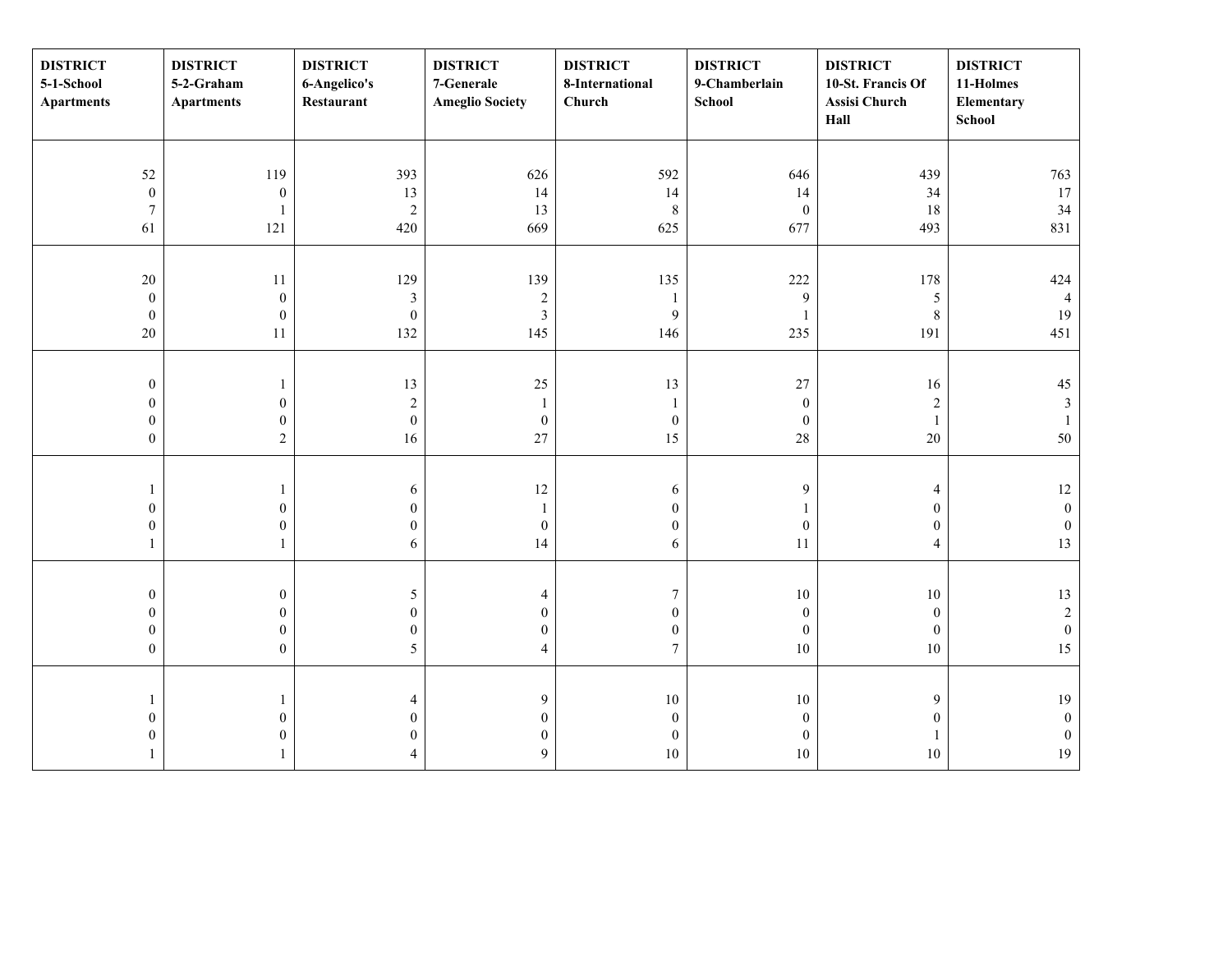| <b>DISTRICT</b><br>12-Pulaski<br><b>Middle School</b> | <b>DISTRICT</b><br>13-St. John Paul<br><b>II</b> School | <b>DISTRICT</b><br>14-Diloreto<br><b>School</b> | <b>DISTRICT</b><br>15-Slade Middle<br><b>School</b> | Grand<br><b>Total for</b><br><b>Town</b> |
|-------------------------------------------------------|---------------------------------------------------------|-------------------------------------------------|-----------------------------------------------------|------------------------------------------|
|                                                       |                                                         |                                                 |                                                     |                                          |
| 1,227                                                 | 536                                                     | 958                                             | 700                                                 | 9,775                                    |
| 17                                                    | $11\,$                                                  | 19                                              | $\tau$                                              | 215                                      |
| 77                                                    | 34                                                      | 29                                              | 47                                                  | 381                                      |
| 1,372                                                 | 598                                                     | 1,037                                           | 770                                                 | 10,624                                   |
|                                                       |                                                         |                                                 |                                                     |                                          |
| 635                                                   | 232                                                     | 335                                             | 622                                                 | 4,007                                    |
| $\overline{3}$                                        | $\sqrt{5}$                                              | $\,1\,$                                         | $\mathfrak{Z}$                                      | $47\,$                                   |
| 41                                                    | $17\,$                                                  | $11\,$                                          | 35                                                  | 201                                      |
| 687                                                   | 255                                                     | 352                                             | 663                                                 | 4,285                                    |
|                                                       |                                                         |                                                 |                                                     |                                          |
| $71\,$                                                | $21\,$                                                  | 45                                              | 59                                                  | 477                                      |
| $\sqrt{2}$                                            | $\mathbf{1}$                                            | $\boldsymbol{0}$                                | $\boldsymbol{0}$                                    | 15                                       |
| $\overline{4}$                                        | $\overline{2}$                                          | $\boldsymbol{0}$                                | $\overline{2}$                                      | 15                                       |
| $80\,$                                                | 25                                                      | 46                                              | 62                                                  | 525                                      |
|                                                       |                                                         |                                                 |                                                     |                                          |
| 30                                                    | $\sqrt{6}$                                              | $20\,$                                          | 14                                                  | 167                                      |
| $\boldsymbol{0}$                                      | $\boldsymbol{0}$                                        | $\boldsymbol{0}$                                | $\boldsymbol{0}$                                    | $\overline{4}$                           |
| $\boldsymbol{0}$                                      | $\boldsymbol{0}$                                        | $\boldsymbol{0}$                                | $\mathbf{1}$                                        | $\mathbf{1}$                             |
| 31                                                    | 6                                                       | 21                                              | 16                                                  | 179                                      |
|                                                       |                                                         |                                                 |                                                     |                                          |
| $21\,$                                                | 9                                                       | 9                                               | 15                                                  | 133                                      |
| $\sqrt{2}$                                            | $\mathbf{1}$                                            | $\boldsymbol{0}$                                | $\boldsymbol{0}$                                    | $\boldsymbol{7}$                         |
| $\boldsymbol{0}$                                      | $\boldsymbol{0}$                                        | $\boldsymbol{0}$                                | $\boldsymbol{0}$                                    | $\boldsymbol{0}$                         |
| 23                                                    | $10\,$                                                  | 9                                               | 15                                                  | 140                                      |
|                                                       |                                                         |                                                 |                                                     |                                          |
| 15                                                    | 11                                                      | $10\,$                                          | 17                                                  | 163                                      |
| $\boldsymbol{0}$                                      | $\boldsymbol{0}$                                        | $\mathbf{1}$                                    | $\mathbf{1}$                                        | $\sqrt{5}$                               |
| $\mathbf{1}$                                          | $\boldsymbol{0}$                                        | $\boldsymbol{0}$                                | $\boldsymbol{0}$                                    | $\overline{\mathbf{3}}$                  |
| 16                                                    | $11\,$                                                  | $11\,$                                          | 18                                                  | 171                                      |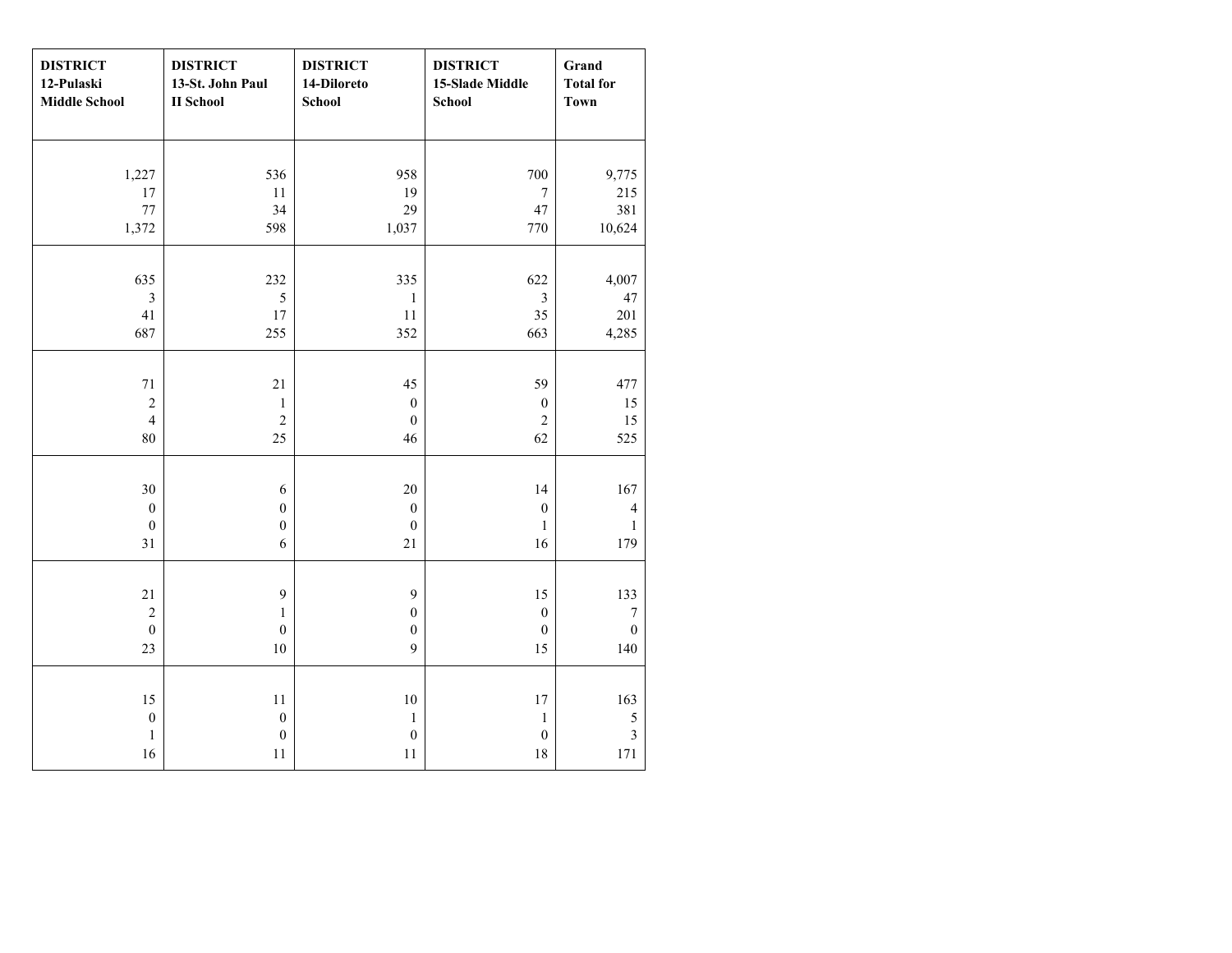|                         | <b>OFFICE</b>            | <b>DISTRICT</b><br>1-Vance Village | <b>DISTRICT</b><br>2-VFW Post 511 | <b>DISTRICT</b><br>3-Roosevelt | <b>DISTRICT</b><br>4-Gaffney School | <b>DISTRICT</b><br><b>5-New Britain</b> |
|-------------------------|--------------------------|------------------------------------|-----------------------------------|--------------------------------|-------------------------------------|-----------------------------------------|
| Party                   | <b>Name of Candidate</b> | School                             |                                   | <b>Middle School</b>           |                                     | <b>Senior Center</b>                    |
| <b>Attorney General</b> |                          |                                    |                                   |                                |                                     |                                         |
| <b>Democratic</b>       | *William Tong            |                                    |                                   |                                |                                     |                                         |
| Party                   | Machine/Polling Place    | 818                                | 596                               | 560                            | 211                                 | 263                                     |
|                         | <b>EDR</b>               | 19                                 | 15                                | 12                             | 2                                   | 8                                       |
|                         | Absentee                 | 43                                 | 27                                | 13                             | 3                                   | $\overline{3}$                          |
|                         | Total                    | 905                                | 651                               | 594                            | 220                                 | 284                                     |
| Republican              | *Sue Hatfield            |                                    |                                   |                                |                                     |                                         |
| Party                   | Machine/Polling Place    | 349                                | 245                               | 204                            | 82                                  | 60                                      |
|                         | <b>EDR</b>               | $\overline{c}$                     | $\boldsymbol{0}$                  | $\overline{c}$                 |                                     | 4                                       |
|                         | Absentee                 | 32                                 | 15                                | 3                              | 8                                   | $\mathfrak{Z}$                          |
|                         | Total                    | 385                                | 263                               | 214                            | 92                                  | 68                                      |
| <b>Working</b>          | <b>William Tong</b>      |                                    |                                   |                                |                                     |                                         |
| <b>Families Party</b>   | Machine/Polling Place    | 42                                 | 28                                | 20                             | 6                                   | 6                                       |
|                         | <b>EDR</b>               | $\mathbf{0}$                       | $\boldsymbol{0}$                  | $\theta$                       | $\Omega$                            | $\overline{0}$                          |
|                         | Absentee                 | $\overline{2}$                     | $\mathbf{0}$                      | $\overline{2}$                 | $\mathbf{0}$                        | $\mathbf{0}$                            |
|                         | Total                    | 45                                 | 29                                | 23                             | 7                                   | 7                                       |
| Independent             | <b>Sue Hatfield</b>      |                                    |                                   |                                |                                     |                                         |
| Party                   | Machine/Polling Place    | 13                                 | 19                                | 15                             | 4                                   | $10\,$                                  |
|                         | <b>EDR</b>               | $\mathbf{0}$                       |                                   | $\theta$                       | $\theta$                            | $\mathfrak{Z}$                          |
|                         | Absentee                 | $\boldsymbol{0}$                   | $\mathbf{0}$                      | $\mathbf{0}$                   |                                     |                                         |
|                         | Total                    | 14                                 | 21                                | 16                             | 5                                   | 14                                      |
| <b>Green Party</b>      | <b>Peter D Goselin</b>   |                                    |                                   |                                |                                     |                                         |
|                         | Machine/Polling Place    | 19                                 | 17                                | 9                              | 2                                   | 6                                       |
|                         | <b>EDR</b>               | $\mathbf{0}$                       | $\mathfrak{Z}$                    | $\Omega$                       | $\Omega$                            |                                         |
|                         | Absentee                 | $\overline{2}$                     | $\boldsymbol{0}$                  | 0                              | $\mathbf{0}$                        | 0                                       |
|                         | Total                    | 21                                 | 20                                | 9                              | 2                                   | $\overline{7}$                          |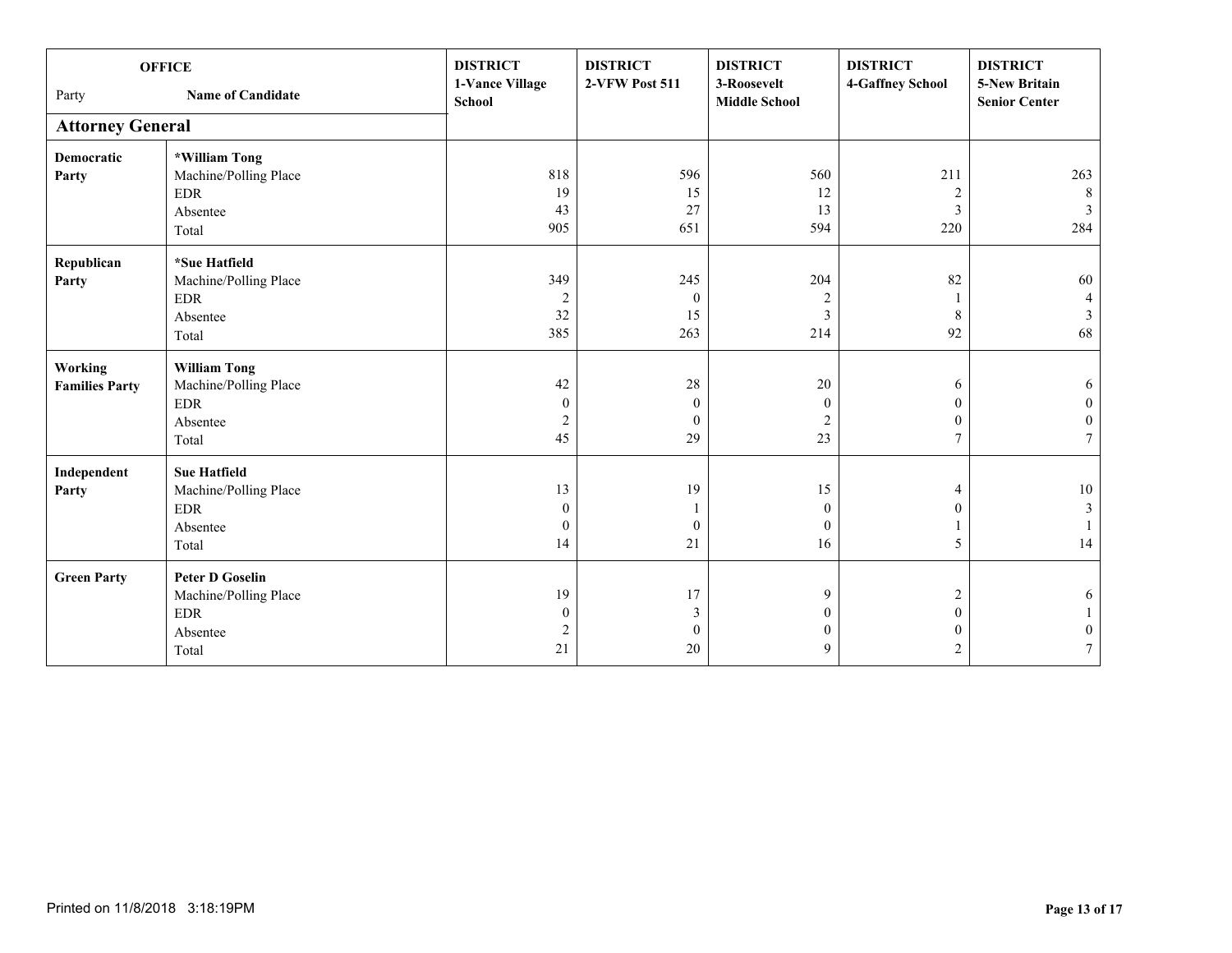| <b>DISTRICT</b><br>5-1-School<br><b>Apartments</b> | <b>DISTRICT</b><br>5-2-Graham<br><b>Apartments</b> | <b>DISTRICT</b><br>6-Angelico's<br>Restaurant | <b>DISTRICT</b><br>7-Generale<br><b>Ameglio Society</b> | <b>DISTRICT</b><br>8-International<br>Church | <b>DISTRICT</b><br>9-Chamberlain<br><b>School</b> | <b>DISTRICT</b><br>10-St. Francis Of<br>Assisi Church<br>Hall | <b>DISTRICT</b><br>11-Holmes<br>Elementary<br>School |
|----------------------------------------------------|----------------------------------------------------|-----------------------------------------------|---------------------------------------------------------|----------------------------------------------|---------------------------------------------------|---------------------------------------------------------------|------------------------------------------------------|
|                                                    |                                                    |                                               |                                                         |                                              |                                                   |                                                               |                                                      |
| 46                                                 | 84                                                 | 371                                           | 576                                                     | 556                                          | 595                                               | 401                                                           | 664                                                  |
| $\bf{0}$                                           | $\boldsymbol{0}$                                   | 12                                            | 15                                                      | 15                                           | 13                                                | 37                                                            | 16                                                   |
| $\mathfrak s$                                      |                                                    |                                               | 9                                                       | $\sqrt{6}$                                   | $\boldsymbol{0}$                                  | 16                                                            | 32                                                   |
| 54                                                 | 87                                                 | 397                                           | 620                                                     | 593                                          | 626                                               | 457                                                           | 730                                                  |
|                                                    |                                                    |                                               |                                                         |                                              |                                                   |                                                               |                                                      |
| $24\,$                                             | $\mathbf{9}$                                       | 124                                           | 135                                                     | 152                                          | 239                                               | 198                                                           | 426                                                  |
| $\boldsymbol{0}$                                   | $\boldsymbol{0}$                                   | 4                                             | $\mathfrak z$                                           | $\boldsymbol{0}$                             | 8                                                 | $\overline{4}$                                                | $\overline{4}$                                       |
| $\mathbf{0}$                                       | $\boldsymbol{0}$                                   | $\mathbf{0}$                                  | $\overline{4}$                                          | $8\,$                                        |                                                   | 10                                                            | 18                                                   |
| 24                                                 | 9                                                  | 128                                           | 143                                                     | 161                                          | 251                                               | 214                                                           | 455                                                  |
|                                                    |                                                    |                                               |                                                         |                                              |                                                   |                                                               |                                                      |
| $\boldsymbol{0}$                                   | $\sqrt{2}$                                         | 9                                             | $18\,$                                                  | $11\,$                                       | $23\,$                                            | 16                                                            | 30                                                   |
| $\mathbf{0}$                                       | $\boldsymbol{0}$                                   | $\theta$                                      | $\mathbf{0}$                                            |                                              | 1                                                 | $\mathbf{0}$                                                  | $\mathfrak{Z}$                                       |
| $\boldsymbol{0}$                                   | $\boldsymbol{0}$                                   | $\mathbf{0}$                                  | 1                                                       | $\boldsymbol{0}$                             | $\boldsymbol{0}$                                  |                                                               |                                                      |
| $\boldsymbol{0}$                                   | $\overline{\mathbf{3}}$                            | 10                                            | $20\,$                                                  | 13                                           | 25                                                | $18\,$                                                        | 35                                                   |
|                                                    |                                                    |                                               |                                                         |                                              |                                                   |                                                               |                                                      |
| $\mathfrak{Z}$                                     | $\boldsymbol{0}$                                   | 13                                            | 7                                                       | 7                                            | 15                                                | 7                                                             | $30\,$                                               |
| $\boldsymbol{0}$                                   | $\boldsymbol{0}$                                   | $\boldsymbol{0}$                              | $\mathbf{0}$                                            | $\boldsymbol{0}$                             | $\boldsymbol{0}$                                  |                                                               | $\boldsymbol{0}$                                     |
| $\boldsymbol{0}$                                   | $\boldsymbol{0}$                                   | $\mathbf{0}$                                  | $\boldsymbol{0}$                                        | $\boldsymbol{0}$                             | $\boldsymbol{0}$                                  | $\boldsymbol{0}$                                              | $\mathbf{0}$                                         |
| 3                                                  | $\overline{0}$                                     | 13                                            | $8\,$                                                   | $\overline{7}$                               | 16                                                | $\mathbf{9}$                                                  | 31                                                   |
|                                                    |                                                    |                                               |                                                         |                                              |                                                   |                                                               |                                                      |
|                                                    | $\boldsymbol{0}$                                   | $12\,$                                        | $11\,$                                                  | 9                                            | 8                                                 | $\,8\,$                                                       | 23                                                   |
| $\boldsymbol{0}$                                   | $\boldsymbol{0}$                                   | $\mathbf{0}$                                  | 1                                                       | $\boldsymbol{0}$                             |                                                   | $\boldsymbol{0}$                                              | $\boldsymbol{0}$                                     |
| $\boldsymbol{0}$                                   | $\mathbf{0}$                                       | $\boldsymbol{0}$                              | $\boldsymbol{0}$                                        |                                              | $\mathbf{0}$                                      |                                                               | $\boldsymbol{0}$                                     |
|                                                    | $\overline{0}$                                     | 12                                            | 12                                                      | $10\,$                                       | 9                                                 | 9                                                             | $23\,$                                               |
|                                                    |                                                    |                                               |                                                         |                                              |                                                   |                                                               |                                                      |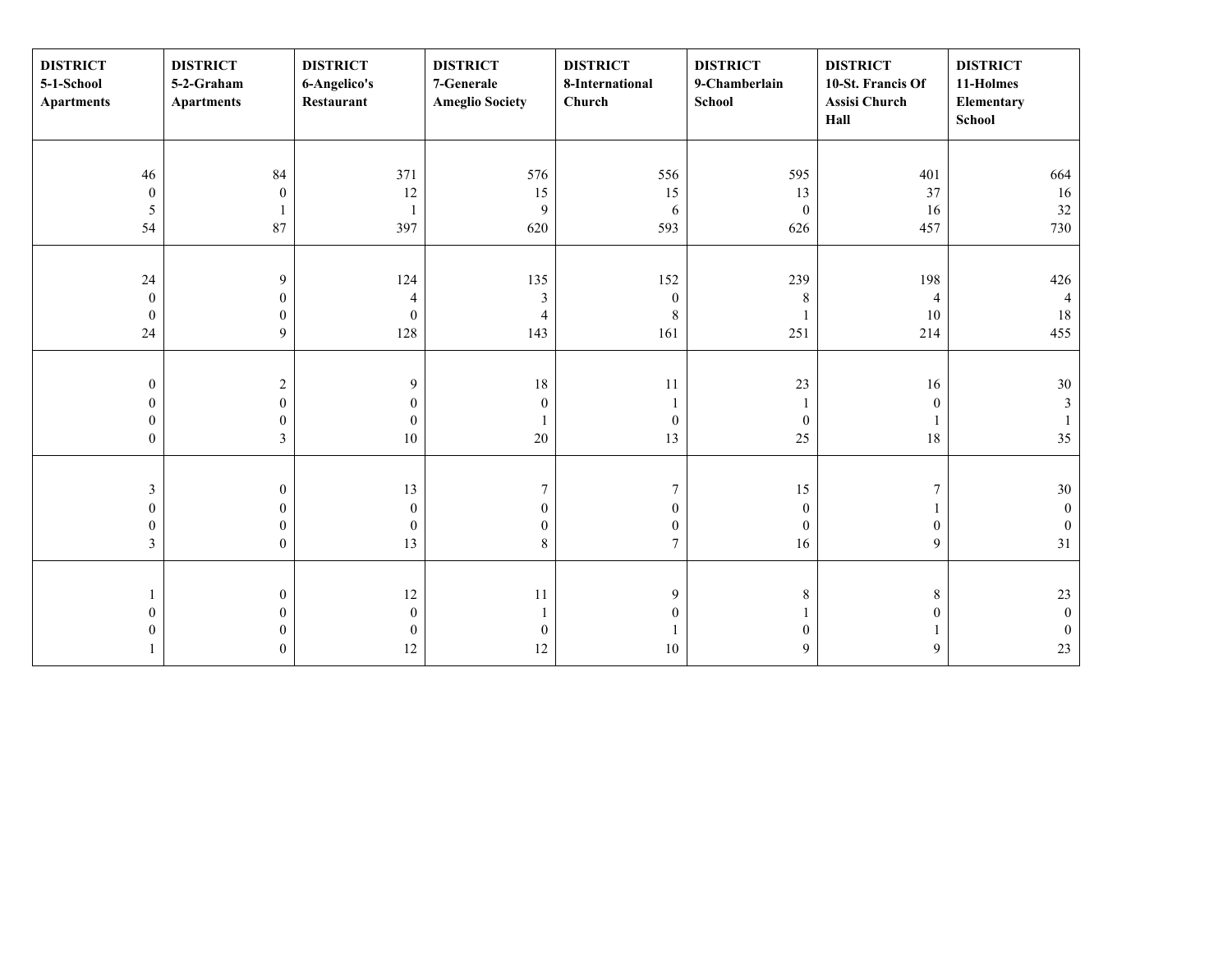| <b>DISTRICT</b><br>12-Pulaski<br><b>Middle School</b> | <b>DISTRICT</b><br>13-St. John Paul<br><b>II</b> School | <b>DISTRICT</b><br>14-Diloreto<br><b>School</b> | <b>DISTRICT</b><br><b>15-Slade Middle</b><br><b>School</b> | Grand<br><b>Total for</b><br><b>Town</b> |
|-------------------------------------------------------|---------------------------------------------------------|-------------------------------------------------|------------------------------------------------------------|------------------------------------------|
|                                                       |                                                         |                                                 |                                                            |                                          |
| 1,085                                                 | 511                                                     | 868                                             | 612                                                        | 8,817                                    |
| 19                                                    | 10                                                      | 17                                              | $\overline{7}$                                             | 217                                      |
| 63                                                    | 30                                                      | 29                                              | 39                                                         | 320                                      |
| 1,213                                                 | 569                                                     | 954                                             | 675                                                        | 9,629                                    |
|                                                       |                                                         |                                                 |                                                            |                                          |
| 623                                                   | 228                                                     | 355                                             | 584                                                        | 4,037                                    |
| 3                                                     | 5                                                       | $\overline{2}$                                  | $\overline{4}$                                             | 46                                       |
| 48                                                    | 20                                                      | 11                                              | 38                                                         | 219                                      |
| 682                                                   | 255                                                     | 372                                             | 627                                                        | 4,343                                    |
|                                                       |                                                         |                                                 |                                                            |                                          |
| 43                                                    | 16                                                      | 30                                              | 44                                                         | 344                                      |
| $\mathbf{1}$                                          | $\overline{c}$                                          | $\boldsymbol{0}$                                | $\boldsymbol{0}$                                           | $\,$ 8 $\,$                              |
| $\overline{3}$                                        | $\mathbf{1}$                                            | $\boldsymbol{0}$                                | $\mathbf{1}$                                               | 12                                       |
| 49                                                    | 20                                                      | 31                                              | 46                                                         | 381                                      |
|                                                       |                                                         |                                                 |                                                            |                                          |
| 33                                                    | 14                                                      | 25                                              | 16                                                         | 231                                      |
| 1                                                     | $\mathbf{1}$                                            | $\mathbf{1}$                                    | $\boldsymbol{0}$                                           | $\,$ 8 $\,$                              |
| $\overline{2}$                                        | $\boldsymbol{0}$                                        | $\boldsymbol{0}$                                | $\mathbf{1}$                                               | $\sqrt{5}$                               |
| 37                                                    | 16                                                      | 27                                              | 17                                                         | 254                                      |
|                                                       |                                                         |                                                 |                                                            |                                          |
| 27                                                    | 13                                                      | $8\,$                                           | 28                                                         | 201                                      |
| $\boldsymbol{0}$                                      | $\boldsymbol{0}$                                        | $\boldsymbol{0}$                                | $\boldsymbol{0}$                                           | 6                                        |
| $\overline{\mathbf{3}}$                               | $\boldsymbol{0}$                                        | $\boldsymbol{0}$                                | $\sqrt{2}$                                                 | $\mathbf{Q}$                             |
| 30                                                    | 13                                                      | $\,8\,$                                         | 30                                                         | 216                                      |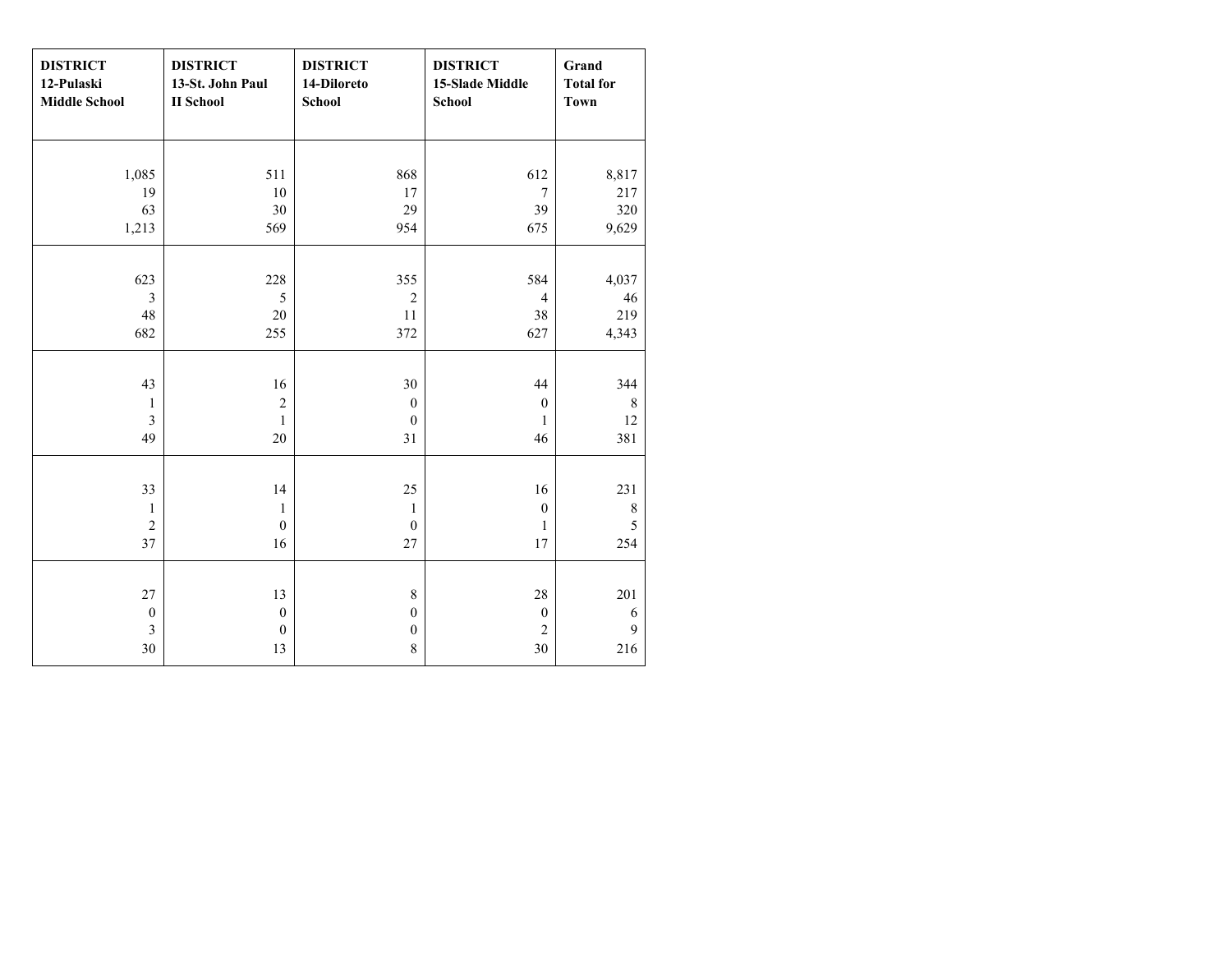| <b>OFFICE</b>              |                           | <b>DISTRICT</b>                  | <b>DISTRICT</b> | <b>DISTRICT</b>                     | <b>DISTRICT</b>  | <b>DISTRICT</b>                              |
|----------------------------|---------------------------|----------------------------------|-----------------|-------------------------------------|------------------|----------------------------------------------|
| Party                      | <b>Name of Candidate</b>  | 1-Vance Village<br><b>School</b> | 2-VFW Post 511  | 3-Roosevelt<br><b>Middle School</b> | 4-Gaffney School | <b>5-New Britain</b><br><b>Senior Center</b> |
| <b>Judge of Probate 08</b> |                           |                                  |                 |                                     |                  |                                              |
| Democratic                 | <b>Walter A Clebowicz</b> |                                  |                 |                                     |                  |                                              |
| Party                      | Machine/Polling Place     | 819                              | 593             | 553                                 | 211              | 239                                          |
|                            | <b>EDR</b>                | 18                               | 13              | 11                                  |                  | $11-1$                                       |
|                            | Absentee                  | 50                               | 31              | 16                                  |                  | 3 <sup>1</sup>                               |
|                            | Total                     | 893                              | 641             | 582                                 | 218              | 254                                          |
| Republican                 | <b>Walter A Clebowicz</b> |                                  |                 |                                     |                  |                                              |
| Party                      | Machine/Polling Place     | 288                              | 223             | 180                                 | 75               | 65                                           |
|                            | <b>EDR</b>                |                                  | $\theta$        |                                     |                  |                                              |
|                            | Absentee                  | 31                               | 15              |                                     | <sub>0</sub>     |                                              |
|                            | Total                     | 324                              | 239             | 185                                 | 82               | 72                                           |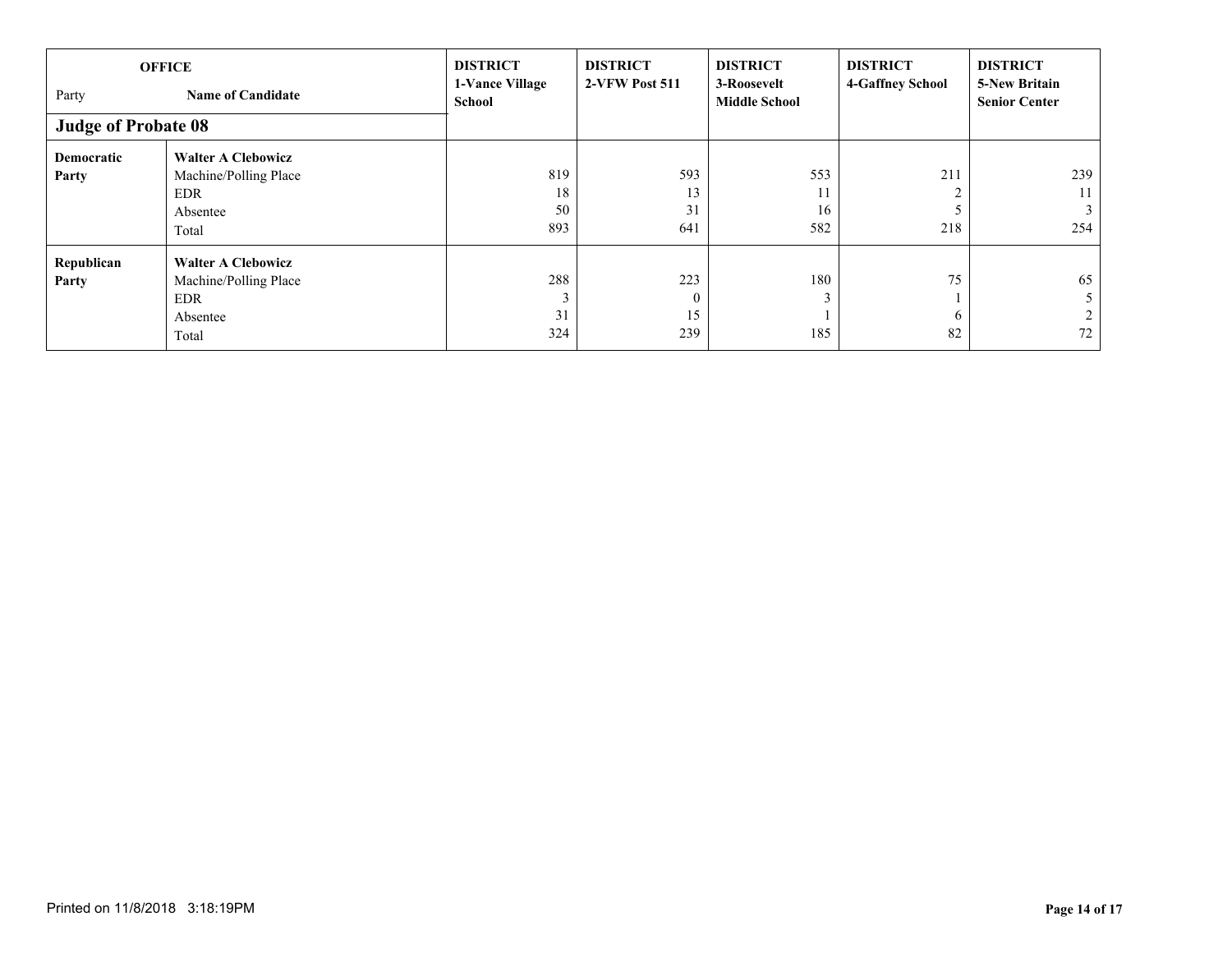| <b>DISTRICT</b><br>5-1-School<br><b>Apartments</b> | <b>DISTRICT</b><br>5-2-Graham<br><b>Apartments</b> | <b>DISTRICT</b><br>6-Angelico's<br>Restaurant | <b>DISTRICT</b><br>7-Generale<br><b>Ameglio Society</b> | <b>DISTRICT</b><br>8-International<br>Church | <b>DISTRICT</b><br>9-Chamberlain<br>School | <b>DISTRICT</b><br>10-St. Francis Of<br><b>Assisi Church</b><br>Hall | <b>DISTRICT</b><br>11-Holmes<br>Elementary<br>School |
|----------------------------------------------------|----------------------------------------------------|-----------------------------------------------|---------------------------------------------------------|----------------------------------------------|--------------------------------------------|----------------------------------------------------------------------|------------------------------------------------------|
| 46                                                 | 78                                                 | 376                                           | 565                                                     | 545                                          | 580                                        | 401                                                                  | 688                                                  |
| $\mathbf{0}$                                       | $\Omega$                                           | 10                                            | 16                                                      | 16                                           | 15                                         | 36                                                                   | 19                                                   |
| 6                                                  |                                                    | $\overline{2}$                                | 9                                                       |                                              | $\Omega$                                   | 17                                                                   | 34                                                   |
| 53                                                 | 79                                                 | 389                                           | 595                                                     | 570                                          | 598                                        | 455                                                                  | 746                                                  |
|                                                    |                                                    |                                               |                                                         |                                              |                                            |                                                                      |                                                      |
| 15                                                 | 8                                                  | 117                                           | 127                                                     | 130                                          | 200                                        | 157                                                                  | 361                                                  |
| $\theta$                                           |                                                    | 4                                             | $\overline{2}$                                          | $\theta$                                     |                                            | 4                                                                    |                                                      |
|                                                    |                                                    |                                               | 3                                                       | 8                                            |                                            |                                                                      | 15                                                   |
| 15                                                 | 8                                                  | 121                                           | 133                                                     | 139                                          | 209                                        | 168                                                                  | 381                                                  |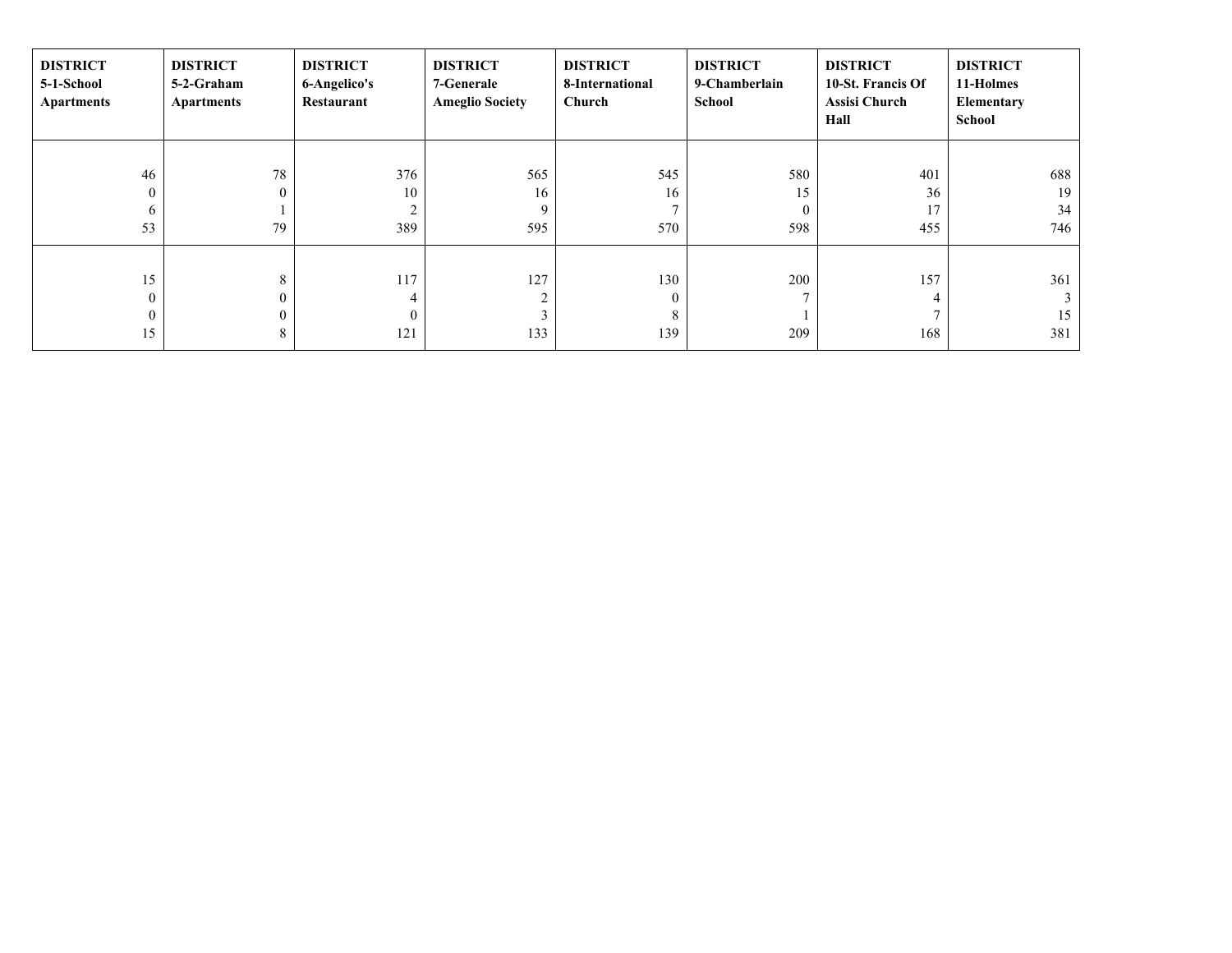| <b>DISTRICT</b>       | <b>DISTRICT</b>       | <b>DISTRICT</b> | <b>DISTRICT</b>        | Grand                       |
|-----------------------|-----------------------|-----------------|------------------------|-----------------------------|
| 12-Pulaski            | 13-St. John Paul      | 14-Diloreto     | <b>15-Slade Middle</b> | <b>Total for</b>            |
| <b>Middle School</b>  | II School             | <b>School</b>   | <b>School</b>          | Town                        |
| 1,133                 | 522                   | 873             | 641                    | 8,863                       |
| 21                    | 13                    | 17              | 8                      | 226                         |
| 75                    | 34                    | 30              | 39                     | 359                         |
| 1,234                 | 570                   | 924             | 691                    | 9,492                       |
| 525<br>3<br>40<br>570 | 209<br>5<br>14<br>228 | 303<br>8<br>314 | 505<br>4<br>37<br>549  | 3,488<br>45<br>188<br>3,737 |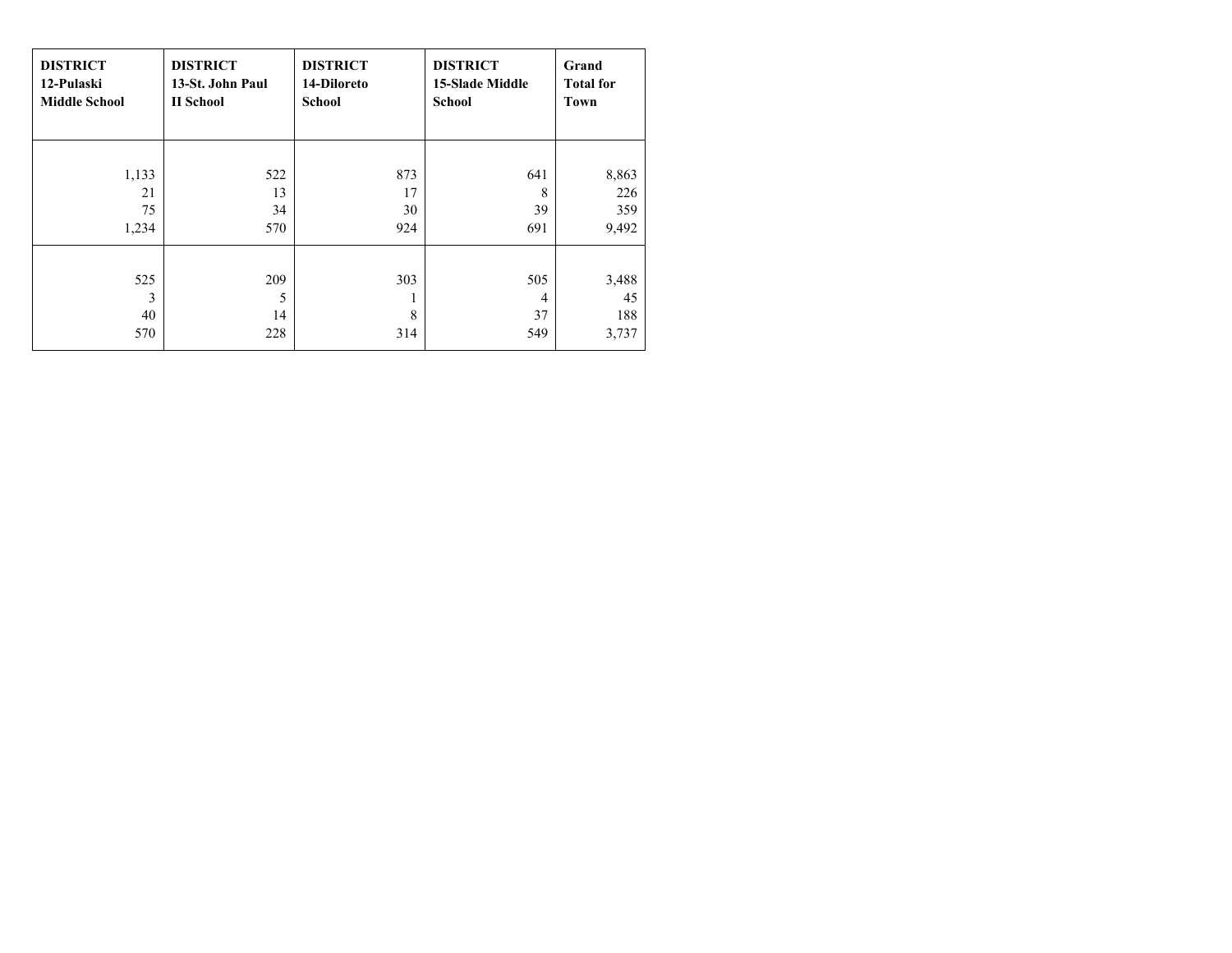| <b>STATS</b>                                           | <b>DISTRICT</b><br><b>1-Vance Village</b><br><b>School</b> | <b>DISTRICT</b><br>2-VFW Post 511 | <b>DISTRICT</b><br>3-Roosevelt<br><b>Middle School</b> | <b>DISTRICT</b><br><b>4-Gaffney School</b> | <b>DISTRICT</b><br><b>5-New Britain</b><br><b>Senior Center</b> | <b>DISTRICT</b><br>5-1-School<br>Apartments | <b>DISTRICT</b><br>5-2-Graham<br>Apartments |
|--------------------------------------------------------|------------------------------------------------------------|-----------------------------------|--------------------------------------------------------|--------------------------------------------|-----------------------------------------------------------------|---------------------------------------------|---------------------------------------------|
| No.of Names on Registry<br>No. Checked as Having Voted | 2,389<br>.462                                              | 3,215<br>.138                     | 1,939<br>1,083                                         | 585<br>369                                 | .122<br>445                                                     | 186<br>117                                  | 265<br>158                                  |
| No.of Overseas Voters                                  | $\theta$                                                   |                                   |                                                        | $\mathbf{0}$                               |                                                                 |                                             | $\theta$                                    |

| <b>STATS</b>                    | <b>DISTRICT</b><br><b>1-Vance Village</b><br>School | <b>DISTRICT</b><br>2-VFW Post 511 | <b>DISTRICT</b><br>3-Roosevelt<br><b>Middle School</b> | <b>DISTRICT</b><br>4-Gaffney School | <b>DISTRICT</b><br><b>5-New Britain</b><br><b>Senior Center</b> | <b>DISTRICT</b><br>5-1-School<br>Apartments | <b>DISTRICT</b><br>5-2-Graham<br><b>Apartments</b> |
|---------------------------------|-----------------------------------------------------|-----------------------------------|--------------------------------------------------------|-------------------------------------|-----------------------------------------------------------------|---------------------------------------------|----------------------------------------------------|
| Machine/Polling Place Total     | 1,350                                               | .064                              | 1,043                                                  | 354                                 | 426                                                             | 110                                         | 151                                                |
| Absentee Total                  | 87                                                  | 53                                | 22                                                     | 12                                  |                                                                 |                                             |                                                    |
| Election Day Registration (EDR) | 23                                                  | 21                                | 18                                                     |                                     | 18                                                              |                                             | $\mathbf{0}$                                       |
| <b>Total Votes</b>              | 1,460                                               | .138                              | 1,083                                                  | 369                                 | 445                                                             | 117                                         | 158                                                |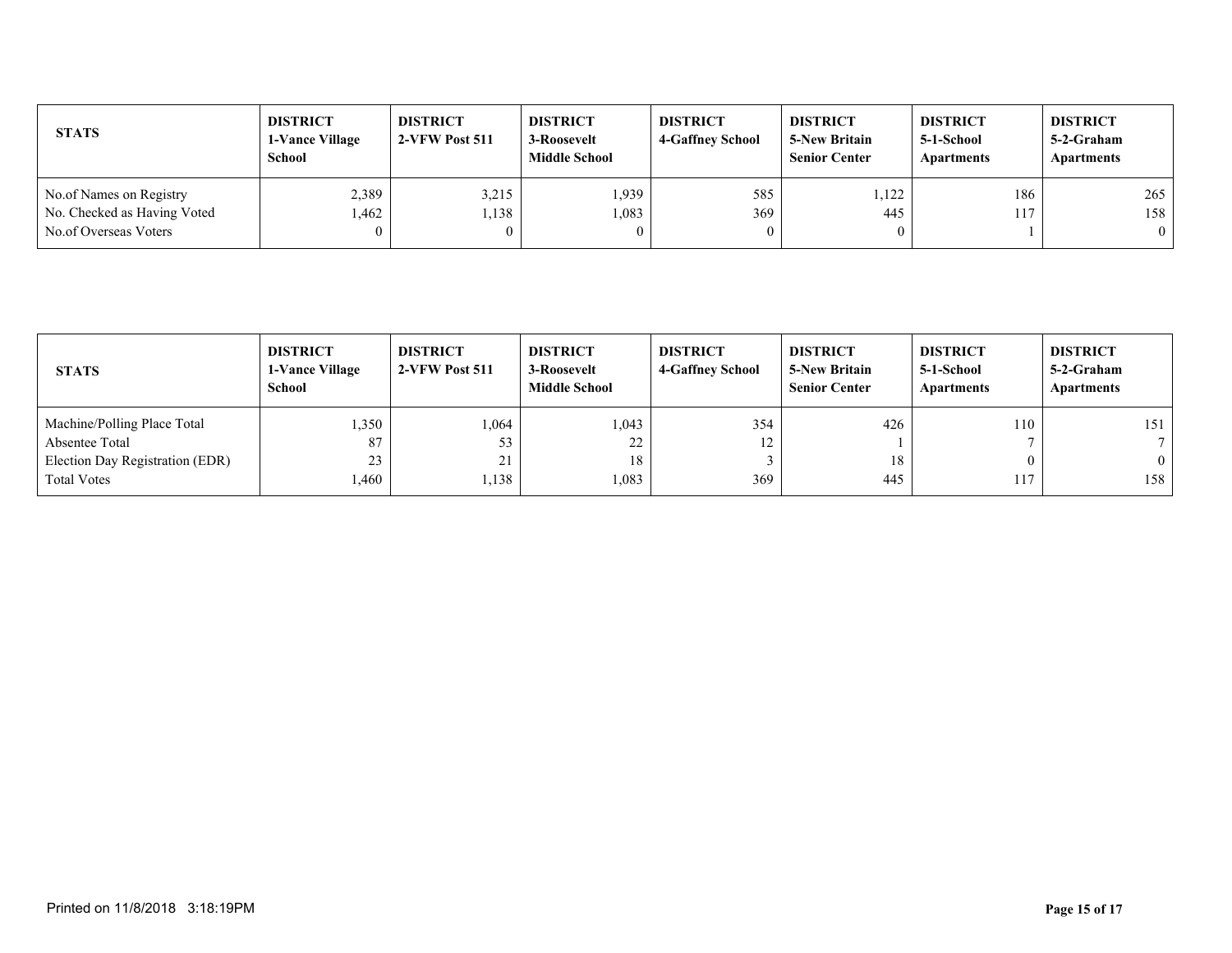| <b>DISTRICT</b><br>6-Angelico's<br>Restaurant | <b>DISTRICT</b><br>7-Generale<br><b>Ameglio Society</b> | <b>DISTRICT</b><br>8-International<br>Church | <b>DISTRICT</b><br>9-Chamberlain<br><b>School</b> | <b>DISTRICT</b><br>10-St. Francis Of<br><b>Assisi Church</b> | <b>DISTRICT</b><br>11-Holmes<br>Elementary | <b>DISTRICT</b><br>12-Pulaski<br><b>Middle School</b> | <b>DISTRICT</b><br>13-St. John Paul<br>II School |
|-----------------------------------------------|---------------------------------------------------------|----------------------------------------------|---------------------------------------------------|--------------------------------------------------------------|--------------------------------------------|-------------------------------------------------------|--------------------------------------------------|
| .464                                          | 2,225                                                   | .331                                         | 2,011                                             | .140                                                         | 2,436                                      | 3,823                                                 | 2,062                                            |
| 623                                           | 953                                                     | 852                                          | .068                                              | 772                                                          | .505                                       | 2,365                                                 | 994                                              |
| $\mathbf{0}$                                  |                                                         |                                              |                                                   |                                                              |                                            |                                                       | $\theta$                                         |

| <b>DISTRICT</b><br>6-Angelico's<br>Restaurant | <b>DISTRICT</b><br>7-Generale<br><b>Ameglio Society</b> | <b>DISTRICT</b><br>8-International<br><b>Church</b> | <b>DISTRICT</b><br>9-Chamberlain<br><b>School</b> | <b>DISTRICT</b><br>10-St. Francis Of<br>Assisi Church | <b>DISTRICT</b><br>11-Holmes<br><b>Elementary</b> | <b>DISTRICT</b><br>12-Pulaski<br><b>Middle School</b> | <b>DISTRICT</b><br>13-St. John Paul<br>II School |
|-----------------------------------------------|---------------------------------------------------------|-----------------------------------------------------|---------------------------------------------------|-------------------------------------------------------|---------------------------------------------------|-------------------------------------------------------|--------------------------------------------------|
| 598                                           | 915                                                     | 817                                                 | 1,023                                             | 702                                                   | l.423                                             | 2,211                                                 | 923                                              |
| $\overline{ }$                                | 17                                                      | 19                                                  | 20                                                | 28                                                    | 55                                                | 128                                                   | 58                                               |
| 18                                            | 21                                                      | 16                                                  | 25                                                | 42                                                    | 27                                                | 26                                                    | 13                                               |
| 623                                           | 953                                                     | 852                                                 | .068                                              | 772                                                   | 1,505                                             | 2,365                                                 | 994                                              |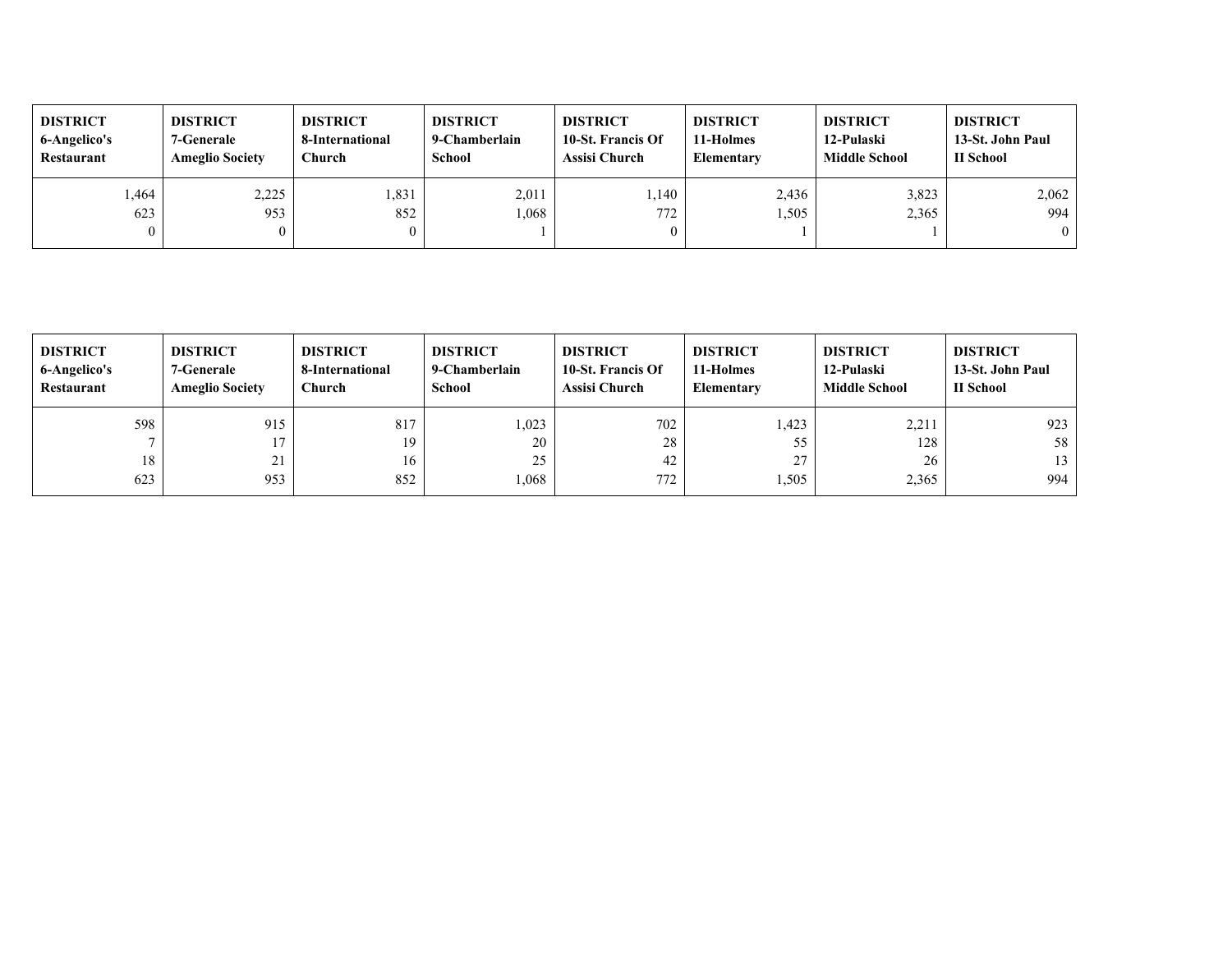| <b>DISTRICT</b><br>14-Diloreto<br>School | <b>DISTRICT</b><br><b>15-Slade Middle</b><br>School | Grand<br><b>Total for</b><br><b>Towns</b> |
|------------------------------------------|-----------------------------------------------------|-------------------------------------------|
| 2,718                                    | 2,204                                               | 31,615                                    |
| 1,617                                    | 1,623                                               | 17,144                                    |
|                                          |                                                     |                                           |

| <b>DISTRICT</b><br>14-Diloreto<br><b>School</b> | <b>DISTRICT</b><br><b>15-Slade Middle</b><br><b>School</b> | Grand<br><b>Total for</b><br><b>Towns</b> |
|-------------------------------------------------|------------------------------------------------------------|-------------------------------------------|
| 1,550                                           | 1,522                                                      | 16,182                                    |
| 46                                              | 86                                                         | 653                                       |
| 21                                              | 15                                                         | 307                                       |
| 1,617                                           | 1,623                                                      | 17,142                                    |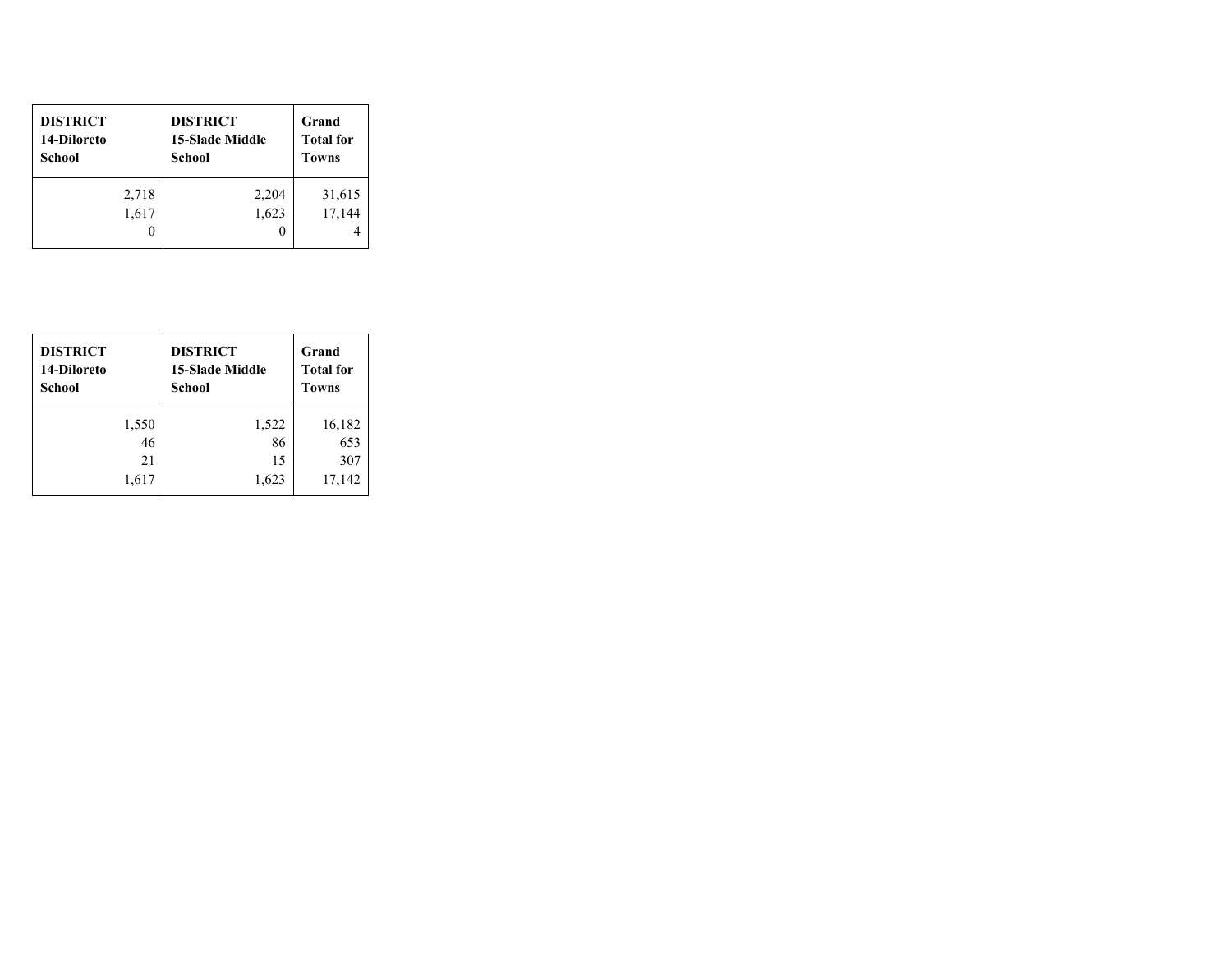|                    |                                                                                                                                                                                                                                                                                                                                                                                                                                                                                                                                                                                                                                                                                                                                                                                                                                                                                                                                                                                                                                                                                                                                                                                                                                                                                    | Yes           | $\rm No$     |  |
|--------------------|------------------------------------------------------------------------------------------------------------------------------------------------------------------------------------------------------------------------------------------------------------------------------------------------------------------------------------------------------------------------------------------------------------------------------------------------------------------------------------------------------------------------------------------------------------------------------------------------------------------------------------------------------------------------------------------------------------------------------------------------------------------------------------------------------------------------------------------------------------------------------------------------------------------------------------------------------------------------------------------------------------------------------------------------------------------------------------------------------------------------------------------------------------------------------------------------------------------------------------------------------------------------------------|---------------|--------------|--|
| <b>TOWN</b>        |                                                                                                                                                                                                                                                                                                                                                                                                                                                                                                                                                                                                                                                                                                                                                                                                                                                                                                                                                                                                                                                                                                                                                                                                                                                                                    | Votes         | Votes        |  |
| <b>New Britain</b> |                                                                                                                                                                                                                                                                                                                                                                                                                                                                                                                                                                                                                                                                                                                                                                                                                                                                                                                                                                                                                                                                                                                                                                                                                                                                                    |               |              |  |
|                    | 1. "SHALL THE CONSTITUTION OF THE STATE BE<br><b>AMENDED TO ENSURE (1) THAT ALL MONEYS</b><br><b>CONTAINED IN THE SPECIAL TRANSPORTATION</b><br><b>FUND BE USED SOLELY FOR TRANSPORTATION</b><br><b>PURPOSES, INCLUDING THE PAYMENT OF DEBTS</b><br>OF THE STATE INCURRED FOR TRANSPORTATION<br><b>PURPOSES, AND (2) THAT SOURCES OF FUNDS</b><br><b>DEPOSITED IN THE SPECIAL TRANSPORTATION</b><br><b>FUND BE DEPOSITED IN SAID FUND SO LONG AS</b><br><b>SUCH SOURCES ARE AUTHORIZED BY STATUTE TO</b><br><b>BE COLLECTED OR RECEIVED BY THE STATE?"</b><br>2. "SHALL THE CONSTITUTION OF THE STATE BE<br>AMENDED TO REQUIRE (1) A PUBLIC HEARING AND<br>THE ENACTMENT OF LEGISLATION LIMITED IN<br><b>SUBJECT MATTER TO THE TRANSFER, SALE OR</b><br><b>DISPOSITION OF STATE-OWNED OR</b><br><b>STATE-CONTROLLED REAL PROPERTY OR</b><br><b>INTERESTS IN REAL PROPERTY IN ORDER FOR THE</b><br><b>GENERAL ASSEMBLY TO REQUIRE A STATE</b><br>AGENCY TO SELL, TRANSFER OR DISPOSE OF ANY<br><b>REAL PROPERTY OR INTEREST IN REAL PROPERTY</b><br>THAT IS UNDER THE CUSTODY OR CONTROL OF<br>THE AGENCY, AND (2) IF SUCH PROPERTY IS UNDER<br>THE CUSTODY OR CONTROL OF THE DEPARTMENT<br>OF AGRICULTURE OR THE DEPARTMENT OF<br><b>ENERGY AND ENVIRONMENTAL PROTECTION. THAT</b> | 10716<br>9959 | 1795<br>2180 |  |
|                    | <b>SUCH ENACTMENT OF LEGISLATION BE PASSED BY</b>                                                                                                                                                                                                                                                                                                                                                                                                                                                                                                                                                                                                                                                                                                                                                                                                                                                                                                                                                                                                                                                                                                                                                                                                                                  |               |              |  |
|                    | A TWO-THIRDS VOTE OF THE TOTAL MEMBERSHIP<br>OF EACH HOUSE OF THE GENERAL ASSEMBLY?"                                                                                                                                                                                                                                                                                                                                                                                                                                                                                                                                                                                                                                                                                                                                                                                                                                                                                                                                                                                                                                                                                                                                                                                               |               |              |  |